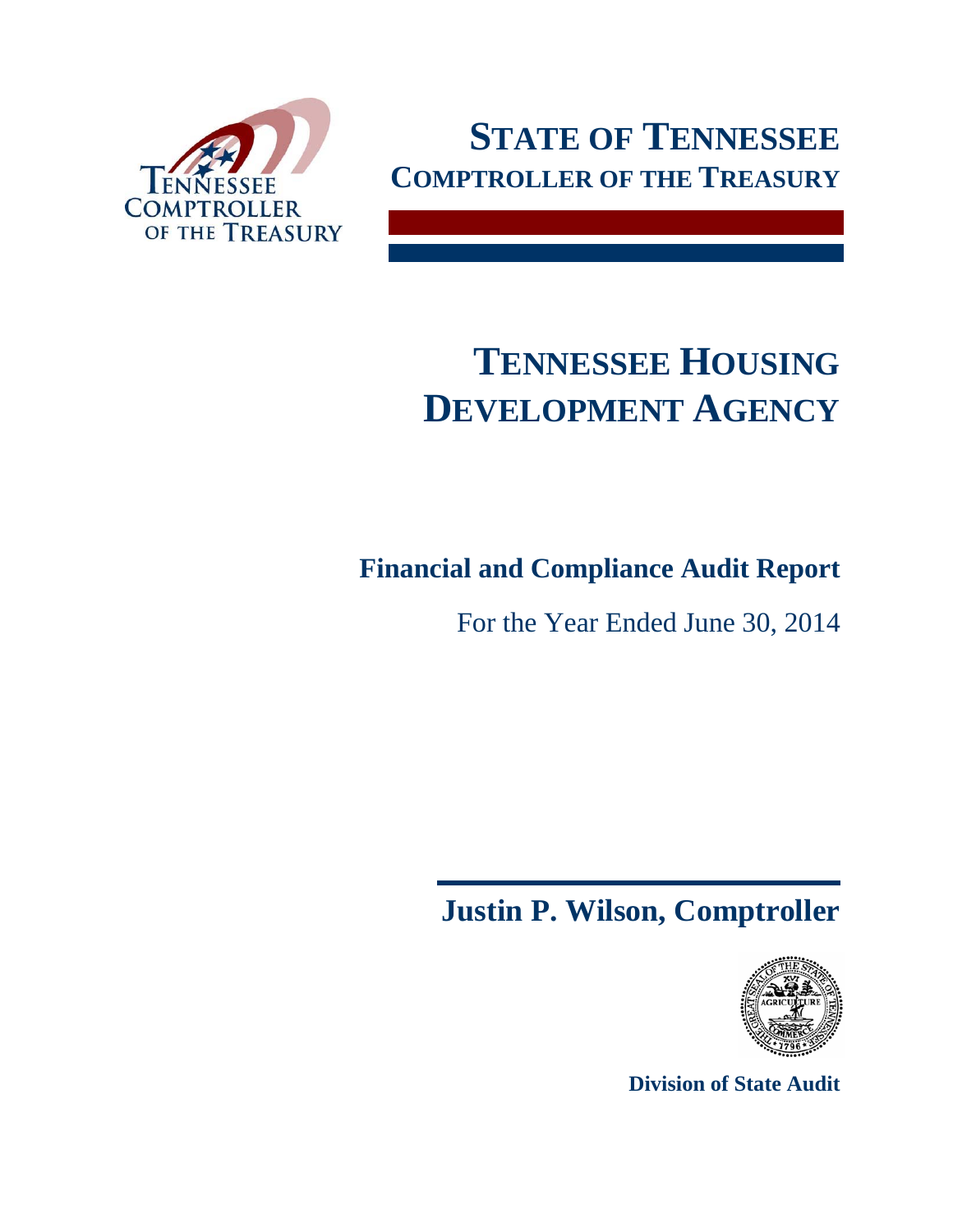#### *Deborah V. Loveless, CPA, CGFM, CGMA* Director

*Edward Burr, CPA, CGFM* Assistant Director

*David Cook, CPA* Randy Salt **Randy Salt** 

Audit Manager **In-Charge Auditor** 

*Ben Wright, CPA, CFE James Young Patrick O'Brien*  Staff Auditors

*Gerry C. Boaz, CPA, CGFM Amy Brack Amanda Adams*  Technical Manager

Comptroller of the Treasury, Division of State Audit 1500 James K. Polk State Office Building 505 Deaderick Street, Nashville, TN 37243-1402 (615) 401-7897

Financial/compliance audits of state departments and agencies are available online at www.comptroller.tn.gov/sa/AuditReportCategories.asp. For more information about the Comptroller of the Treasury, please visit our website at www.comptroller.tn.gov.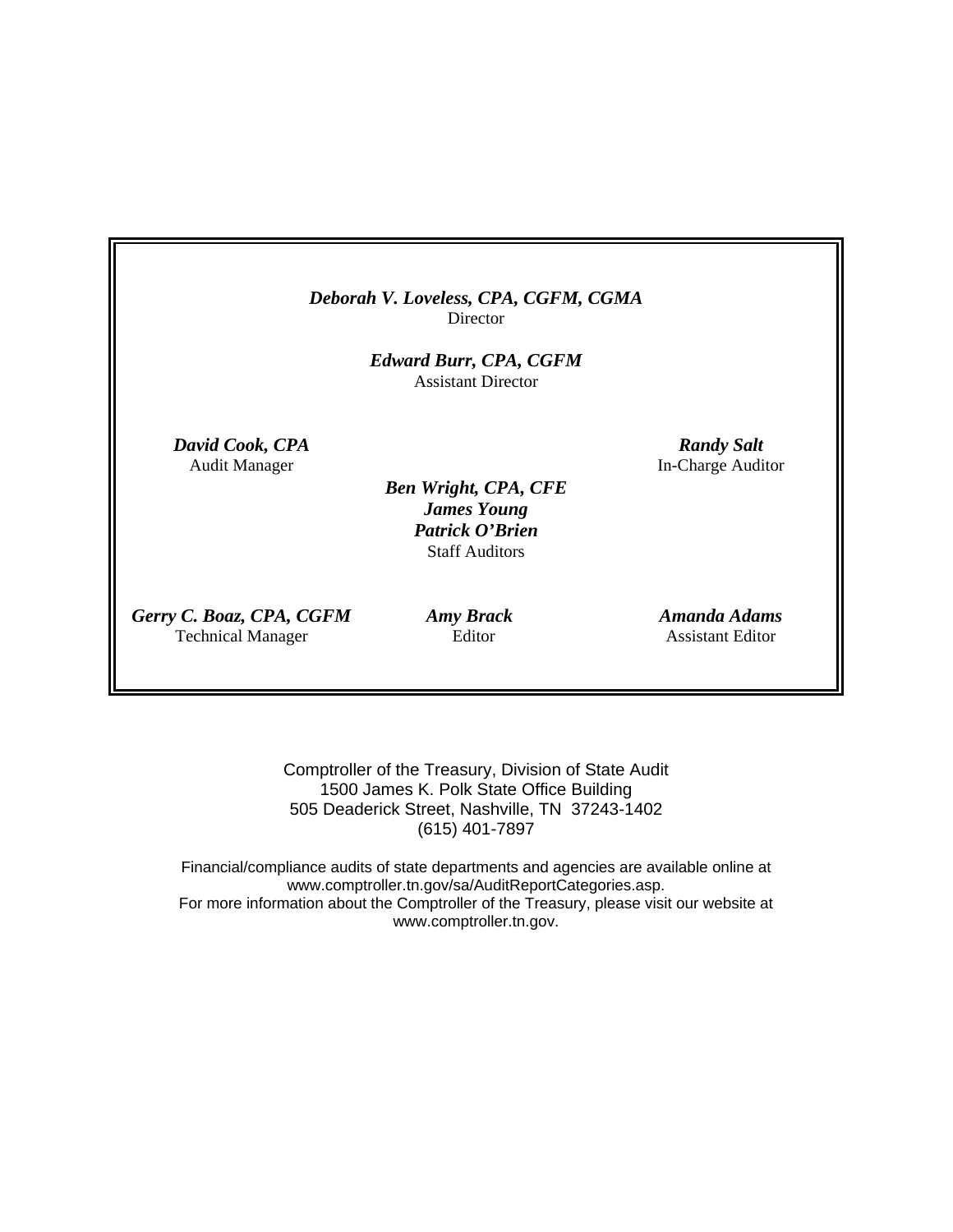

**STATE OF TENNESSEE COMPTROLLER OF THE TREASURY DEPARTMENT OF AUDIT DIVISION OF STATE AUDIT SUITE 1500, JAMES K. POLK STATE OFFICE BUILDING 505 DEADERICK STREET NASHVILLE, TENNESSEE 37243-1402** 

**PHONE (615) 401-7897 FAX (615) 532-2765** 

February 27, 2015

The Honorable Bill Haslam, Governor Members of the General Assembly Members of the Board of Directors Mr. Ralph Perrey, Executive Director

Ladies and Gentlemen:

 Transmitted herewith is the financial and compliance audit of the Tennessee Housing Development Agency for the year ended June 30, 2014. You will note from the independent auditor's report that an unmodified opinion was given on the fairness of the presentation of the financial statements.

 Consideration of internal control over financial reporting and tests of compliance resulted in no audit findings.

Sincerely,

Seporal U. Lorelian

 Deborah V. Loveless, CPA **Director** 

14/084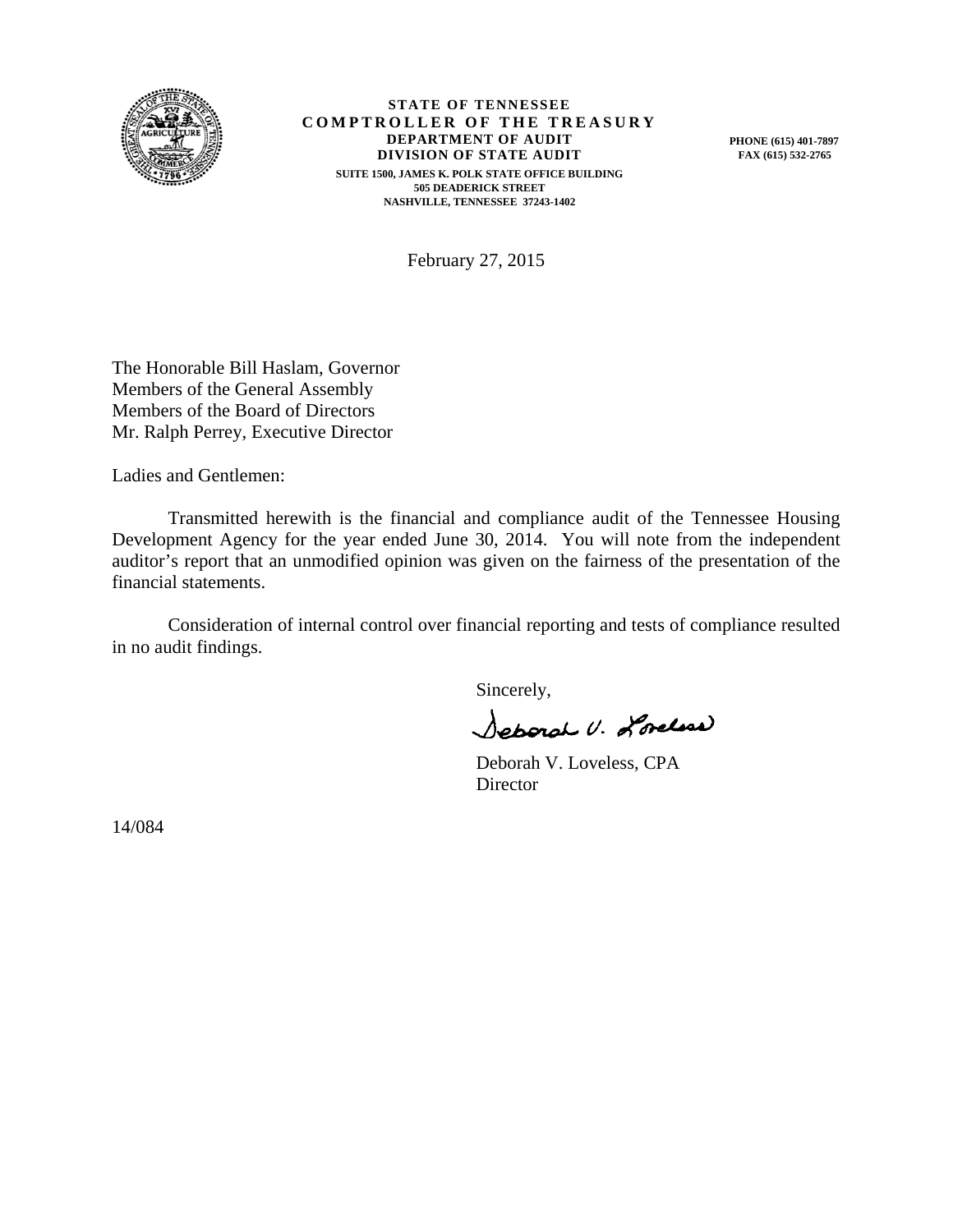### **Audit Report Tennessee Housing Development Agency For the Year Ended June 30, 2014**

|                                                                                     | Page           |
|-------------------------------------------------------------------------------------|----------------|
| <b>Audit Highlights</b>                                                             | 1              |
| <b>Financial Section</b>                                                            |                |
| <b>Independent Auditor's Report</b>                                                 | $\overline{2}$ |
| Management's Discussion and Analysis                                                | 5              |
| <b>Basic Financial Statements</b>                                                   |                |
| <b>Statements of Net Position</b>                                                   | 16             |
| Statements of Revenues, Expenses, and Changes in Net Position                       | 17             |
| <b>Statements of Cash Flows</b>                                                     | 18             |
| Notes to the Financial Statements                                                   | 20             |
| <b>Required Supplementary Information</b>                                           |                |
| <b>Schedule of Funding Progress</b>                                                 | 42             |
| <b>Supplementary Information</b>                                                    |                |
| Supplementary Schedule of Net Position                                              | 43             |
| Supplementary Schedule of Revenues, Expenses, and Changes in<br><b>Net Position</b> | 44             |
| Supplementary Schedule of Cash Flows                                                | 45             |
| Supplementary Schedule of Net Position - Mortgage Finance Program                   | 47             |
| <b>Internal Control, Compliance, and Other Matters</b>                              |                |
| Independent Auditor's Report on Internal Control Over                               |                |

Accordance With *Government Auditing Standards* 48

Financial Reporting and on Compliance and Other Matters Based on an Audit of Financial Statements Performed in

#### **TABLE OF CONTENTS**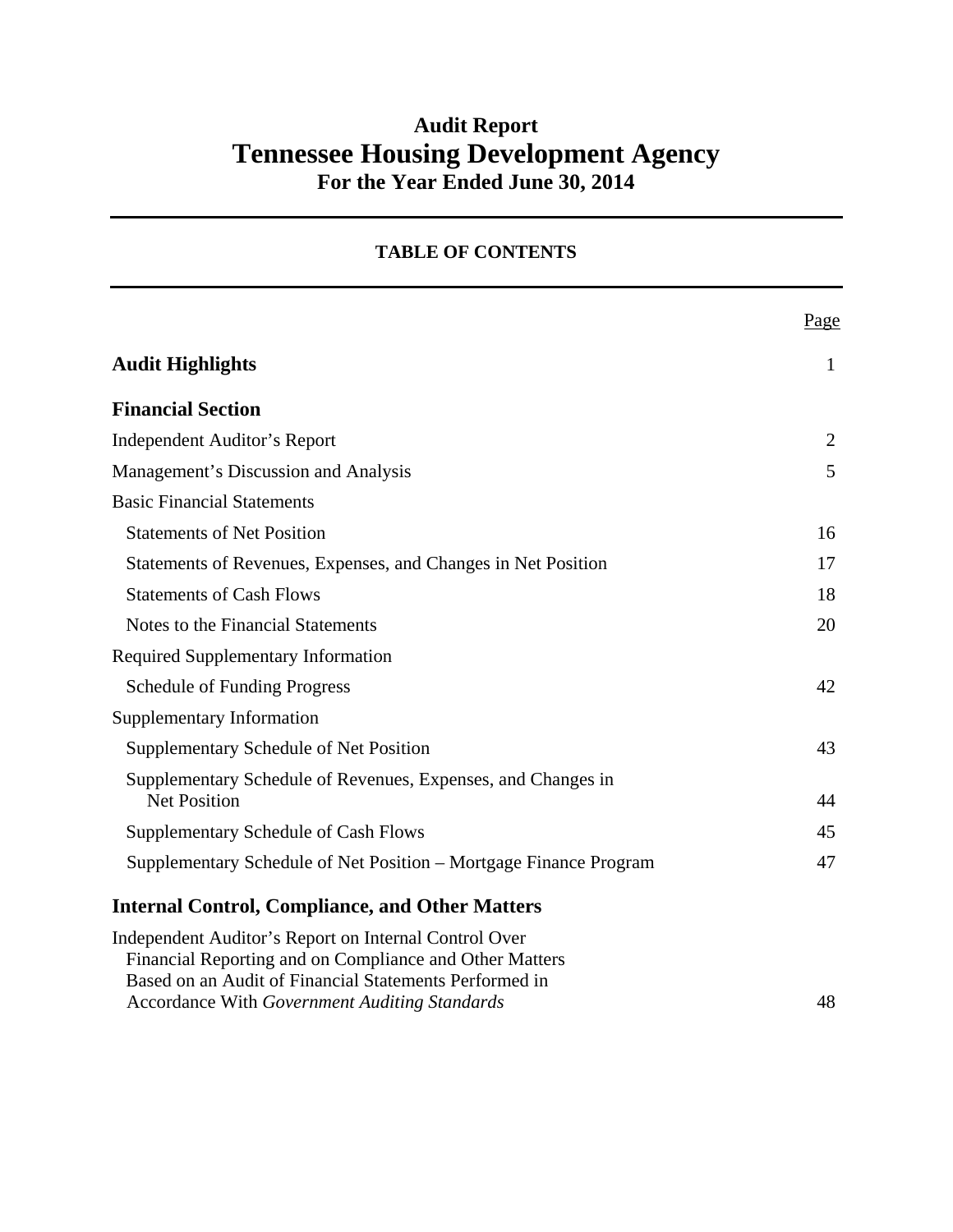# State of Tennessee Audit Highlights

Comptroller of the Treasury Division of State Audit

### Financial and Compliance Audit **Tennessee Housing Development Agency**

For the Year Ended June 30, 2014

 $\frac{1}{2}$ 

#### **Opinion on the Financial Statements**

The opinion on the financial statements is unmodified.

#### **Audit Findings**

The audit report contains no findings.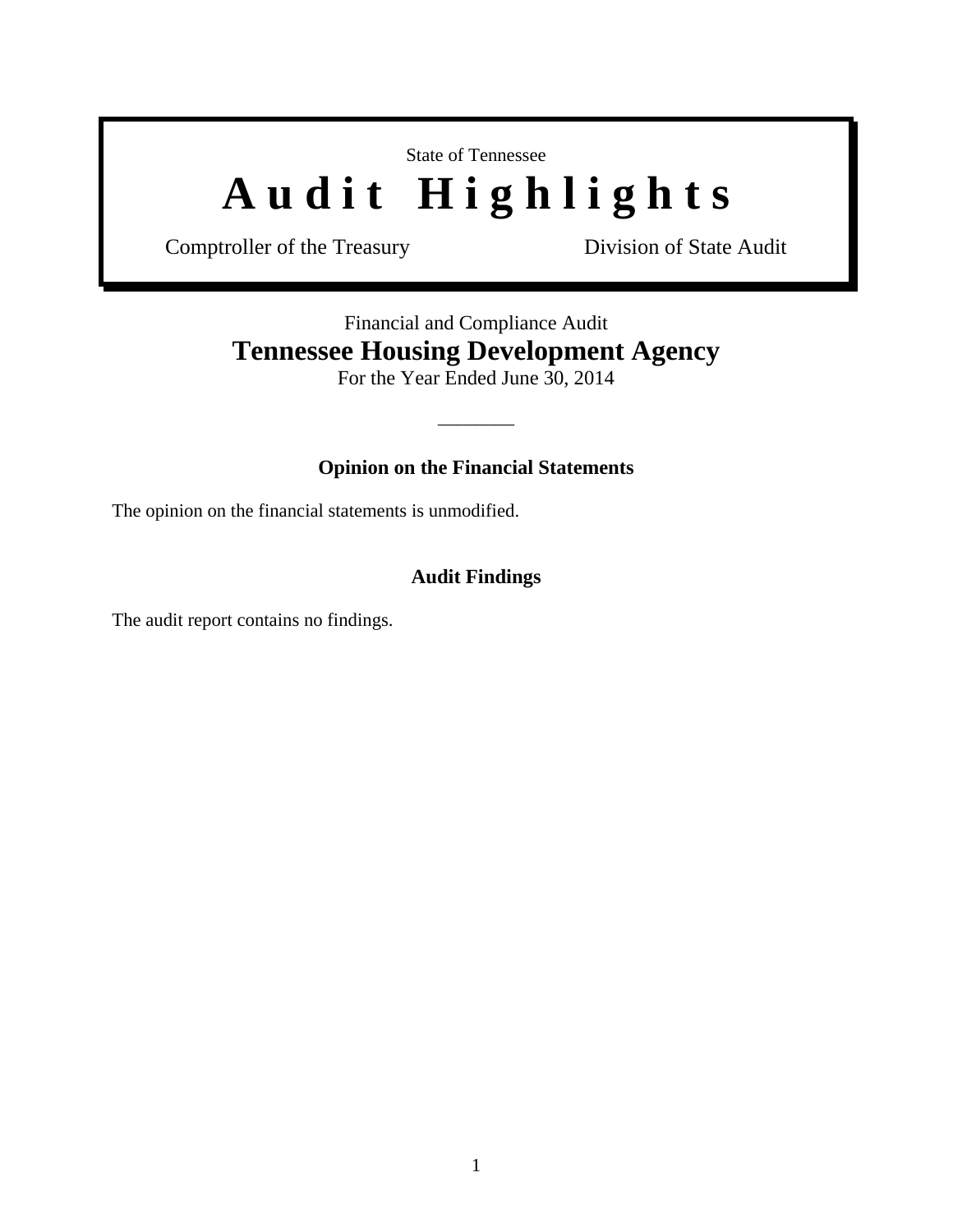

**STATE OF TENNESSEE COMPTROLLER OF THE TREASURY DEPARTMENT OF AUDIT DIVISION OF STATE AUDIT SUITE 1500, JAMES K. POLK STATE OFFICE BUILDING 505 DEADERICK STREET NASHVILLE, TENNESSEE 37243-1402** 

**PHONE (615) 401-7897 FAX (615) 532-2765** 

#### **Independent Auditor's Report**

The Honorable Bill Haslam, Governor Members of the General Assembly Members of the Board of Directors Mr. Ralph Perrey, Executive Director

#### **Report on the Financial Statements**

We have audited the accompanying financial statements of the Tennessee Housing Development Agency, a component unit of the State of Tennessee, as of and for the years ended June 30, 2014, and June 30, 2013, and the related notes to the financial statements, which collectively comprise the agency's basic financial statements as listed in the table of contents.

#### *Management's Responsibility for the Financial Statements*

Management is responsible for the preparation and fair presentation of these financial statements in accordance with accounting principles generally accepted in the United States of America; this includes the design, implementation, and maintenance of internal control relevant to the preparation and fair presentation of financial statements that are free from material misstatement, whether due to fraud or error.

#### *Auditor's Responsibility*

Our responsibility is to express an opinion on these financial statements based on our audits. We conducted our audits in accordance with auditing standards generally accepted in the United States of America and the standards applicable to financial audits contained in *Government Auditing Standards* issued by the Comptroller General of the United States. Those standards require that we plan and perform the audit to obtain reasonable assurance about whether the financial statements are free from material misstatement.

An audit involves performing procedures to obtain audit evidence about the amounts and disclosures in the financial statements. The procedures selected depend on the auditor's judgment, including the assessment of the risks of material misstatement of the financial statements, whether due to fraud or error. In making those risk assessments, the auditor considers internal control relevant to the entity's preparation and fair presentation of the financial statements in order to design audit procedures that are appropriate in the circumstances, but not for the purpose of expressing an opinion on the effectiveness of the entity's internal control. Accordingly, we express no such opinion. An audit also includes evaluating the appropriateness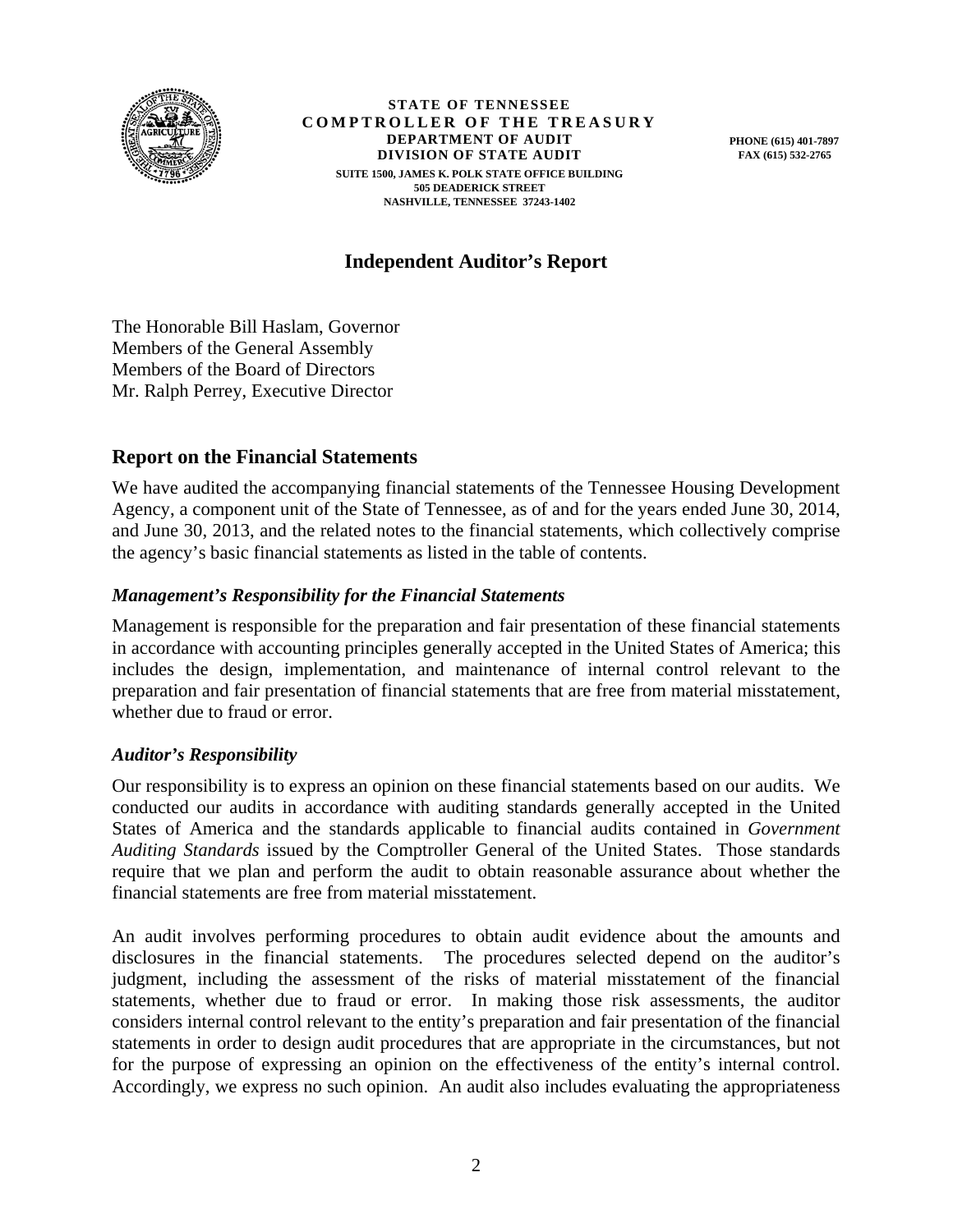of accounting policies used and reasonableness of significant accounting estimates made by management, as well as evaluating the overall presentation of the financial statements.

We believe that the audit evidence we have obtained is sufficient and appropriate to provide a basis for our audit opinion. Tennessee statutes, in addition to audit responsibilities, entrust certain other responsibilities to the Comptroller of the Treasury. Those responsibilities include serving as a member of the board of directors of the Tennessee Housing Development Agency. We do not believe that the Comptroller's service in this capacity affected our ability to conduct an independent audit of the Tennessee Housing Development Agency.

#### *Opinion*

In our opinion, the financial statements referred to above present fairly, in all material respects, the financial position of the Tennessee Housing Development Agency as of June 30, 2014, and June 30, 2013, and the changes in financial position and cash flows thereof for the years then ended in accordance with accounting principles generally accepted in the United States of America.

#### *Other Matters*

#### *Required Supplementary Information*

Accounting principles generally accepted in the United States of America require that the management's discussion and analysis and the schedule of funding progress be presented to supplement the basic financial statements. Such information, although not a part of the basic financial statements, is required by the Governmental Accounting Standards Board, which considers it to be an essential part of financial reporting for placing the basic financial statements in an appropriate operational, economic, or historical context. We have applied certain limited procedures to the required supplementary information in accordance with auditing standards generally accepted in the United States of America, which consisted of inquiries of management about the methods of preparing the information and comparing the information for consistency with management's responses to our inquiries, the basic financial statements, and other knowledge we obtained during our audit of the basic financial statements. We do not express an opinion or provide any assurance on the information because the limited procedures do not provide us with sufficient evidence to express an opinion or provide any assurance.

#### *Supplementary Information*

Our audit was conducted for the purpose of forming an opinion on the financial statements that collectively comprise the agency's basic financial statements. The accompanying financial information is presented for purposes of additional analysis and is not a required part of the basic financial statements. Such information is the responsibility of management and was derived from, and relates directly to, the underlying accounting and other records used to prepare the basic financial statements. The information has been subjected to the auditing procedures applied in the audits of the basic financial statements and certain additional procedures, including comparing and reconciling such information directly to the underlying accounting and other records used to prepare the basic financial statements or to the basic financial statements themselves, and other additional procedures in accordance with auditing standards generally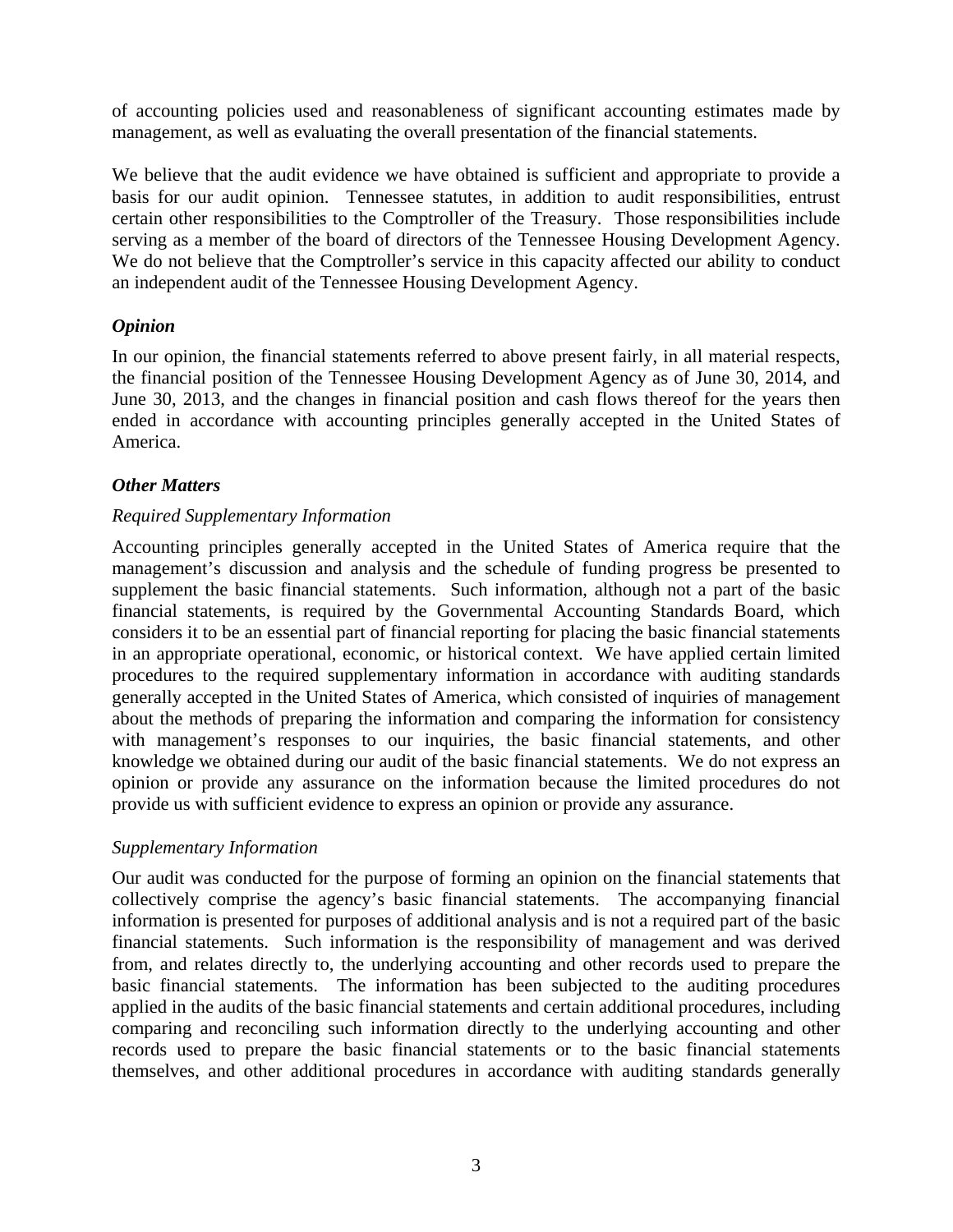accepted in the United States of America. In our opinion, the information is fairly stated, in all material respects, in relation to the basic financial statements as a whole.

#### **Other Reporting Required by** *Government Auditing Standards*

In accordance with *Government Auditing Standards*, we have also issued our report dated November 3, 2014, on our consideration of the agency's internal control over financial reporting and on our tests of its compliance with certain provisions of laws, regulations, contracts, and grant agreements and other matters. The purpose of that report is to describe the scope of our testing of internal control over financial reporting and compliance and the results of that testing, and not to provide an opinion on internal control over financial reporting or on compliance. That report is an integral part of an audit performed in accordance with *Government Auditing Standards* in considering the agency's internal control over financial reporting and compliance.

Separal U. Loreline

Deborah V. Loveless, CPA **Director** November 3, 2014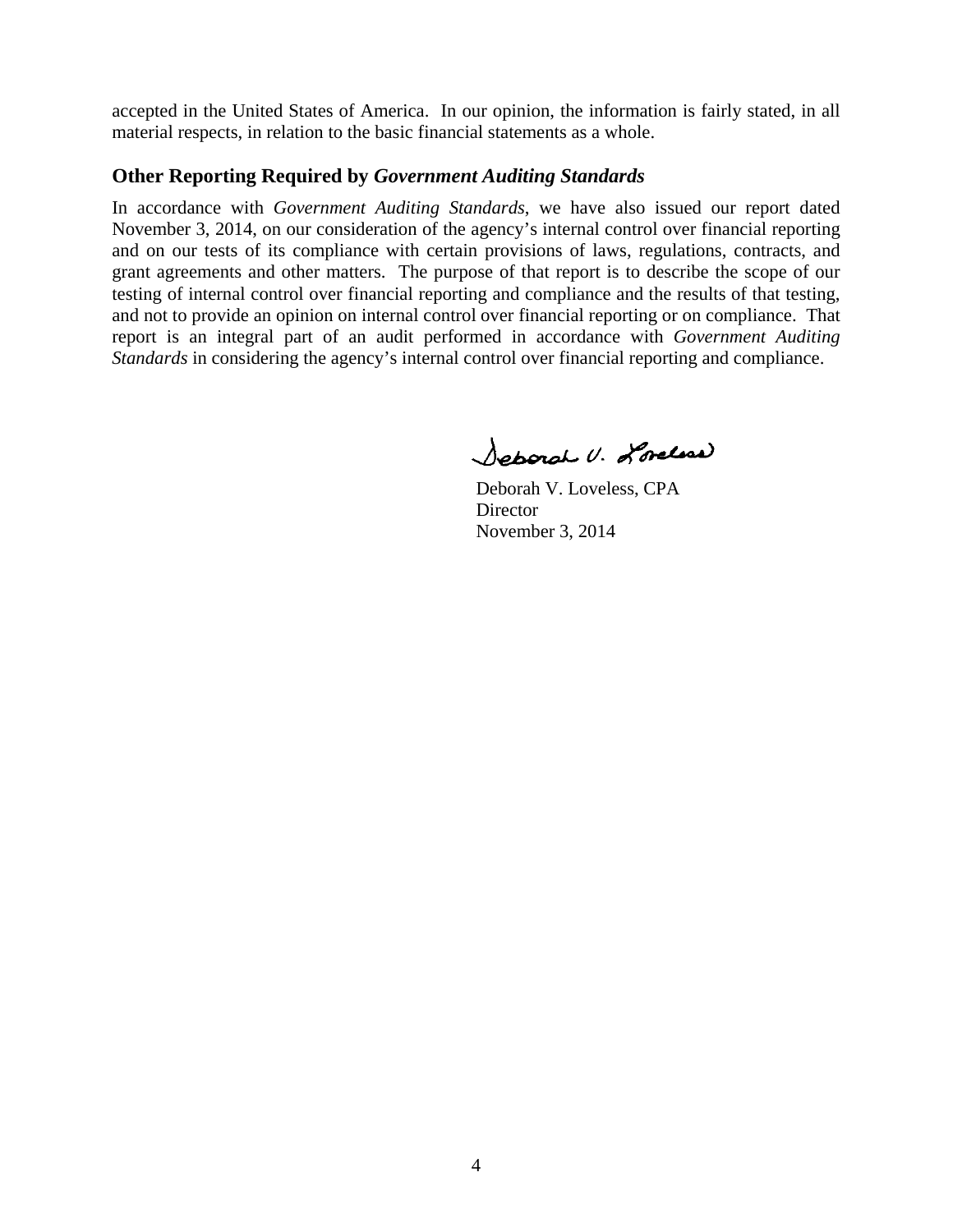#### **TENNESSEE HOUSING DEVELOPMENT AGENCY Management's Discussion and Analysis**

#### **Introduction**

This section of the Tennessee Housing Development Agency's (THDA) annual financial statements presents management's discussion and analysis of THDA's financial performance for the years ended June 30, 2014, and June 30, 2013, with comparative information presented for the fiscal year ended June 30, 2012. This information is being presented to provide additional information regarding the activities of THDA and to meet the financial reporting and disclosure requirements of the Governmental Accounting Standards Board (GASB) Statement Number 34, *Basic Financial Statements--and Management's Discussion and Analysis--for State and Local Governments.* This section should be read in conjunction with the Independent Auditor's Report and the audited financial statements and accompanying notes.

The mission statement of THDA is "Leading Tennessee Home by creating safe, sound, affordable housing opportunities." THDA's goal is to provide housing assistance to those in need by offering a variety of housing-related programs. One of the primary ways THDA assists Tennesseans is by offering mortgages for first-time homebuyers at below conventional market interest rates. At the close of fiscal year 2014, THDA has originated over 115,000 single-family mortgage loans in its 41-year history, and serves as the master servicer for all active mortgages it funds. In addition to helping homebuyers, THDA administers Section 8 rental assistance programs, including the tenant-based Housing Choice Voucher (HCV) program in approximately 75 of Tennessee's 95 counties, as well as the project-based Contract Administration program for approximately 400 contracts throughout all of Tennessee. THDA also administers grant programs, awarded on a competitive annual cycle, for rehabilitation and new construction of owner-occupied units and small rental projects. THDA is also involved in the development and rehabilitation of multifamily rental housing for low-income families by administering the federal Low-Income Housing Tax Credit, which is a competitive process, and by setting aside a portion of bond authority to be allocated to local issuing authorities for specific multifamily developments.

More recently, THDA has administered programs under the American Recovery and Reinvestment Act of 2009 (ARRA), including the Homeless Prevention and Rapid Re-Housing Program (HPRP), the Tax Credit Assistance Program (TCAP), the Neighborhood Stabilization Program (NSP), and a Low Income Housing Tax Credit exchange program under Section 1602 of the Act.

As established by Section 13-23-105, *Tennessee Code Annotated*, "the agency shall have a board of directors which shall be responsible for carrying out the powers given to the agency." This board meets regularly on a bi-monthly basis; however, some committees may meet more often as situations dictate.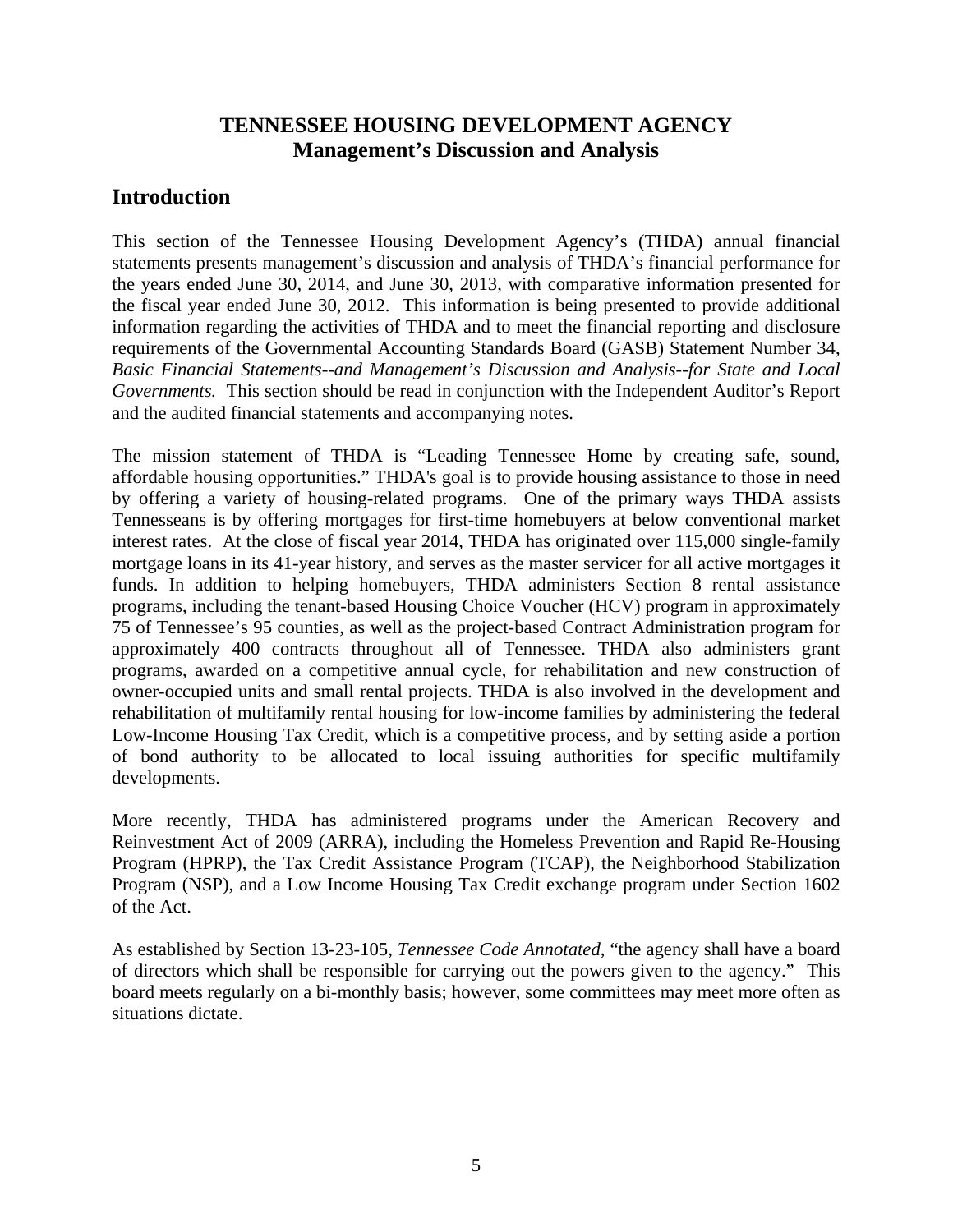#### **Overview of the Financial Statements**

The basic financial statements include statements of net position; statements of revenues, expenses, and changes in net position; and statements of cash flows, as well as notes to the financial statements. The statements of net position provide financial information on the overall financial position of THDA at each year end. The statements of revenues, expenses, and changes in net position summarize the results of operations over the course of each fiscal year. The statements of cash flows provide relevant information about THDA's cash receipts and cash payments during each fiscal year.

The notes to the financial statements provide essential information regarding THDA's significant accounting policies, significant account balances and activities, certain material risks, obligations, commitments, contingencies, and subsequent events.

THDA's financial statements are presented using the accrual basis of accounting and the flow of economic resources measurement focus. In addition to the basic financial statements, required and other supplementary information is included.

THDA is also considered to be a discretely presented "component unit" for the State of Tennessee, and therefore, its financial information is reported in the State of Tennessee's government-wide *Comprehensive Annual Financial Report*. This report may be viewed at www.tn.gov/finance/act/cafr.shtml.

During fiscal year 2013, THDA implemented several accounting standards, including GASB Statement 62, *Codification of Accounting and Financial Reporting Guidance Contained in Pre-November 30, 1989 FASB and AICPA Pronouncements;* GASB Statement 63, *Financial Reporting of Deferred Outflows of Resources, Deferred Inflows of Resources, and Net Position,*  and GASB Statement 65, *Items Previously Reported as Assets and Liabilities.* Among the requirements of these pronouncements, GASB Statement 63 required the reclassification of net assets to net position, as well as the reclassification of certain deferred amounts to new categories called deferred outflows of resources and deferred inflows of resources. As applicable to THDA, deferred amounts from bond refundings, which were previously reported as a component of bonds payable (noncurrent), are now reported as deferred outflows of resources. In addition, bond issuance costs, which previously was reported as an asset (deferred charges) and amortized over the life of the bonds, is now recognized as expense in the period when incurred. GASB Statement 65 required retroactive implementation and reporting for all financial periods presented; therefore, beginning net position for fiscal year 2012 was restated to reflect the retroactive application of GASB Statement 65*.*

#### **Financial Highlights**

#### **Year Ended June 30, 2014**

- Total assets decreased by \$162.7 million, or 6.0%.
- Deferred outflows of resources decreased \$1.0 million, or 45.3%.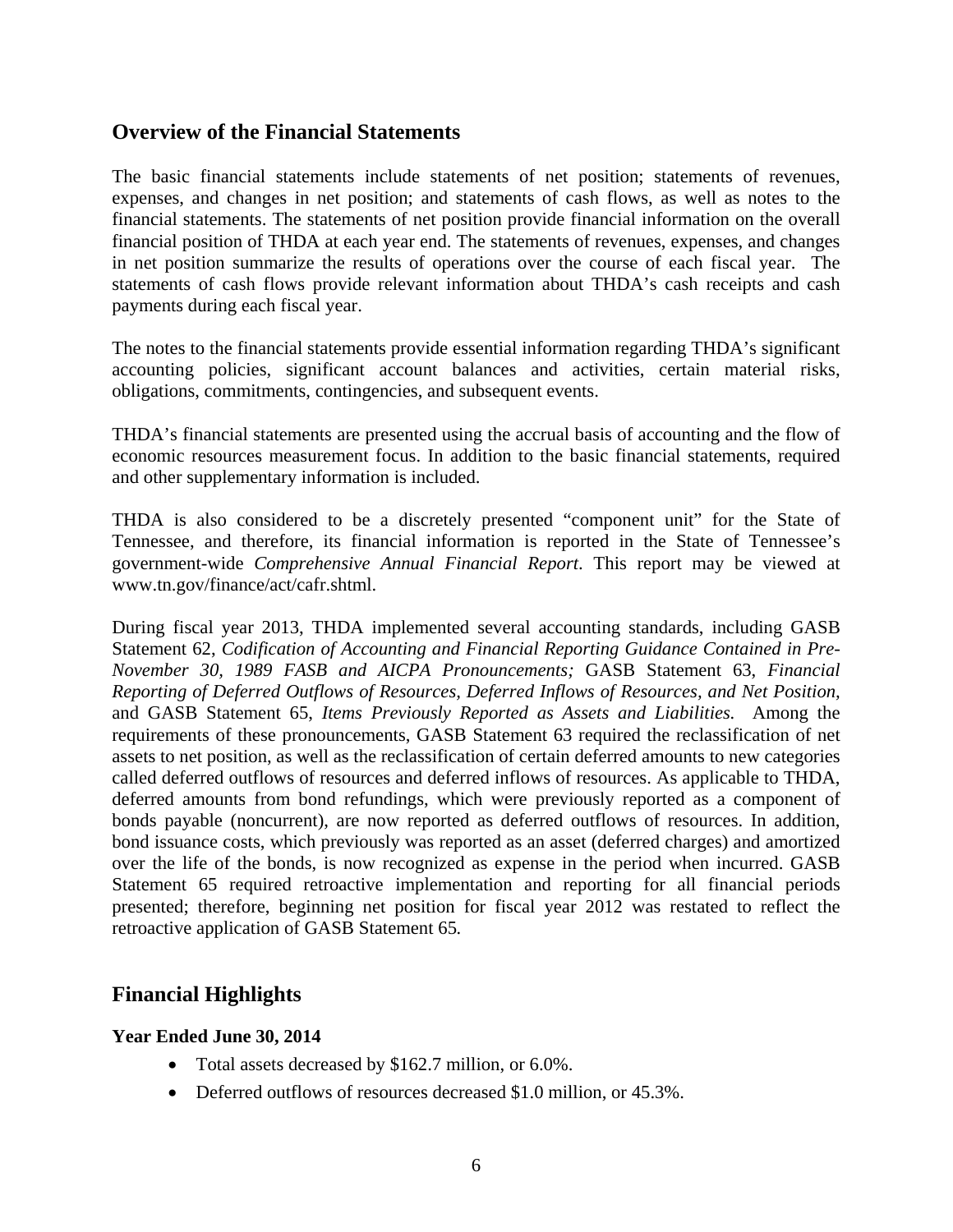- Total liabilities decreased by \$164.2 million, or 7.5%.
- Net position was \$526.9 million. This is an increase of \$0.5 million, or 0.1%, from fiscal year 2013.
- Cash and cash equivalents decreased by \$130.9 million, or 32.4%.
- Total investments decreased by \$31.2 million, or 11.0%.
- Bonds payable decreased by \$152.5 million, or 7.1%.
- THDA originated \$227.3 million in new loans, which is a decrease of \$15.1 million, or 7.1%, from the prior year.

#### **Year Ended June 30, 2013**

- Total assets increased by \$102.4 million, or 3.9%.
- Deferred outflows of resources decreased \$0.2 million, or 6.5%.
- Total liabilities increased by \$119.3 million, or 5.7%.
- Net position was \$526.5 million. This is a decrease of \$17.0 million, or 3.1%, from fiscal year 2012.
- Cash and cash equivalents increased by \$150.7 million, or 59.4%.
- Total investments increased by \$56.9 million, or 25.0%.
- Bonds payable increased by \$116.5 million, or 5.8%.
- THDA originated \$212.2 million in new loans, which is a decrease of \$23.6 million, or 10.0%, from the prior year.

#### **Financial Analysis of the Agency**

#### **Net Position**

The following table focuses on the changes in net position between fiscal years (expressed in thousands):

|                                  | 2014          | 2013      | 2012      |
|----------------------------------|---------------|-----------|-----------|
| Current assets                   | 400,662<br>S. | \$495,605 | \$314,268 |
| Capital assets, net              | 626           | 194       | 113       |
| Other noncurrent assets          | 2,163,308     | 2,231,487 | 2,310,506 |
| <b>Total Assets</b>              | 2,564,596     | 2,727,286 | 2,624,887 |
| Deferred Outflows of Resources   | 1,250         | 2,287     | 2,445     |
| <b>Current liabilities</b>       | 171,907       | 303,224   | 207,708   |
| Noncurrent liabilities           | 1,867,011     | 1,899,882 | 1,876,123 |
| <b>Total Liabilities</b>         | 2,038,918     | 2,203,106 | 2,083,831 |
| Net investment in capital assets | 626           | 194       | 114       |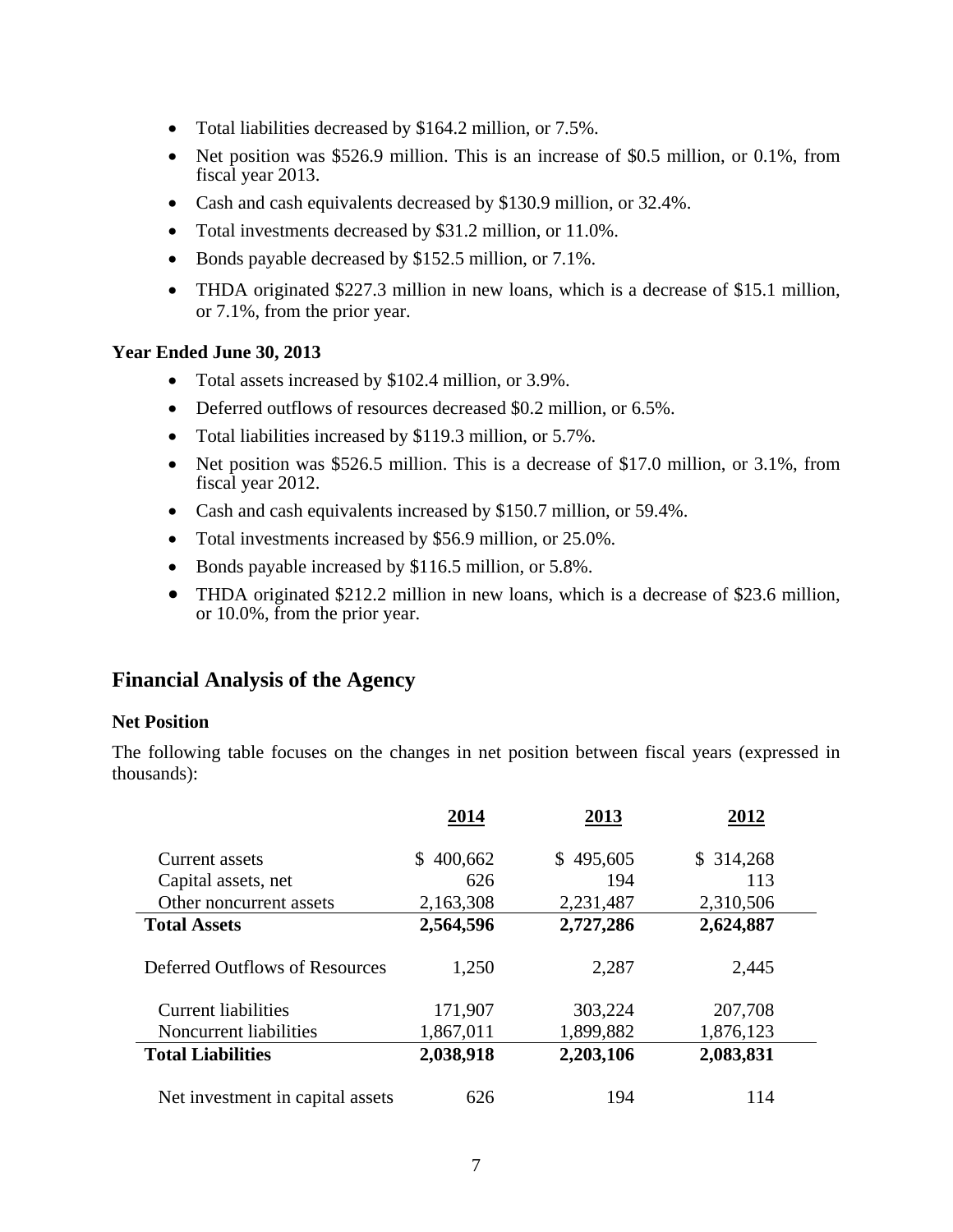| Restricted                | 449,905   | 489,105   | 503,563   |
|---------------------------|-----------|-----------|-----------|
| Unrestricted              | 76,397    | 37,168    | 39,824    |
| <b>Total Net Position</b> | \$526,928 | \$526,467 | \$543,501 |

Comparison of FY 2014 to FY 2013

- THDA's total net position increased by \$0.5 million, or 0.1%, from \$526.5 million at June 30, 2013, to \$526.9 million at June 30, 2014. While various factors accounted for this change, the most significant factors include an increase in investment income, an increase in the net increase/decrease in the fair value of investments, and a decrease in bonds payable.
- Mortgage loans receivable decreased by \$21.0 million, or 1.1%, from \$1,987.3 million on June 30, 2013, to \$1,966.3 million on June 30, 2014. During FY 2014, single-family mortgage loan originations increased by \$15.1 million, or 7.1%, from \$212.2 million at June 30, 2013, to \$227.3 million at June 30, 2014. Mortgage loan prepayments and repayments decreased by \$22.1 million, or 8.3%, from \$267.3 million at June 30, 2013, to \$245.3 million at June 30, 2014.
- Total liabilities decreased \$164.2 million, or 7.5%, from \$2,203.1 million on June 30, 2013, to \$2,038.9 million on June 30, 2014. The decrease is primarily due to a decrease in the amount of bonds issued during fiscal year 2014 as compared to fiscal year 2013, as well as an increase in the redemption of bonds, due to more frequent bond calls, as compared to fiscal year 2013.

#### Comparison of FY 2013 to FY 2012

- THDA's total net position decreased by \$17.0 million, or 3.1%, from \$543.5 million at June 30, 2012, to \$526.5 million at June 30, 2013. While various factors accounted for this change, the most significant factors include a decrease in mortgage interest income, a decrease in the net increase/decrease in the fair value of investments, and an increase in bonds payable.
- Mortgage loans receivable decreased by \$109.3 million, or 5.2%, from \$2,096.6 million on June 30, 2012, to \$1,987.3 million on June 30, 2013. During fiscal year 2013, single-family mortgage loan originations decreased by \$23.6 million, or 10.0%, from \$235.7 million at June 30, 2012, to \$212.2 million at June 30, 2013. Conversely, mortgage loan prepayments and repayments increased by \$58.3 million, or 28.0%, from \$209.0 million at June 30, 2012, to \$267.3 million on June 30, 2013.
- Total liabilities increased \$119.3 million, or 5.7%, from \$2,083.8 million at June 30, 2012, to \$2,203.1 million at June 30, 2013. The increase is primarily due to an increase in the amount of bonds issued during fiscal year 2013 as compared to fiscal year 2012, as well as a small decrease in the redemption of bonds as compared to fiscal year 2012.

#### **Changes in Net Position**

The following table summarizes the changes in revenues, expenses, and changes in net position between fiscal years (expressed in thousands):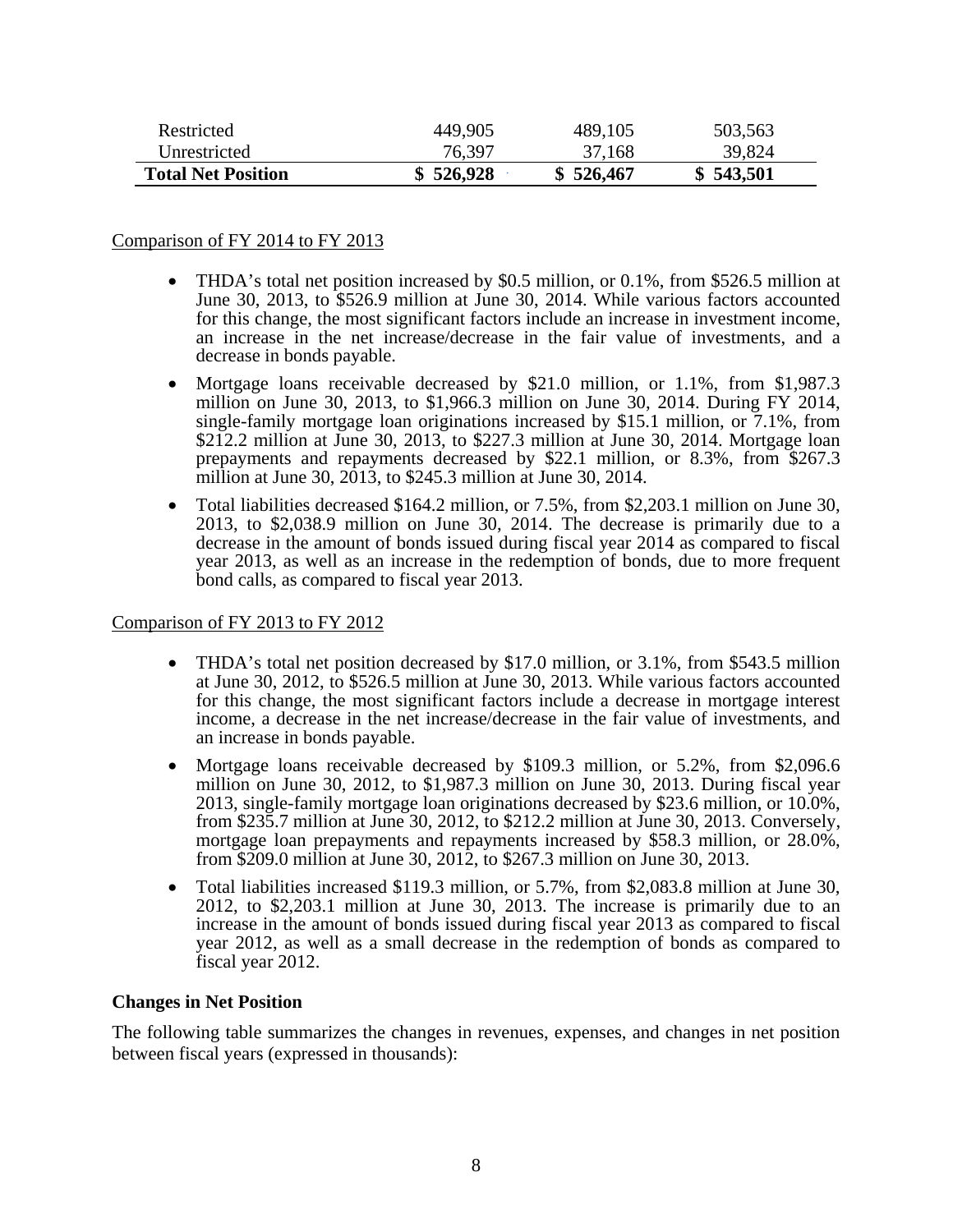|                                        | 2014       | 2013       | 2012       |
|----------------------------------------|------------|------------|------------|
| <b>Operating revenues:</b>             |            |            |            |
| Mortgage interest income               | \$102,108  | \$109,158  | \$116,015  |
| Investment income                      | 6,346      | (4,346)    | 11,992     |
| Other                                  | 19,027     | 17,865     | 17,693     |
| <b>Total operating revenues</b>        | 127,481    | 122,677    | 145,700    |
|                                        |            |            |            |
| <b>Operating expenses:</b>             |            |            |            |
| Interest expense                       | 70,390     | 78,643     | 86,020     |
| Other                                  | 42,941     | 41,982     | 41,298     |
| <b>Total operating expenses</b>        | 113,331    | 120,625    | 127,318    |
|                                        |            |            |            |
| <b>Operating income</b>                | 14,150     | 2,052      | 18,382     |
| Nonoperating revenues and expenses:    |            |            |            |
| Grant revenues                         | 295,814    | 237,638    | 260,371    |
| Payment from primary government        |            |            | 34,500     |
| Grant expenses                         | (309, 503) | (256, 724) | (274, 977) |
| Net nonoperating revenues and expenses | (13,689)   | (19,086)   | 19,894     |
| <b>Change in net position</b>          | \$<br>461  | \$(17,034) | \$38,276   |

#### Comparison of FY 2014 to FY 2013

Total operating revenues increased \$4.8 million, or 3.9%, from \$122.7 million for the year ended June 30, 2013, to \$127.5 million for the year ended June 30, 2014. The primary reasons for this increase are as follows:

- Investment income increased \$10.7 million, or 246.0%, from a net loss of \$4.3 million in 2013 to \$6.3 million in 2014, due to the net increase in the fair value of investments by \$10.7 million.
- Mortgage interest income decreased \$7.1 million or 6.4%, from \$109.2 million in 2013 to \$102.1 million in 2014. This is due to mortgage loan prepayments exceeding the amount of mortgage loan originations. Likewise, new mortgage loan originations typically have lower interest rates than those associated with mortgage loan repayments.
- Total operating expenses decreased \$7.3 million, or 6.0%, from \$120.6 million in fiscal year 2013 to \$113.3 million in fiscal year 2014. A leading factor in this decrease is a decrease in interest expense, due to the use of mortgage loan prepayments to redeem bonds in advance of their maturities, as well as refunding outstanding bonds with new bonds bearing a lower interest rate.

#### Comparison of FY 2013 to FY 2012

Total operating revenues decreased \$23.0 million, or 15.8%, from \$145.7 million for the year ended June 30, 2012, to \$122.7 million for the year ended June 30, 2013. The primary reasons for this decrease are as follows: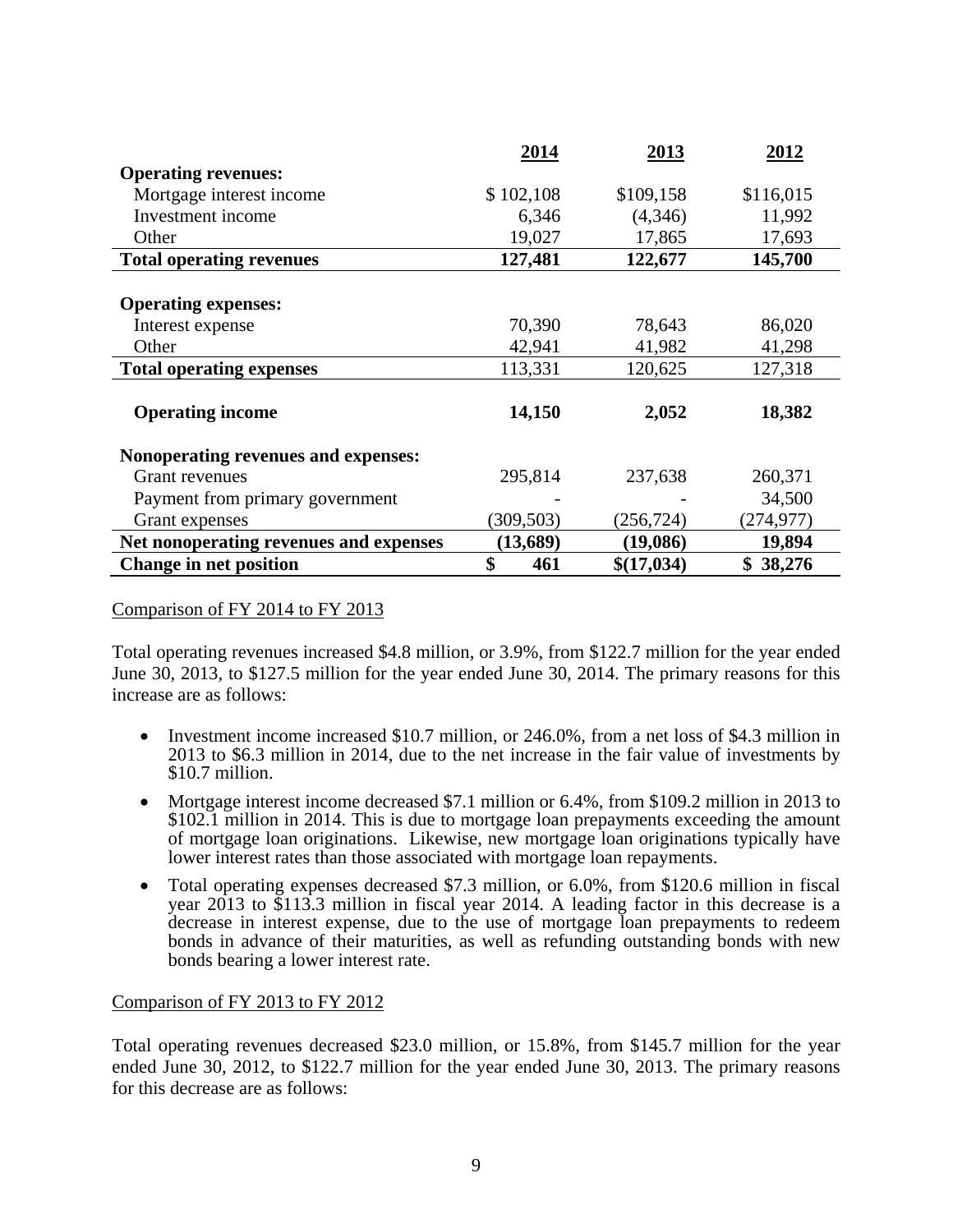- Investment income decreased \$16.3 million, or 136.2%, from \$12.0 million in 2012 to a net loss of \$4.3 million in 2013. While interest income from investments decreased marginally, THDA experienced a net decrease in the fair value of investments of \$15.2 million in fiscal year 2013, as compared to a net increase in the fair value of investments of \$0.3 million in fiscal year 2012.
- Mortgage interest income decreased \$6.9 million, or 5.9%, from \$116.0 million in 2012 to \$109.1 million in 2013. This is due to mortgage loan prepayments exceeding the amount of mortgage loan originations. Likewise, new mortgage loan originations typically have lower interest rates than those associated with mortgage loan repayments.
- Total operating expenses decreased \$6.7 million, or 5.3%, from \$127.3 million in fiscal year 2012 to \$120.6 million in fiscal year 2013. A leading factor in this decrease is a decrease in interest expense, due to the use of mortgage loan prepayments to redeem bonds in advance of their maturities, as well as refunding outstanding bonds with new bonds bearing a lower interest rate.
- For the year ended June 30, 2013, total operating expenses decreased \$6.7 million, or 5.3%, from \$127.3 million in 2012 to \$120.6 million in 2013. The decrease is not significant.

#### **Debt Activity**

Bonds outstanding at June 30 were as follows (expressed in thousands):

|               | 2014         | 2013        | 2012                      |
|---------------|--------------|-------------|---------------------------|
| Bonds payable | \$ 1,984,298 | \$2,136,806 | $\frac{1}{2}$ , 2,020,302 |

#### **Year Ended June 30, 2014**

Total bonds and notes payable decreased \$152.5 million, or 7.1%, due primarily to a decrease in the amount of bonds issued, as well as an increase in the redemption of bonds as compared to recent fiscal years. During the fiscal year, THDA issued debt totaling \$277.8 million, with activity arising from two bond issues. With interest rates remaining at historically low levels, THDA continued to call bonds with proceeds from mortgage repayments and prepayments. THDA refunded \$61.8 million of outstanding bonds into new bond originations with lower interest rates.

#### **Year Ended June 30, 2013**

Total bonds and notes payable increased \$116.5 million, or 5.8%, due primarily to an increase in the amount of bonds issued, as well as a decrease in the redemption of bonds as compared to recent fiscal years. During the fiscal year, THDA issued debt totaling \$456.7 million, with activity arising from three bond issues. With interest rates remaining at historically low levels, THDA continued to call bonds with proceeds from mortgage repayments and prepayments. THDA refunded \$66.5 million of outstanding bonds into new bond originations with lower interest rates.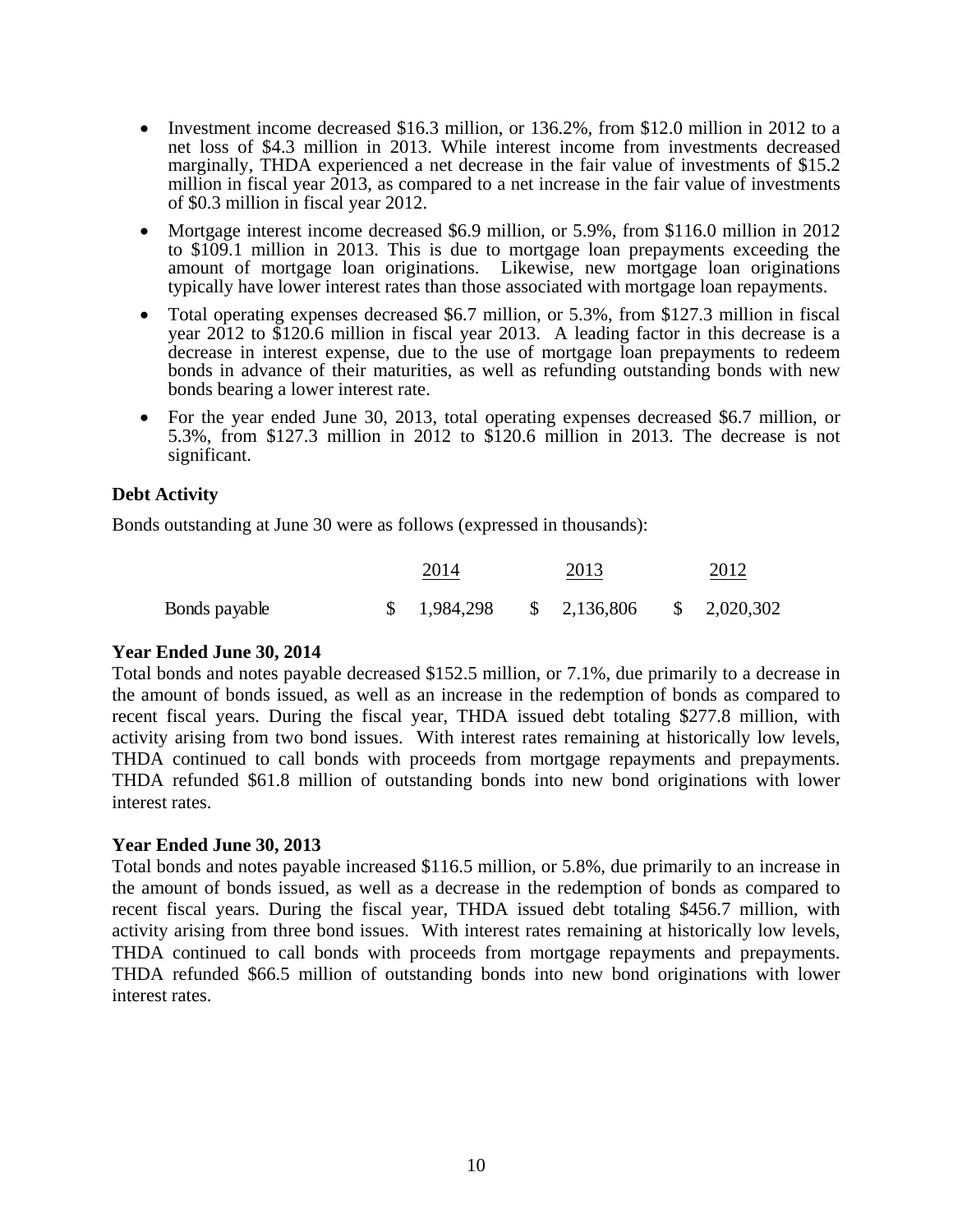#### **New Issue Bond Program (NIBP)**

The New Issue Bond Program (NIBP) provides temporary financing for Housing Finance Agencies (HFAs) to issue new housing bonds to fund new mortgages. The United States Treasury Department will purchase securities of Fannie Mae and Freddie Mac backed by these new housing bonds. This will temporarily allow the HFAs to issue an amount of new housing bonds equal to what they would ordinarily be able to issue with the allocations provided them by Congress but are generally unable to issue given the current challenges in housing and related markets.

On December 23, 2009, THDA issued \$360 million of bonds under the NIBP, which were \$60 million (Bond Issue 2009-A2) and \$300 million (Bond Issue 2009-B1). The \$300 million 2009- B1 bonds are variable-rate taxable debt and are to be held in escrow. Upon being placed in escrow, the proceeds from these bonds are re-invested into permissible investments as required by the United States Treasury Department (generally, 28-day Treasury Bills purchased at auction). These bonds are scheduled to be released from escrow, re-designated, and converted to fixed-rate, tax-exempt bonds upon the issuance of market bonds within the framework and guidelines of the NIBP. Subsequently, THDA released, re-designated, and converted escrowed bonds (Bond Issue 2009-B) into fixed-rate, tax-exempt bonds as noted:

| Date              | Amount       | New Bond Issue                   |
|-------------------|--------------|----------------------------------|
| June 17, 2010     | \$56,860,000 | Bond Issue 2010-A1               |
|                   | 17,850,000   | Bond Issue 2010-A2               |
|                   | 85,290,000   | Bond Issue 2009-B, Subseries B-1 |
| October 27, 2010  | 40,000,000   | Bond Issue 2010-B                |
|                   | 60,000,000   | Bond Issue 2009-B, Subseries B-2 |
| March 24, 2011    | 40,000,000   | Bond Issue 2011-A                |
|                   | 60,000,000   | Bond Issue 2009-B, Subseries B-3 |
| August 25, 2011   | 40,000,000   | Bond Issue 2011-B                |
|                   | 60,000,000   | Bond Issue 2009-B, Subseries B-4 |
| November 03, 2011 | 65,290,000   | Bond Issue 2011-C                |
|                   | 34,710,000   | Bond Issue 2009-B, Subseries B-5 |

As of June 30, 2012, all of the bonds issued under issue 2009-B1 had been released, redesignated, and converted into fixed-rate, tax-exempt bonds.

#### **Bond Ratings**

For bonds issued under the Mortgage Finance Program, Moody's Investors Service, Inc. (Moody's) has assigned THDA's bonds a rating of Aa2, and Standard & Poor's Ratings Services (S&P), a division of The McGraw-Hill Companies, Inc. has assigned THDA's bonds a rating of AA.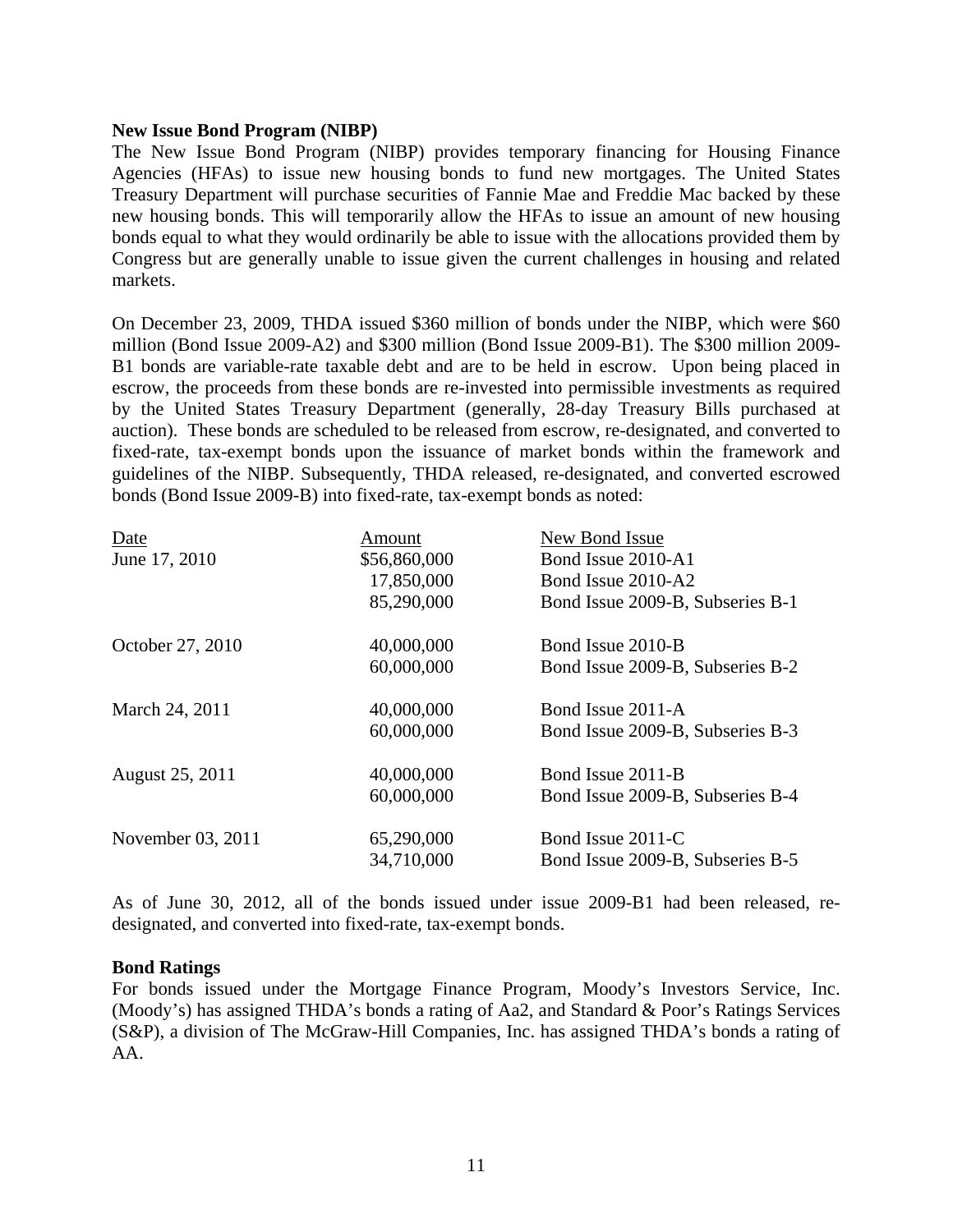For bonds issued under the Homeownership Program Bonds, Moody's has assigned THDA's bonds a rating of Aa1, and S&P has assigned THDA's bonds a rating of AA+.

For bonds issued under the Housing Finance Program Bonds, Moody's has assigned THDA's bonds a rating of Aa2. These bonds are not rated by S&P.

For bonds issued under the Residential Finance Program Bonds, Moody's has assigned THDA's bonds a rating of Aa1, and S&P has assigned THDA's bonds a rating of AA+.

There were no revisions to THDA's bond ratings during fiscal year 2014 or 2013.

#### **Debt Limits**

In accordance with *Tennessee Code Annotated,* 13-23-121, THDA operates under a "debt ceiling" of \$2,930,000,000.

#### **Grant Programs**

During fiscal years 2007 through 2009, the General Assembly has appropriated revenue to THDA for grant programs. Likewise, THDA's board of directors has allocated additional THDA funds for grants. These funds established a grant program that has been titled by the THDA as the "Tennessee Housing Trust Fund."

The four-level model for funding this grant program includes state appropriations, THDA funds, private-sector investment, and matching funds from local grantees. The purpose of this grant program is to serve the needs of low and/or very low income, elderly, and special needs Tennesseans. Funding and uses for the Housing Trust Fund are as follows:

|                         |               |               |               | FY 2011 and  |                 |
|-------------------------|---------------|---------------|---------------|--------------|-----------------|
|                         | FY 2014       | FY 2013       | FY 2012       | Prior        | Total           |
| <b>Funding Sources:</b> |               |               |               |              |                 |
| <b>THDA</b>             | \$9,300,000   | \$6,500,000   | \$6,500,000   | \$30,000,000 | \$52,300,000    |
| State                   |               |               |               |              |                 |
| Appropriation           |               |               |               | 4,350,000    | 4,350,000       |
| <b>Totals</b>           | \$9,300,000   | \$6,500,000   | \$6,500,000   | \$34,350,000 | \$56,650,000    |
|                         |               |               |               |              |                 |
|                         |               |               |               | FY 2011 and  |                 |
|                         | FY 2014       | FY 2013       | FY 2012       | Prior        | Total           |
| <b>Approved Uses:</b>   |               |               |               |              |                 |
| Rural Repair            |               |               |               |              |                 |
| Program (USDA)          | \$<br>700,000 | 700,000<br>\$ | 700,000<br>\$ | \$3,500,000  | 5,600,000<br>\$ |
| Ramp Program            |               |               |               |              |                 |
|                         |               |               |               |              |                 |
| (UCP)                   |               |               |               | 50,000       | 50,000          |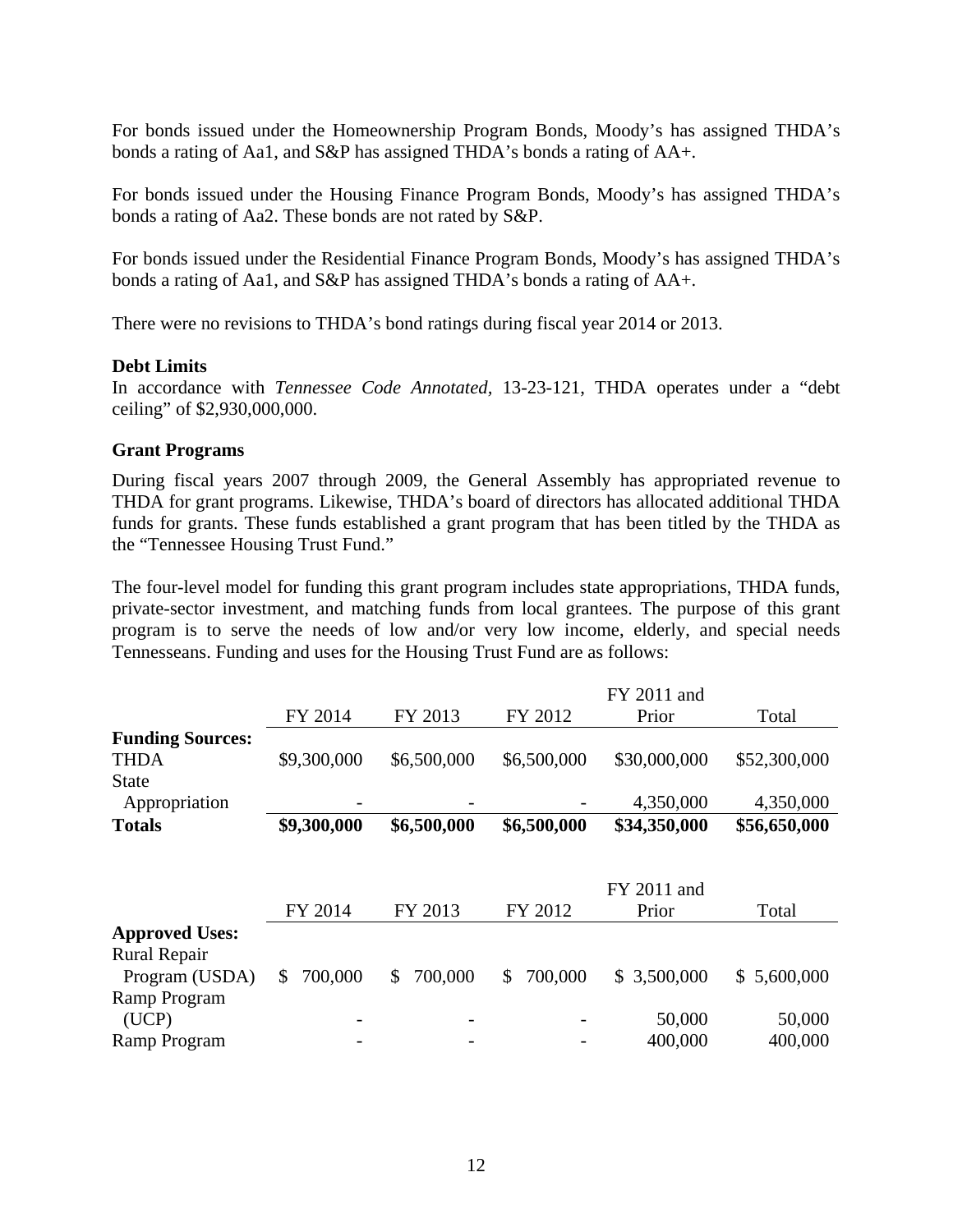| <b>Totals</b>                  | \$9,300,000 | \$6,500,000 | \$6,500,000 | \$34,350,000 | \$56,650,000 |
|--------------------------------|-------------|-------------|-------------|--------------|--------------|
| Recover                        | 2,300,000   |             |             |              | 2,300,000    |
| Rebuild and                    |             |             |             |              |              |
| Dunlap New Hope                | 300,000     |             |             |              | 300,000      |
| Manufactured<br>Housing        |             | 500,000     | 500,000     |              | 1,000,000    |
| Pilot Program                  |             |             |             |              |              |
| <b>Grants</b>                  | 3,850,000   | 5,150,000   | 3,150,000   | 19,800,000   | 31,950,000   |
| Competitive                    |             |             |             |              |              |
| Repairs                        | 2,000,000   |             |             |              | 2,000,000    |
| Emergency                      |             |             |             |              |              |
| Repairs for<br>Elderly         |             |             | 2,000,000   | 10,000,000   | 12,000,000   |
| Emergency                      |             |             |             |              |              |
| Initiative                     |             |             |             | 300,000      | 300,000      |
| Education                      |             |             |             |              |              |
| Homebuyer                      |             |             |             |              |              |
| Modification &<br>Ramp Program | 150,000     | 150,000     | 150,000     | 300,000      | 750,000      |
| Housing                        |             |             |             |              |              |

In addition to the above funding, local grants could produce an additional \$4 million or more in funding each year. Also, the Emergency Repairs for the Elderly program and the Competitive Grants have a 50% grantee match requirement.

THDA is seeking additional private sector funding. In addition to the above approved uses, THDA received requests that merit funding. These requests totaled approximately \$6 million more than the funds available.

#### **Current Mortgage Products and Environment**

In October 2013, THDA made a significant change to its mortgage lending program. On October 1, 2013, the *Great Choice* and the *Great Choice Plus* loan programs were introduced and the *Great Rate*, *Great Advantage* and *Great Start* loan programs were eliminated. The *Great Choice* loan program offers THDA the opportunity to offer a more competitive interest rate on its 30 year fixed rate mortgage product while still offering down payment assistance with the addition of the *Great Choice Plus* loan program, which is a second mortgage at a 0% interest rate for a term of 10 years.

A special interest rate reduction on the *Great Choice* loan program has been designated to ensure that qualified service men and women have access to affordable homeownership opportunities. This special offer, referred to as "*Homeownership for the Brave,*" provides a 0.5% rate reduction on the current interest rate for *Great Choice* loans. In addition to the rate reduction,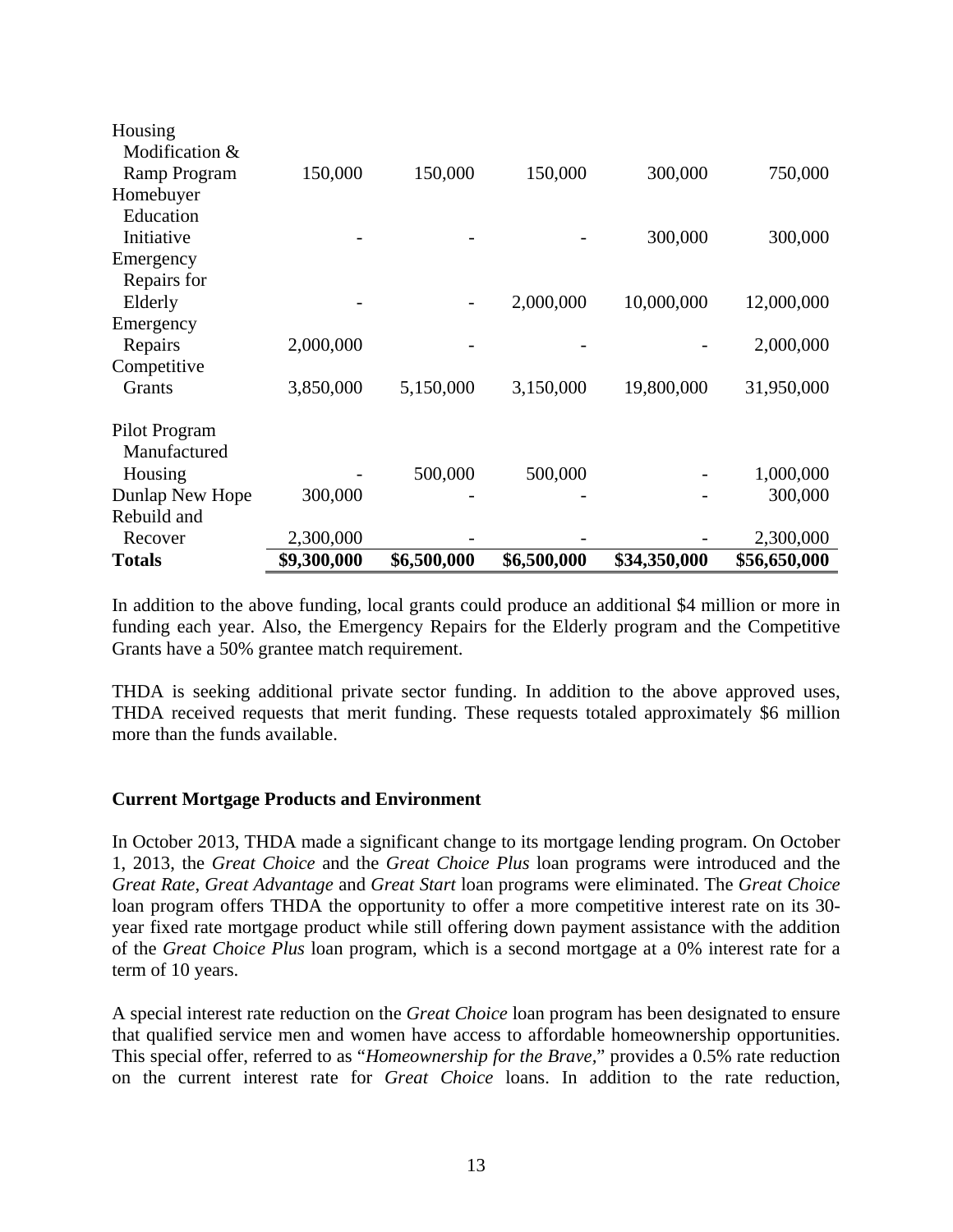*Homeownership for the Brave* applicants are eligible for optional down payment and closing cost assistance through the *Great Choice Plus* second mortgage loan at a 0% interest rate.

All loans made or purchased by THDA are fixed-rate mortgages with a maximum loan term of 360 months (30 years), and must conform to insurer/guarantor underwriting guidelines. THDA does not make or purchase adjustable rate mortgages (ARMs), interest-only mortgages, "buydown" loans, mortgages with a future lump-sum payment due (balloon-type mortgage), or with other similar mortgage terms. THDA does not make or purchase "sub-prime" mortgage loans. Single-family mortgage loans purchased by THDA with loan-to-value (LTV) ratios between 78% and 97% must have an acceptable insurer/guarantor, which includes

- United States Department of Housing and Urban Development (FHA),
- Veterans Administration Guaranty Program (VA),
- United States Department of Agriculture Rural Development, formerly Farmers Home Administration (USDA/RD), and
- private mortgage insurance.

THDA will accept private mortgage insurance provided from private mortgage insurers who are licensed by the Tennessee Commissioner of Commerce and Insurance to do business in Tennessee and are rated at least AA by Standard & Poor's Rating Group. THDA will allow privately insured loans underwritten using nationally accepted underwriting guidelines established by Fannie Mae or Freddie Mac. These loans must be approved through an automated underwriting system such as Desktop Underwriter or Loan Prospector with no expanded approvals. Such privately insured mortgage loans may have loan-to-value ratios up to and including 97% of the lesser of the purchase price or the appraised value. Loans with a 78% LTV or lower do not require mortgage insurance. A detailed chart of these mortgage loan products and primary mortgage loan terms may be obtained from THDA's internet site at http://www.thda.org/index.aspx?NID=8.

For the past several years, THDA has closely monitored its loan portfolio for delinquency and foreclosures. This monitoring has included analysis based on loan type (*Great Choice, Great Choice Plus,* or *Homeownership for the Brave*); insurer/guarantor (FHA, VA, RD, private mortgage insurer); mortgage loan servicer; down-payment assistance; and other factors as deemed necessary.

As of June 30, 2014, the delinquency and foreclosure rates for its single-family loan portfolio are as follows:

|                     |                | Total Number of Number of Loans | Principal   |            |
|---------------------|----------------|---------------------------------|-------------|------------|
| Loan Status         | Loans Serviced | in Status                       | Amount      | Percentage |
| 60-89 Days Past Due | 24,696         | 476                             | 36,569,088  | 1.93%      |
| 90+ Days Past Due   | 24,696         | 1,284                           | 102,510,630 | 5.20%      |
| In Foreclosure      | 24,696         | 485                             | 37,182,049  | 1.97%      |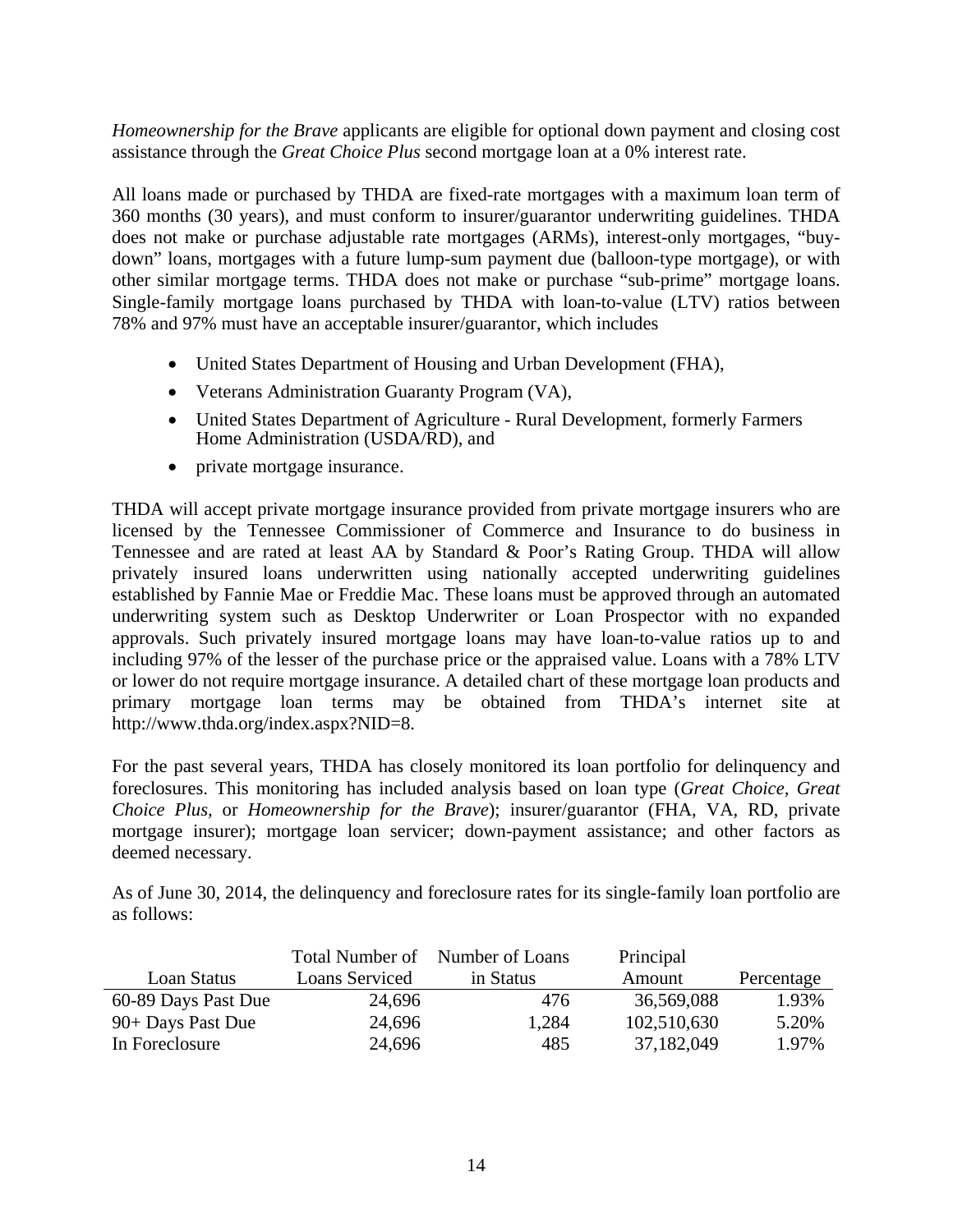As of June 30, 2013, the delinquency and foreclosure rates for its single-family loan portfolio are as follows:

|                     |                | Total Number of Number of Loans | Principal        |            |
|---------------------|----------------|---------------------------------|------------------|------------|
| Loan Status         | Loans Services | in Status                       | Amount           | Percentage |
| 60-89 Days Past Due | 25,265         | 554                             | 40,491,422 2.19% |            |
| 90+ Days Past Due   | 25,265         | 1,181                           | 89,505,286 4.67% |            |
| In Foreclosure      | 25,265         | 550                             | 45,013,301 2.18% |            |

Note: Percentage is calculated by dividing the "Number of Loans in Status" by the "Total Number of Loans Serviced."

#### **Economic Factors**

In accordance with THDA's investment policy, THDA typically invests in short-term and longterm fixed-rate debt securities from federal agencies. As a bench-mark, THDA uses the one-, three-, and five-year Constant Maturity Treasury (CMT) rates as established by the United States Treasury.

The continuation of relatively low interest rates from a historic perspective increased the likelihood of negative arbitrage, in which the interest rates on THDA's bond issues exceeds the current investment interest rates. THDA monitors prepayments and bond investment yields, and seeks to reduce negative arbitrage by calling bonds with the funds from prepayments.

#### **Contacting THDA's Financial Management**

This financial report is designed to provide THDA's stakeholders with a general overview of THDA's finances and to show accountability for the funds that it receives, invests, and expends. If you have questions about this report, or need additional financial information, contact Trent Ridley, Chief Financial Officer at (615) 815-2012 or via e-mail at TRidley@thda.org.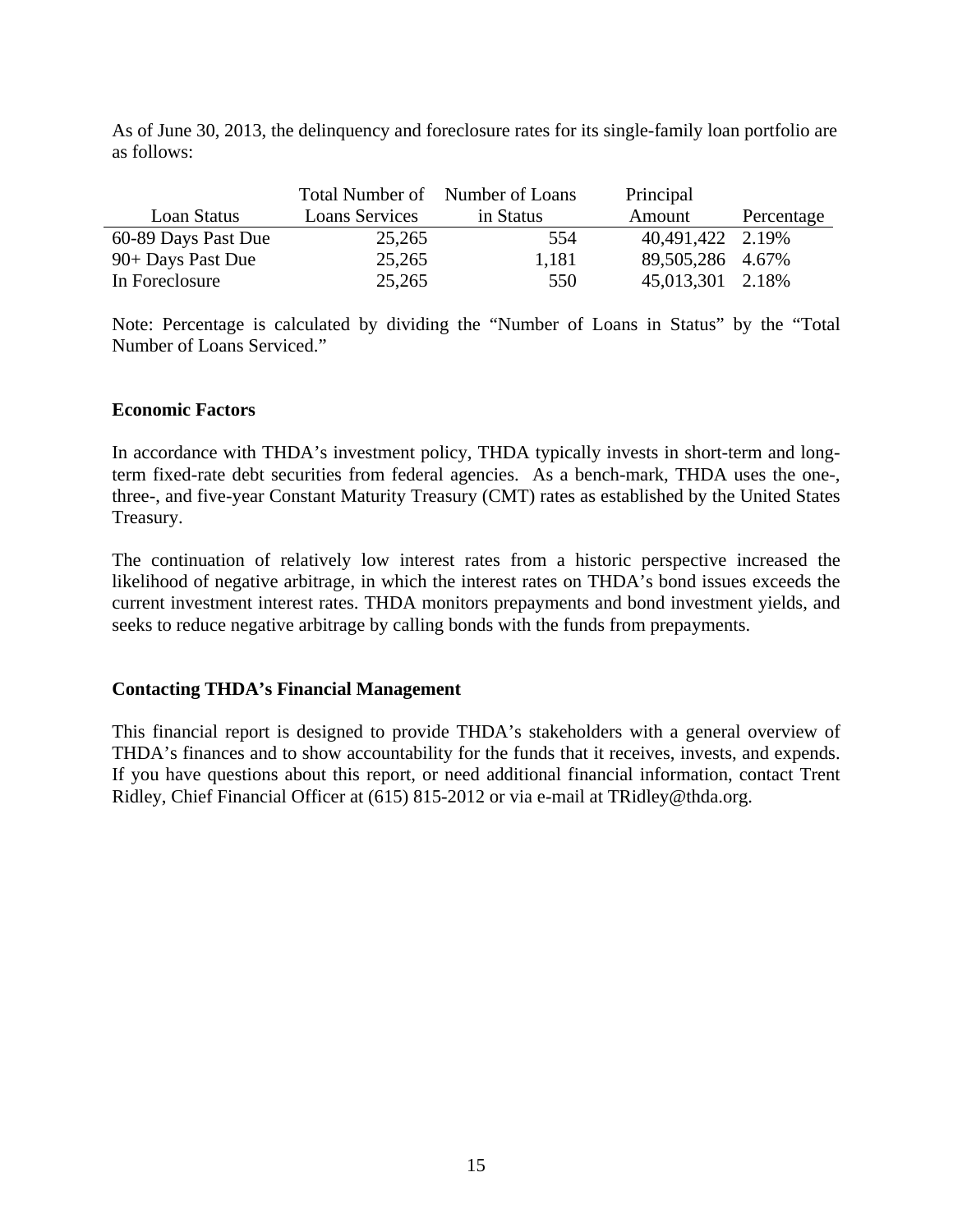#### **TENNESSEE HOUSING DEVELOPMENT AGENCY STATEMENTS OF NET POSITION JUNE 30, 2014, AND JUNE 30, 2013 (Expressed in Thousands)**

|                                                                        | 2014      | 2013      |
|------------------------------------------------------------------------|-----------|-----------|
| <b>ASSETS</b>                                                          |           |           |
| Current assets:                                                        |           |           |
| Cash and cash equivalents (Note 2)                                     | \$265,058 | \$382,434 |
| Investments (Note 2)                                                   | 17,006    | 15,310    |
| Receivables:                                                           |           |           |
| Accounts                                                               | 32,941    | 18,155    |
| Interest                                                               | 13,896    | 13,435    |
| First mortgage loans                                                   | 52,087    | 51,350    |
| Due from federal government                                            | 19,668    | 14,921    |
| Prepaid expenses                                                       | 6         |           |
| Total current assets                                                   | 400,662   | 495,605   |
| Noncurrent assets:                                                     |           |           |
| <b>Restricted assets:</b>                                              |           |           |
| Cash and cash equivalents (Note 2)                                     | 8,345     | 21,897    |
| Investments (Note 2)                                                   | 189,307   | 200,346   |
| Investment interest receivable                                         | 1,689     | 1,753     |
| Investments (Note 2)                                                   | 46,692    | 68,533    |
| First mortgage loans receivable                                        | 1,914,213 | 1,935,924 |
| Advance to local government                                            | 3,062     | 3,034     |
| Capital assets:                                                        |           |           |
| Furniture and equipment                                                | 1,437     | 697       |
| Less accumulated depreciation                                          | (811)     | (503)     |
| Total noncurrent assets                                                | 2,163,934 | 2,231,681 |
| <b>Total assets</b>                                                    | 2,564,596 | 2,727,286 |
| <b>DEFERRED OUTFLOWS OF RESOURCES</b><br>Deferred amount on refundings | 1,250     | 2,287     |
| Total deferred outflows of resources                                   | 1,250     | 2,287     |
| <b>LIABILITIES</b><br>Current liabilities:                             |           |           |
| Accounts payable                                                       | 5,755     | 1,642     |
| Accrued payroll and related liabilities                                | 612       | 535       |
| Compensated absences                                                   | 587       | 600       |
| Due to primary government                                              | 72        | 71        |
| Interest payable                                                       | 36,502    | 40,279    |
| Escrow deposits                                                        | 82        | 172       |
| Prepayments on mortgage loans                                          | 1,293     | 986       |
| Due to federal government                                              | 4,314     | 17,619    |
| Bonds payable (Note 4)                                                 | 122,690   | 241,320   |
| Total current liabilities                                              | 171,907   | 303,224   |
| Noncurrent liabilities:                                                |           |           |
| Bonds payable (Note 4)                                                 | 1,861,608 | 1,895,486 |
| Compensated absences                                                   | 623       | 630       |
| Net OPEB obligation (Note 9)                                           | 1,413     | 1,303     |
| Escrow deposits                                                        | 2,138     | 2,463     |
| Arbitrage rebate payable                                               | 1,229     |           |
| Total noncurrent liabilities                                           | 1,867,011 | 1,899,882 |
| <b>Total liabilities</b>                                               | 2,038,918 | 2,203,106 |
|                                                                        |           |           |
| <b>NET POSITION</b>                                                    |           |           |
| Net investment in capital assets                                       | 626       | 194       |
| Restricted for single family bond programs (Note 5 and Note 7)         | 434,000   | 472,570   |
| Restricted for grant programs (Note 5)                                 | 12,752    | 13,382    |
| Restricted for Homebuyers Revolving Loan Program (Note 5)              | 3,153     | 3,153     |
| Unrestricted (Note 7)                                                  | 76,397    | 37,168    |
| Total net position                                                     | \$526,928 | \$526,467 |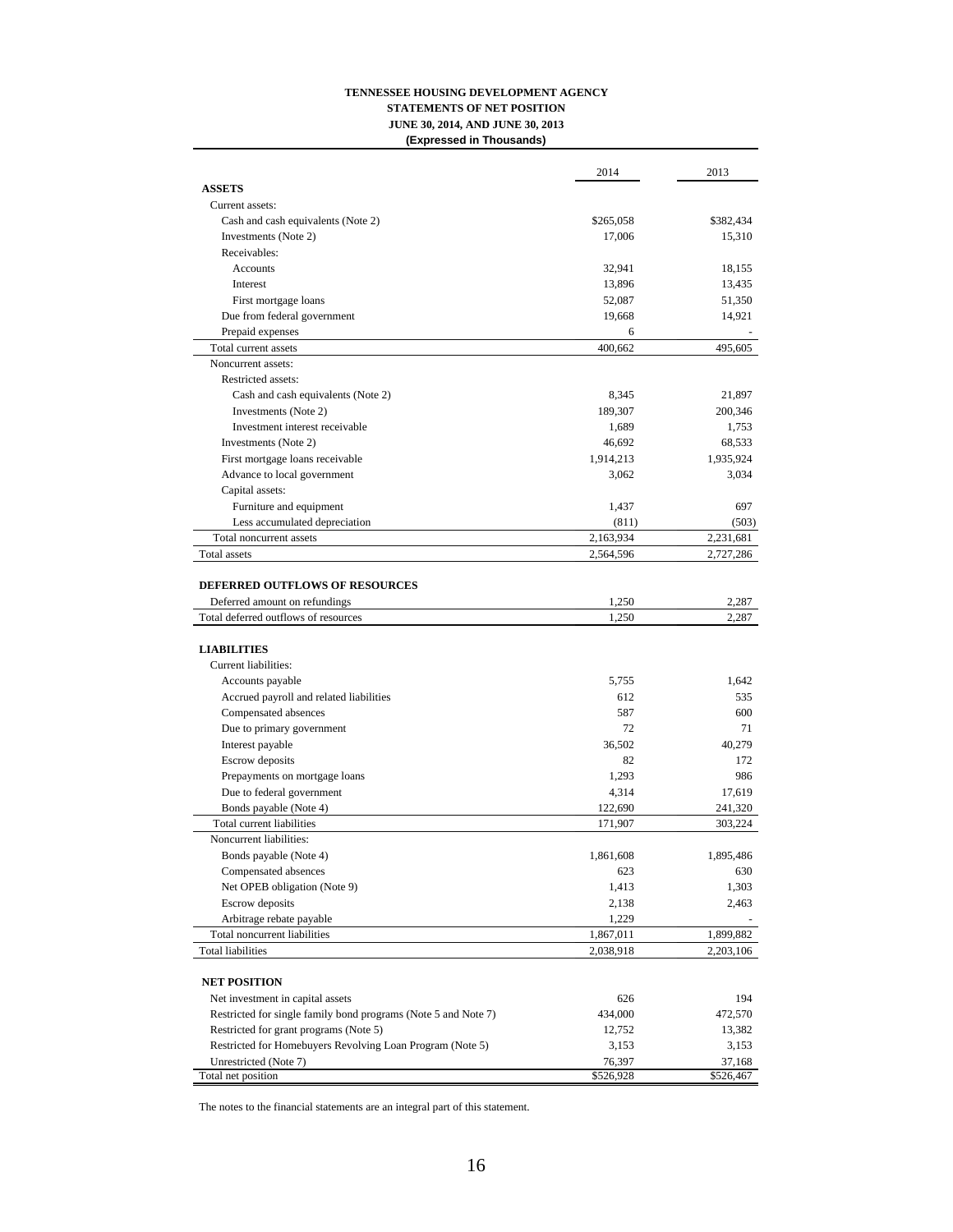#### **TENNESSEE HOUSING DEVELOPMENT AGENCY STATEMENTS OF REVENUES, EXPENSES, AND CHANGES IN NET POSITION FOR THE YEARS ENDED JUNE 30, 2014, AND JUNE 30, 2013 (Expressed in Thousands)**

|                                         | 2014       | 2013       |
|-----------------------------------------|------------|------------|
| <b>OPERATING REVENUES</b>               |            |            |
| Mortgage interest income                | \$102,108  | \$109,158  |
| Investment income:                      |            |            |
| Interest                                | 10,682     | 10,881     |
| Net (decrease) in the fair value        |            |            |
| of investments                          | (4,336)    | (15,227)   |
| Federal grant administration fees       | 16,556     | 15,586     |
| Fees and other income                   | 2,471      | 2,279      |
| Total operating revenues                | 127,481    | 122,677    |
|                                         |            |            |
| <b>OPERATING EXPENSES</b>               |            |            |
| Salaries and benefits                   | 16,578     | 16,083     |
| Contractual services                    | 5,973      | 3,930      |
| Materials and supplies                  | 1,250      | 493        |
| Rentals and insurance                   | 94         | 115        |
| Other administrative expenses           | 527        | 445        |
| Other program expenses                  | 8,878      | 9,926      |
| Interest expense                        | 70,390     | 78,643     |
| Mortgage service fees                   | 7.165      | 7,291      |
| Issuance costs                          | 2,167      | 3,639      |
| Depreciation                            | 309        | 60         |
| Total operating expenses                | 113,331    | 120,625    |
| Operating income                        | 14,150     | 2,052      |
| <b>NONOPERATING REVENUES (EXPENSES)</b> |            |            |
| Federal grants revenue                  | 295,814    | 237,638    |
| Federal grants expenses                 | (292, 523) | (237, 352) |
| Local grants expenses                   | (16,980)   | (19, 372)  |
| Total nonoperating revenues (expenses)  | (13,689)   | (19,086)   |
| Change in net position                  | 461        | (17,034)   |
| Total net position, July 1              | 526,467    | 543,501    |
| Total net position, June 30             | \$526,928  | \$526,467  |
|                                         |            |            |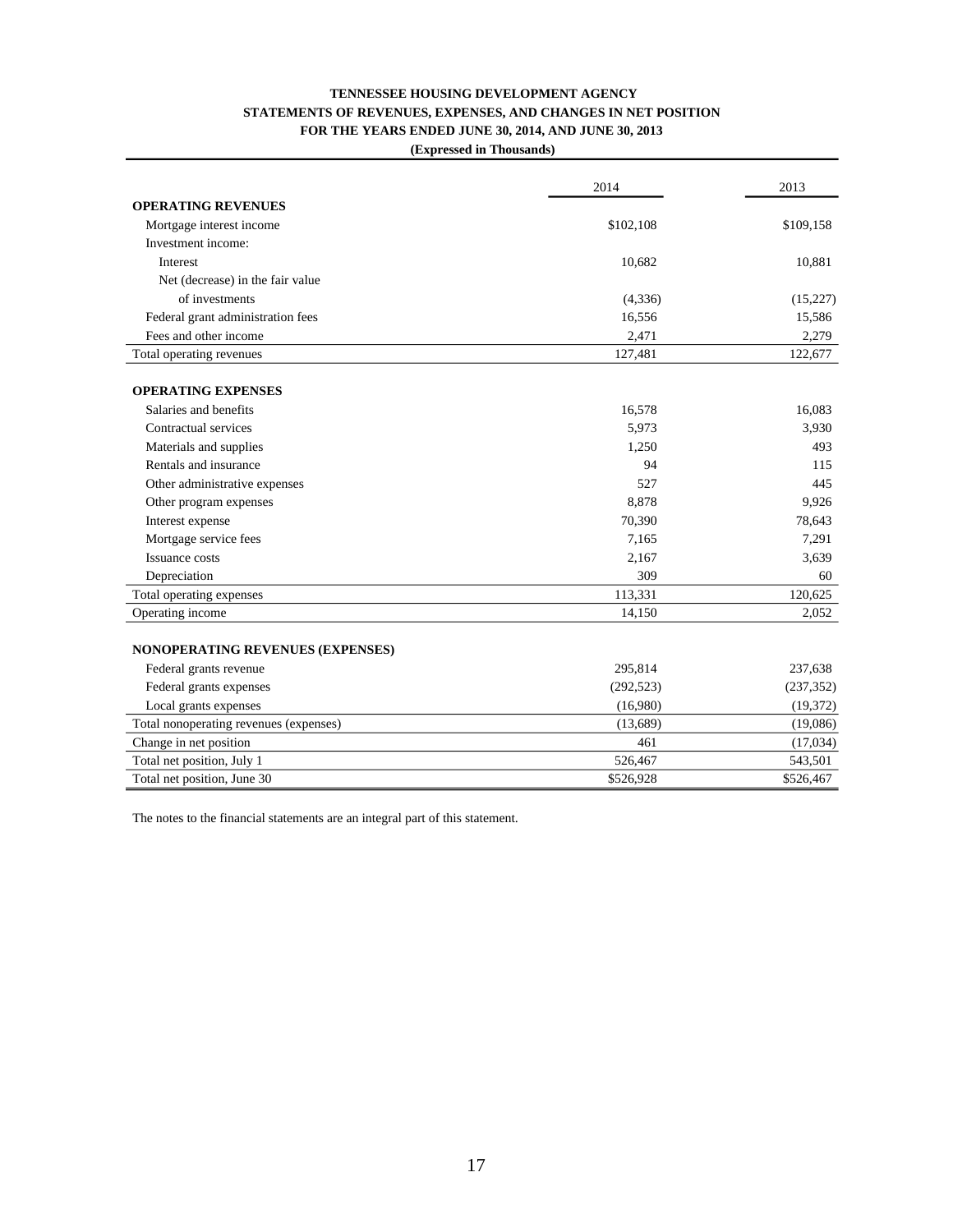#### **TENNESSEE HOUSING DEVELOPMENT AGENCY STATEMENTS OF CASH FLOWS FOR THE YEARS ENDED JUNE 30, 2014, AND JUNE 30, 2013 (Expressed in Thousands)**

|                                                              | 2014       | 2013       |
|--------------------------------------------------------------|------------|------------|
| Cash flows from operating activities:                        |            |            |
| Receipts from customers                                      | \$334,953  | \$429,234  |
| Receipts from federal government                             | 16,592     | 15,344     |
| Other miscellaneous receipts                                 | 2,471      | 2,279      |
| Acquisition of mortgage loans                                | (227, 296) | (212, 166) |
| Payments to service mortgages                                | (7,165)    | (7,291)    |
| Payments to suppliers                                        | (11, 935)  | (14, 366)  |
| Payments to employees                                        | (16,720)   | (16, 123)  |
| Net cash provided by operating activities                    | 90,900     | 196,911    |
| Cash flows from non-capital financing activities:            |            |            |
| Operating grants received                                    | 277,657    | 241,162    |
| Proceeds from sale of bonds                                  | 277,828    | 456,741    |
| Operating grants paid                                        | (308, 612) | (256,797)  |
| Cost of issuance paid                                        | (2,167)    | (3,639)    |
| Principal payments                                           | (425, 215) | (336,030)  |
| Interest paid                                                | (78, 251)  | (86,039)   |
| Net cash provided (used) by non-capital financing activities | (258,760)  | 15,398     |
| Cash flows from capital and related financing activities:    |            |            |
| Purchases of capital assets                                  | (740)      | (141)      |
| Net cash used by capital and related financing activities    | (740)      | (141)      |
| Cash flows from investing activities:                        |            |            |
| Proceeds from sales and maturities of investments            | 99,486     | 287,825    |
| Purchases of investments                                     | (72, 649)  | (359, 985) |
| Investment interest received                                 | 10,825     | 10,694     |
| Increase in fair value of investments subject to fair value  |            |            |
| reporting and classified as cash equivalents                 | 10         | 14         |
| Net cash provided (used) by investing activities             | 37,672     | (61, 452)  |
| Net increase (decrease) in cash and cash equivalents         | (130,928)  | 150,716    |
| Cash and cash equivalents, July 1                            | 404,331    | 253,615    |
|                                                              |            |            |
| Cash and cash equivalents, June 30                           | \$273,403  | \$404,331  |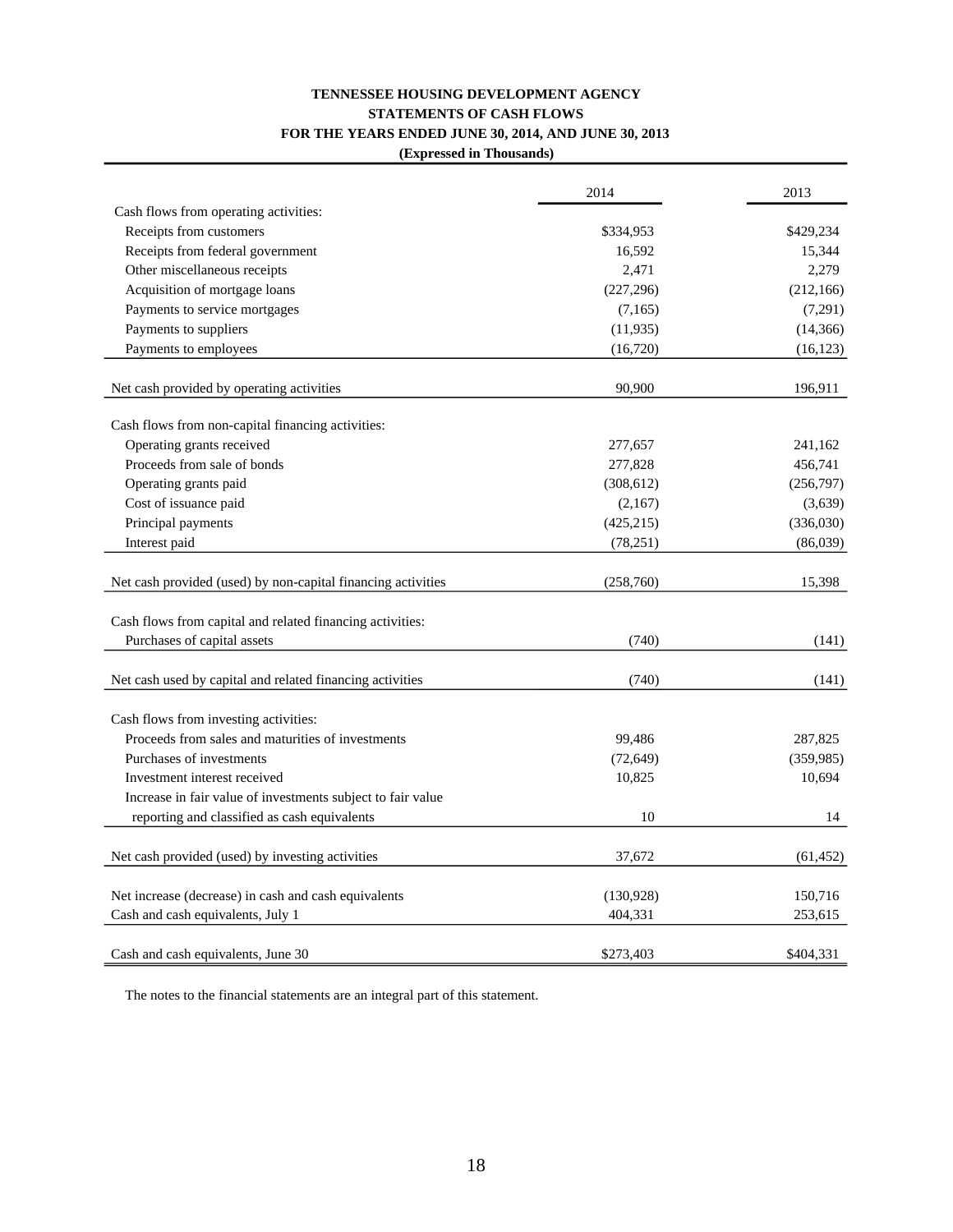#### **(Expressed in Thousands) TENNESSEE HOUSING DEVELOPMENT AGENCY STATEMENTS OF CASH FLOWS (continued) FOR THE YEARS ENDED JUNE 30, 2014, AND JUNE 30, 2013**

|                                                            | 2014     | 2013      |
|------------------------------------------------------------|----------|-----------|
| Reconciliation of operating income to                      |          |           |
| net cash provided by operating activities:                 |          |           |
| Operating income                                           | \$14,150 | \$2,052   |
|                                                            |          |           |
| Adjustments to reconcile operating income to               |          |           |
| net cash provided by operating activities:                 |          |           |
| Depreciation                                               | 309      | 60        |
| Changes in assets and liabilities:                         |          |           |
| (Increase) decrease in accounts receivable                 | (14,786) | 834       |
| (Increase) in mortgage interest receivable                 | (538)    | (709)     |
| Decrease in first mortgage loans receivable                | 20,946   | 109,306   |
| (Increase) decrease in due from federal government         | 33       | (242)     |
| (Increase) decrease in interfund receivables               | 2,223    | 2,790     |
| (Decrease) in interfund payables                           | (2,223)  | (2,790)   |
| Increase (Decrease) in accounts payable                    | 3,107    | (1,258)   |
| Increase in accrued payroll /                              |          |           |
| compensated absences                                       | 167      | 240       |
| Increase in due to primary government                      | 72       |           |
| Increase in arbitrage rebate liability                     | 1,229    |           |
| Investment income (loss) included as operating revenue     | (6,346)  | 4,346     |
| Interest expense included as operating expense             | 70,390   | 78,643    |
| Issuance cost included as operating expense                | 2,167    | 3,639     |
|                                                            |          |           |
| Total adjustments                                          | 76,750   | 194,859   |
|                                                            |          |           |
| Net cash provided by operating activities                  | \$90,900 | \$196,911 |
|                                                            |          |           |
| Noncash investing, capital, and financing activities:      |          |           |
| (Decrease) in fair value of investments                    | (4, 336) | (14,037)  |
| Total noncash investing, capital, and financing activities | (4, 336) | (14, 037) |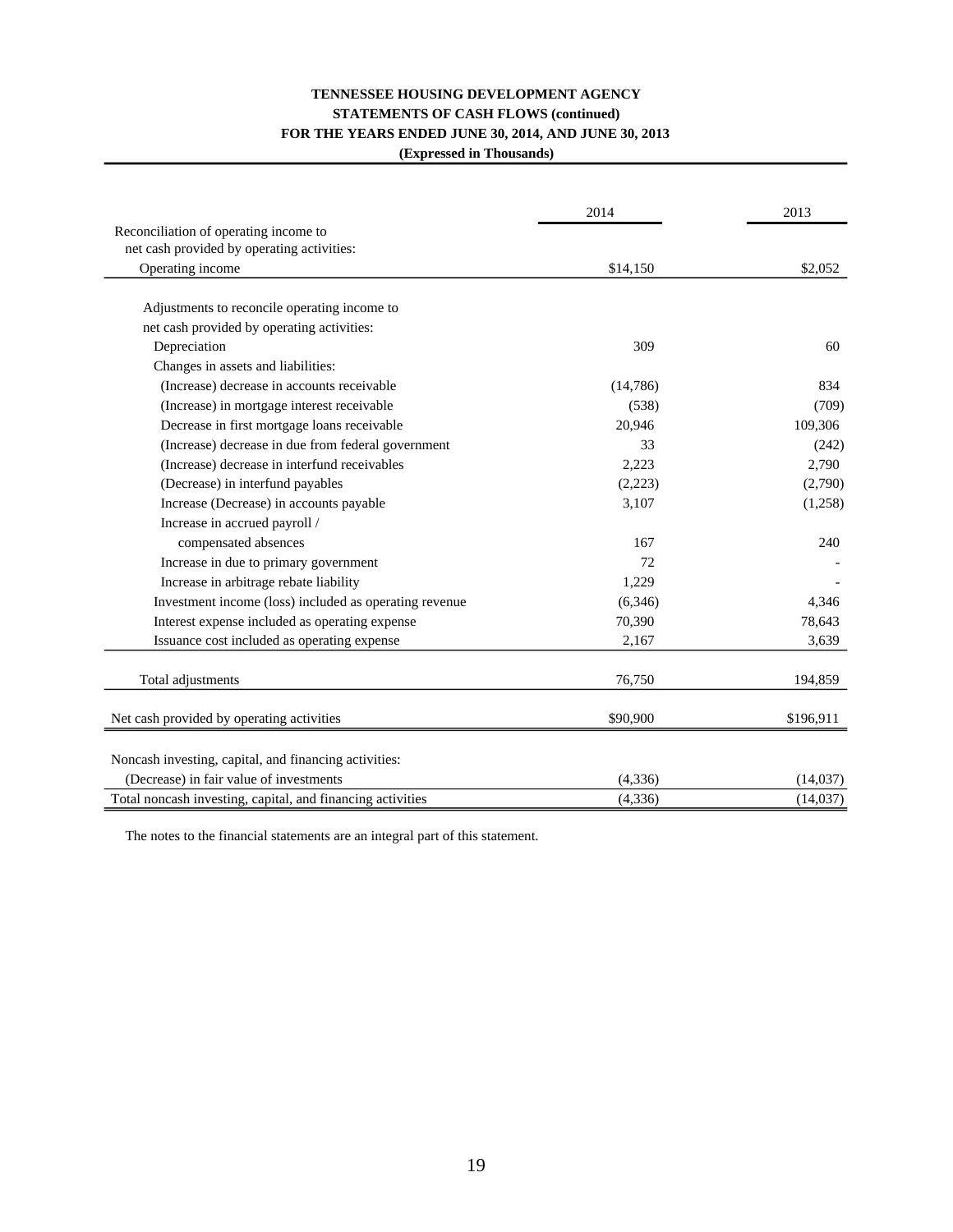#### **Note 1. Summary of Significant Accounting Policies**

#### **Reporting Entity**

The Tennessee Housing Development Agency was created by an act of the legislature (Chapter 241, Public Acts, 1973). The act was approved by the Governor on May 14, 1973. The enabling legislation can be found in Section 13-23-101 et seq., *Tennessee Code Annotated.* The purpose of the agency is to improve housing and living conditions for lower- and moderate-income persons and families in Tennessee by making loans and mortgages to qualified sponsors, builders, developers, and purchasers of low- and moderate-income family dwellings.

The agency is governed by a board of directors. The Comptroller of the Treasury, the Secretary of State, the State Treasurer, the Commissioner of the Department of Finance and Administration, and a Staff Assistant to the Governor serve as ex-officio board members of the agency. The remaining members are appointed by the Governor, the Speaker of the State Senate, and the Speaker of the State House of Representatives. Board members are to be representatives of the housing, real estate, or home building industries; the mortgage profession; local governments; or one of the three grand divisions of the state, and must be knowledgeable about the problems of inadequate housing conditions in Tennessee. One member of the board is a resident board member, as required by Section 505 of the Quality Housing and Work Responsibility Act of 1998 and 24 CFR Part 964, Subpart E. Section 13-23-101 et seq., *Tennessee Code Annotated,* was amended to revise the composition of the board of directors, effective July 1, 2013.

In order to accomplish its objectives, the agency is authorized to raise funds through the issuance of bonds and notes. Bonds and notes issued by the agency are not general obligations of the State of Tennessee or any of its political subdivisions, and neither the faith and credit nor the taxing power of the state or any political subdivision is pledged for payment of the principal or interest on such bonds or notes.

The Tennessee Housing Development Agency is a component unit of the State of Tennessee. Although the agency is a separate legal entity, the state appoints a majority of its governing body and approves its operating budget. The agency is discretely presented in the *Tennessee Comprehensive Annual Financial Report*.

#### **Basis of Presentation**

The accompanying financial statements have been prepared in conformity with accounting principles generally accepted in the United States of America as prescribed by the Governmental Accounting Standards Board (GASB).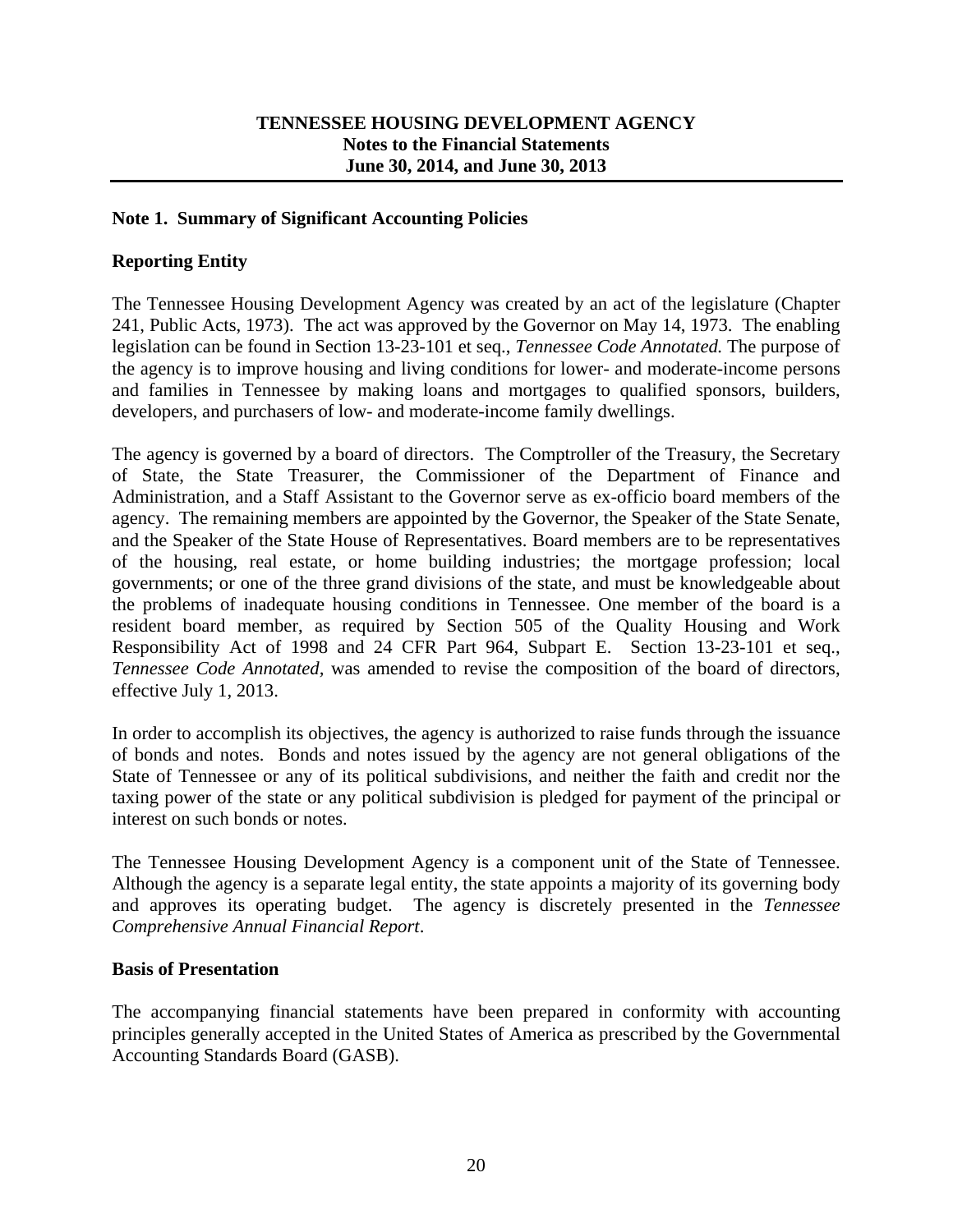Certain accounting policies and procedures are stipulated in the agency's Mortgage Finance Program, Single Family Program, Homeownership Program, Housing Finance Program, and General Residential Finance Program bond resolutions and the Single Family Mortgage Notes trust indenture. The agency follows these procedures in establishing and maintaining the various funds and accounts for its programs. Revenues and expenses applicable to each fund and account are recorded therein.

#### **Basis of Accounting and Measurement Focus**

The accompanying financial statements have been prepared using the accrual basis of accounting and the flow of economic resources measurement focus. Under this basis, revenues are recorded when earned and expenses are recorded when liabilities are incurred. When both restricted and unrestricted resources are available for use, it is the agency's policy to use the restricted resources first. All significant inter-fund transactions have been eliminated.

#### **Capital Assets**

Capital assets, which include furniture and office equipment, are defined by the agency as assets with an initial, individual cost of \$5,000 or more.

Capital assets are depreciated on a straight-line basis over the following estimated useful lives of the assets.

| Description        | <b>Estimated Life</b> |
|--------------------|-----------------------|
| Furniture          | 10 years              |
| Computer equipment | 3 years               |

#### **Restricted Assets**

Restricted assets are comprised of the Debt Service Reserve Funds and the Bond Reserve Funds.

The bond resolutions require the agency to establish a Debt Service Reserve Fund or a Bond Reserve Fund for each bond issue. The bond resolutions require that if the Debt Service and Expense Funds or the Revenue Funds of a bond issue are not sufficient to provide for interest or principal and sinking fund requirements of that issue that funds be transferred from the Debt Service Reserve Fund or the Bond Reserve Fund to cover any deficiency.

#### **Deferred Amount on Refundings and Bond Premiums and Discounts**

1. Deferred Amounts on Refundings: The agency amortizes the deferred amount on refundings using the straight-line method.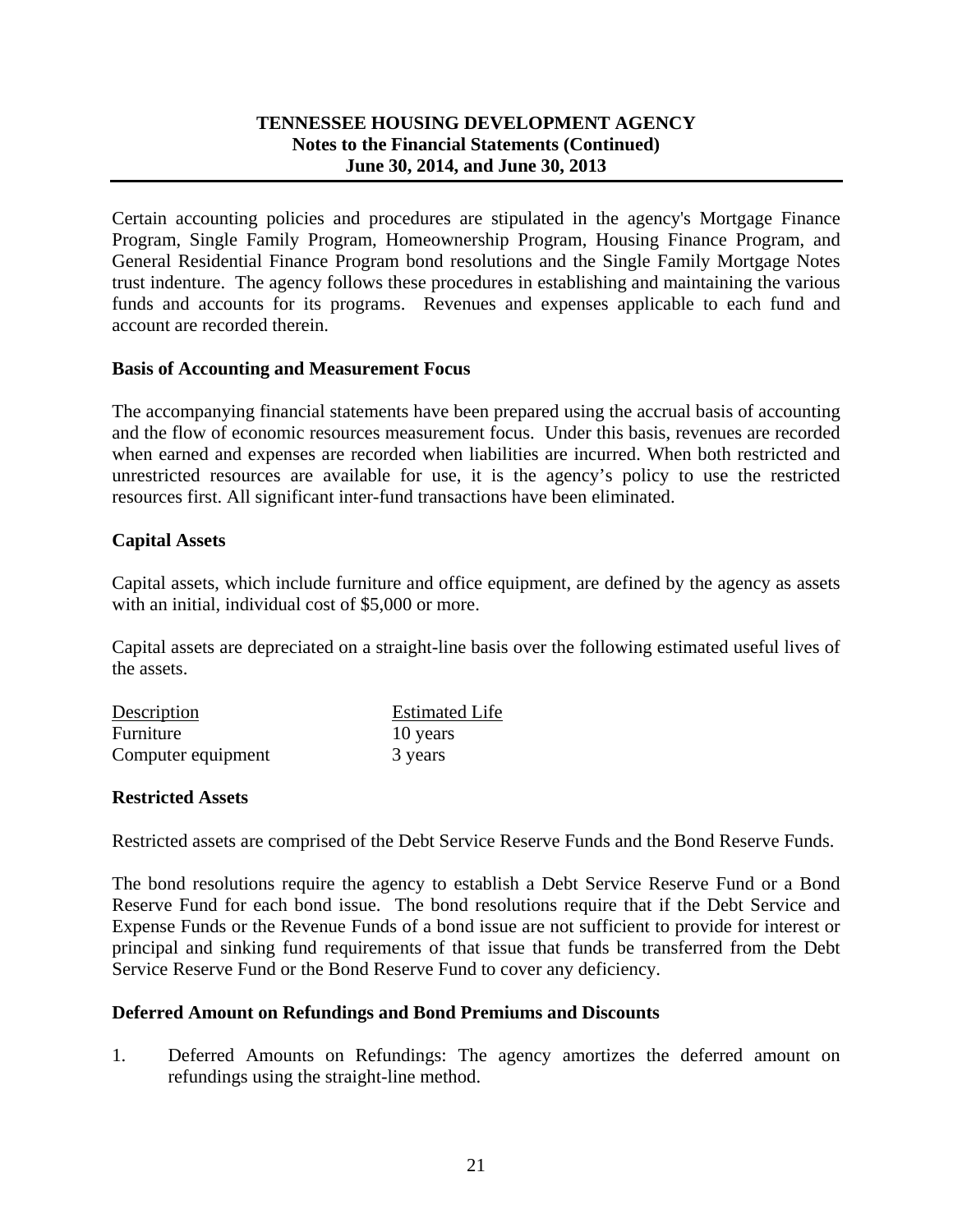2. Bond Premiums and Discounts: Bond premiums and discounts are deferred and amortized over the life of the bonds using the interest method. Bonds payable are reported net of the applicable unamortized bond premium or discount.

#### **Cash and Cash Equivalents**

In addition to demand deposits and deposits in the State Pooled Investment Fund administered by the State Treasurer, this classification includes short-term investments with original maturities of three months or less from the date of acquisition.

#### **Investments**

The agency has established guidelines for its funds to meet the requirements of the bond resolutions and to comply with the statutes of the State of Tennessee. Permitted investments include the following: direct obligations of the U.S. Treasury and U.S. agencies; obligations guaranteed by the U.S.; public housing bonds secured by contracts with the U.S.; direct and general obligations of the State of Tennessee or obligations guaranteed by the State of Tennessee; obligations of other states or instrumentalities thereof which are rated in either of the two highest rating categories by Moody's Investor Service or Standard & Poor's Corporation; interest bearing time or demand deposits; collateralized certificates of deposit in authorized state depositories; and repurchase agreements collateralized by authorized securities.

Investments are stated at fair value, except for repurchase agreements, which are reported at cost.

#### **Accrual of Interest Income**

Interest on first mortgage loans receivable and investment securities is credited to income as earned and classified as interest receivable.

#### **Mortgages**

Mortgages are carried at their original amount, less collected principal.

#### **Operating Revenues and Expenses**

The agency was created with the authority to issue bonds to the investing public in order to create a flow of private capital through the agency into mortgage loans to certain qualified individuals and qualified housing sponsors. The agency's primary operation is to borrow funds in the bond market and issue those funds to make single-family and multi-family loans. The primary operating revenue is the interest income on outstanding mortgages and the investment income from proceeds of bonds. The primary operating expense of the agency is the interest expense on bonds outstanding.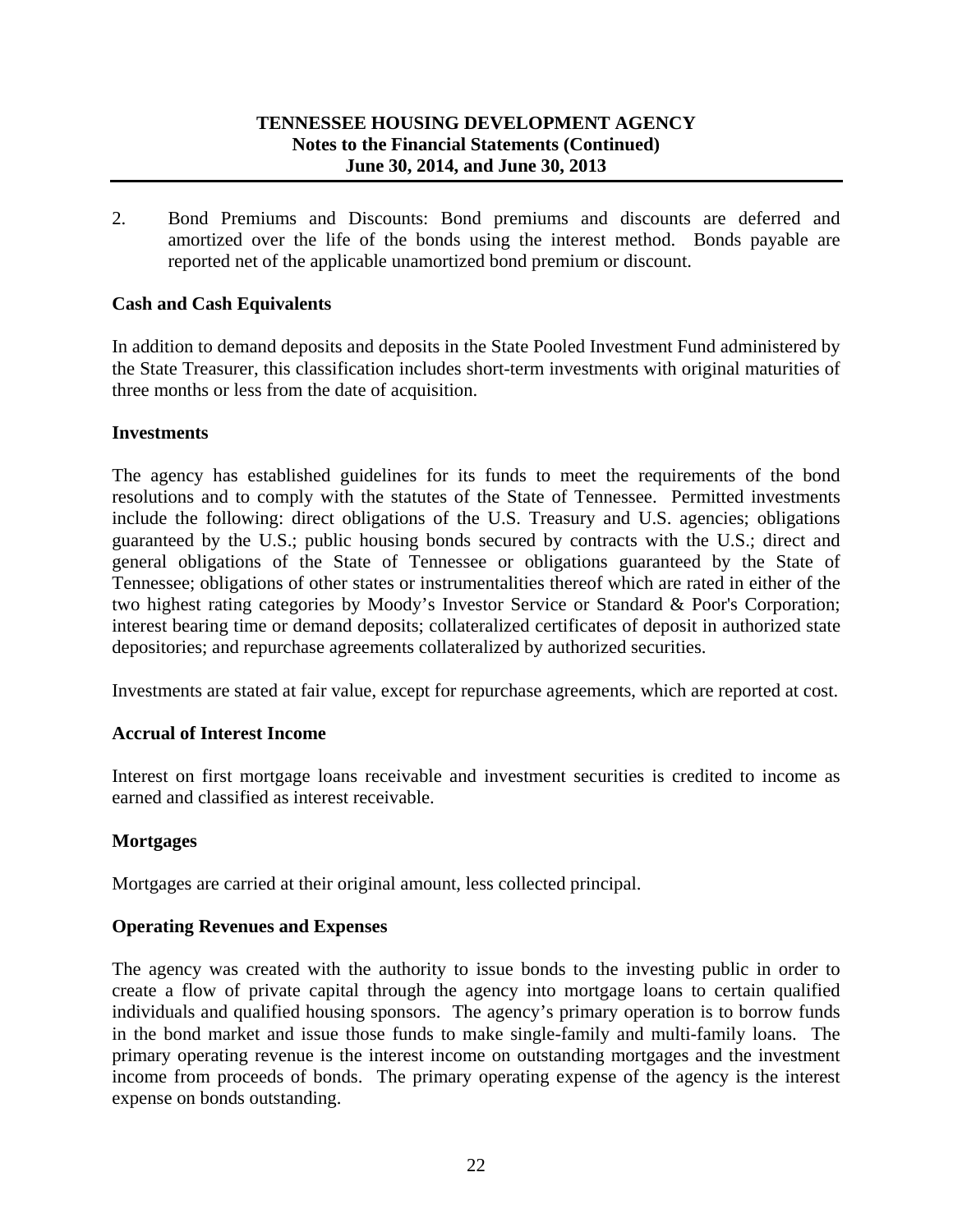#### **Note 2. Deposits and Investments**

#### **Deposits**

Custodial Credit Risk--Custodial credit risk for deposits is the risk that in the event of a bank failure, the agency's deposits may not be returned.

The laws of the State of Tennessee require that collateral be pledged to secure all uninsured deposits. The agency's bond resolutions require deposits to be fully secured.

The agency's deposits are in financial institutions that participate in the bank collateral pool administered by the State Treasurer, except as noted below. The securities pledged to protect these accounts are pledged in the aggregate rather than against each individual account. The members of the pool may be required by agreement to pay an assessment to cover any deficiency. Under this additional assessment agreement, public fund accounts covered by the pool are considered to be insured for purposes of credit risk disclosure.

At June 30, 2014, the bank balance was \$4,872,373. At June 30, 2013, the bank balance was \$18,982,252. All bank balances at June 30, 2014, and June 30, 2013, were insured, except the Bank of New York Mellon (BNYM) accounts. The U.S. Department of the Treasury requires the funds for the Hardest Hit Fund program to be deposited in the BNYM accounts. THDA has no obligation to ensure that the funds in the accounts are collateralized should the amount of money in the account be in excess of the FDIC insurance coverage of \$250,000. THDA will not be responsible for a loss of the funds due to the bank's failure and the lack of adequate collateral. Of the bank balance at June 30, 2014, \$4,545,816 was in the BNYM. Of this amount, \$4,295,816 exceeded the FDIC insurance coverage. Of the bank balance at June 30, 2013, \$18,490,778 was in the BNYM. Of this amount, \$18,240,778 exceeded the FDIC insurance coverage. The agency has deposits in the State Pooled Investment Fund administered by the State Treasurer. The fund is not rated by a nationally recognized statistical rating organization. The fund's investment policy and required risk disclosures are presented in the *State of Tennessee Treasurer's Report.* That report is available on the state's website at www.treasury.tn.gov.

#### **Investments**

As stated in the agency's investment policy, the "prudent man rule" shall be the standard of prudence used by all officials responsible for the investment of assets. Investments are made as a prudent person would be expected to act in the management of his or her own affairs, with consideration of the safety of capital and the probability of income, and avoidance of speculative investments.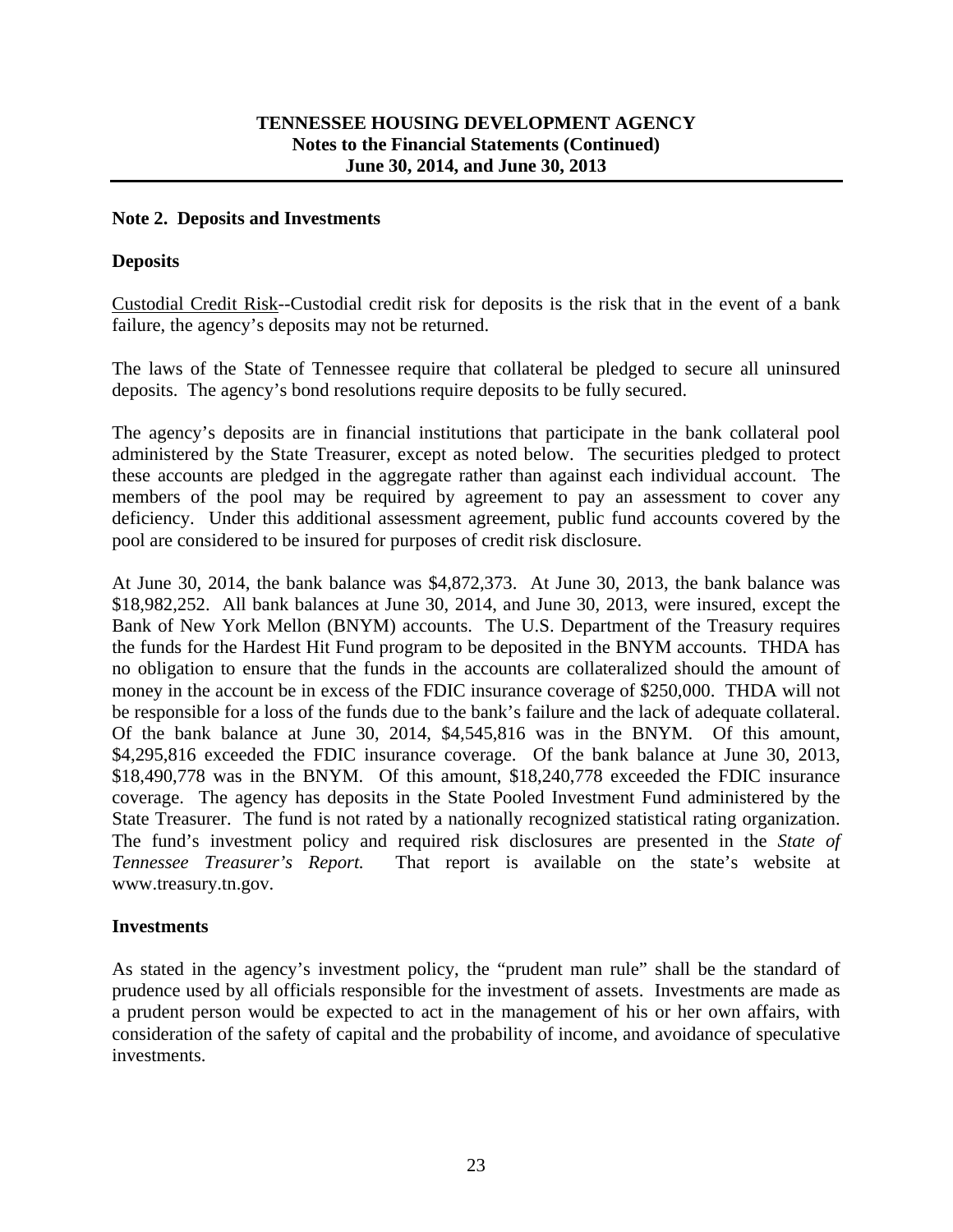The agency's investment policy states that the agency's portfolios will be diversified in order to reduce the risk of loss resulting from concentration of assets in a specific maturity, a specific issuer, or a specific class of securities. The agency may invest 100% of its portfolio in U.S. government securities. A minimum of 5% of the par value of total investments must mature within five years. No more than 50% of the par value of the combined portfolios can be invested in maturities greater than 15 years without approval of the Bond Finance Committee.

Portfolio maturities shall be staggered in a way that avoids undue concentrations of assets in a specific maturity sector. Maturities shall be selected which provide for stability of income and reasonable liquidity. It is the intent of this policy that sufficient investments be scheduled to mature to provide for the required liquidity for debt service and other expenditures per resolution requirements.

Interest Rate Risk--Interest Rate Risk is the risk that changes in interest rates of debt investments will adversely affect the fair value of an investment.

Duration is a measure of a debt investment's exposure to fair value changes arising from changing interest rates. It uses the present value of cash flows, weighted for those cash flows as a percentage of the investment's full price.

|                             | June 30, 2014     |                                     | June 30, 2013     |                                     |  |
|-----------------------------|-------------------|-------------------------------------|-------------------|-------------------------------------|--|
|                             |                   | <b>Effective</b><br><b>Duration</b> |                   | <b>Effective</b><br><b>Duration</b> |  |
| <b>Investment Type</b>      | <b>Fair Value</b> | (Years)                             | <b>Fair Value</b> | (Years)                             |  |
| U.S. Agency Coupon          | \$156,546,020     | 2.713                               | \$183,618,170     | 2.660                               |  |
| <b>U.S. Treasury Coupon</b> | 81,458,618        | 3.010                               | 85,574,572        | 3.899                               |  |
| U.S. Agency Discount        | 185,126,090       | 0.033                               | 151,647,000       | 0.051                               |  |
| Total                       | \$423,130,728     | 1.598                               | \$420,839,742     | 1.972                               |  |

The portfolios include the following investments, stated at par or face value, which have fair values highly sensitive to interest rate changes. These investments are recorded at fair value in the statement of net position.

#### **Variable Rate Bonds**

The agency purchased \$2,350,000 in step-up rate bonds issued by Federal Home Loan Bank. They were purchased at 99.75 of par on June 11, 2012, and mature on June 11, 2027. The fair value of these securities on June 30, 2014, is \$2,221,859, and on June 30, 2013, was \$2,186,370, included in U.S. Agency Coupon in the tables above. This investment has a stated coupon rate of 2.0% with a step-up option to 2.5% on June 11, 2016, to 3.0% on June 11, 2020; to 4.0% on June 11, 2022; to 6.0% on June 11, 2023; to 7.0% on June 11, 2024; to 8.0% on December 11,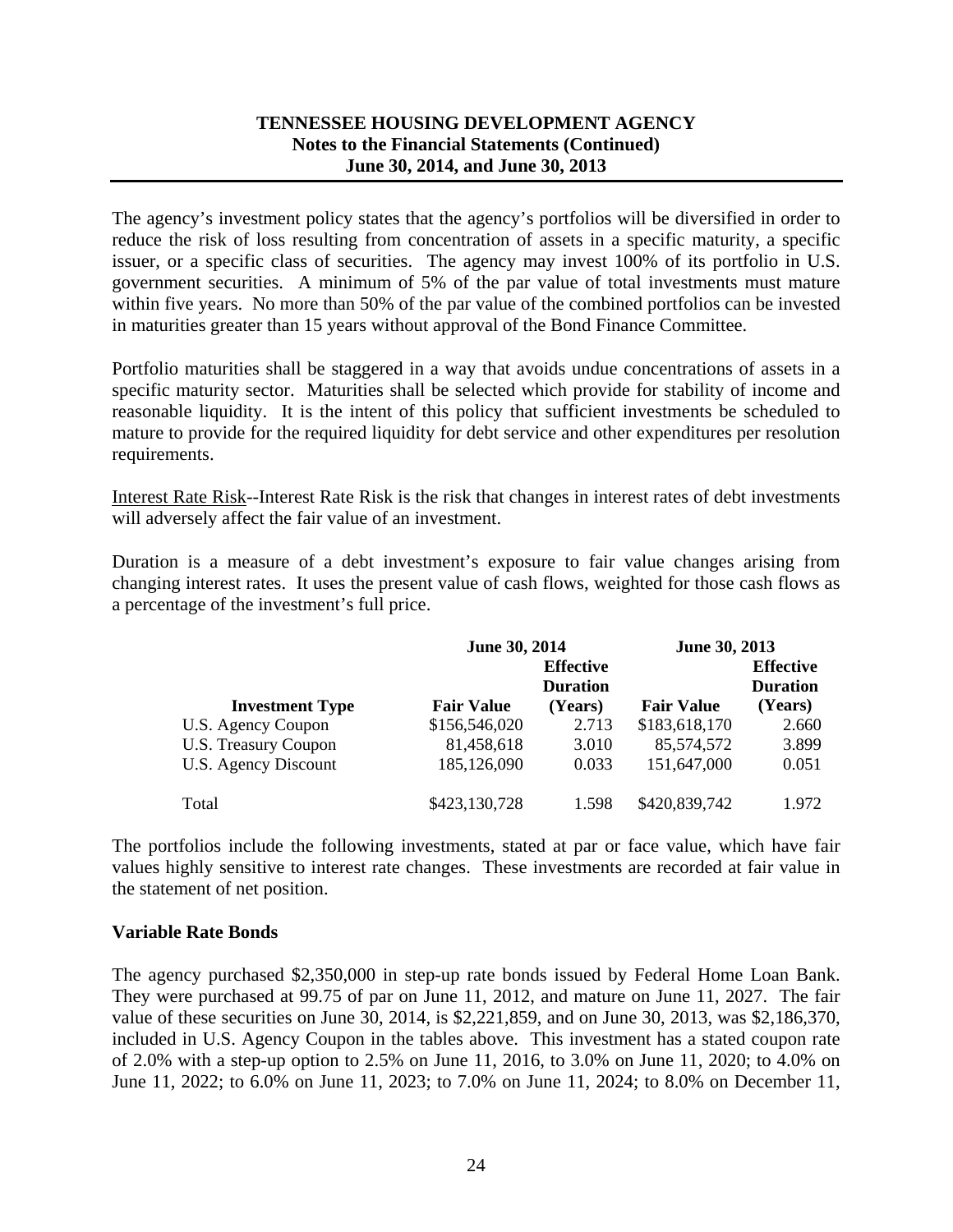2024; to 10.0% on June 11, 2025; to 12.0% on December 11, 2025; to 14.0% on June 11, 2026; and to 16.0% on December 11, 2026.

The agency purchased \$3,210,000 in step-up rate bonds issued by Federal National Mortgage Association. They were purchased at 99.70 of par on June 28, 2012, and mature on June 27, 2027. The fair value of these securities on June 30, 2014, is \$3,110,387, and on June 30, 2013, was \$2,990,898, included in U.S. Agency Coupon in the tables above. This investment has a stated coupon rate of 2.0% with a step-up option to 2.5% on June 28, 2015; to 3.0% on June 28, 2018; to 4.0% on June 28, 2021; to 5.0% on June 28, 2023; and to 6.5% on June 28, 2025.

The agency purchased \$3,000,000 in step-up rate bonds issued by Federal Home Loan Bank. They were purchased at 100.12 of par on November 15, 2012, and mature on June 11, 2027. The fair value of these securities on June 30, 2014, is \$2,836,416, and on June 30, 2013, was \$2,791,110, included in U.S. Agency Coupon in the tables above. This investment has a stated coupon rate of 2.0% with a step-up option to 2.5% on June 11, 2016; to 3.0% on June 11, 2020; to 4.0% on June 11, 2022; to 6.0% on June 11, 2023; to 7.0% on June 11, 2024; to 8.0% on December 11, 2024; to 10.0% on June 11, 2025; to 12.0% on December 11, 2025; to 14.0% on June 11, 2026; and to 16.0% on December 11, 2026.

The agency purchased \$4,000,000 in step-up rate bonds issued by Federal Home Loan Bank. They were purchased at 99.80 of par on November 8, 2012, and mature on November 8, 2027. The fair value of these securities on June 30, 2014, is \$3,712,532, and on June 30, 2013, was \$3,678,796, included in U.S. Agency Coupon in the tables above. This investment has a stated coupon rate of 2.0% with a step-up option to 3.0% on November 8, 2017, and to 4.0% on November 8, 2022. This investment is callable quarterly beginning February 8, 2013, and ending November 8, 2016.

The agency purchased \$3,000,000 in step-up rate bonds issued by Federal Home Loan Bank. They were purchased at 99.45 of par on November 23, 2012, and mature on November 23, 2027. The fair value of these securities on June 30, 2014, is \$2,562,837, and on June 30, 2013, was \$2,746,311, included in U.S. Agency Coupon in the tables above. This investment has a stated coupon rate of 2.0% with a step-up option to 2.125% on November 23, 2017; to 2.25% on November 23, 2020; to 2.5% on November 23, 2023; to 3.0% on November 23, 2024; to 4.0% on May 23, 2025; to 6.0% on November 23, 2025; to 8.0% on May 23, 2026; to 11.0% on November 23, 2026; and to 14% on May 23, 2027. This investment is callable quarterly beginning May 23, 2013, and ending November 23, 2015.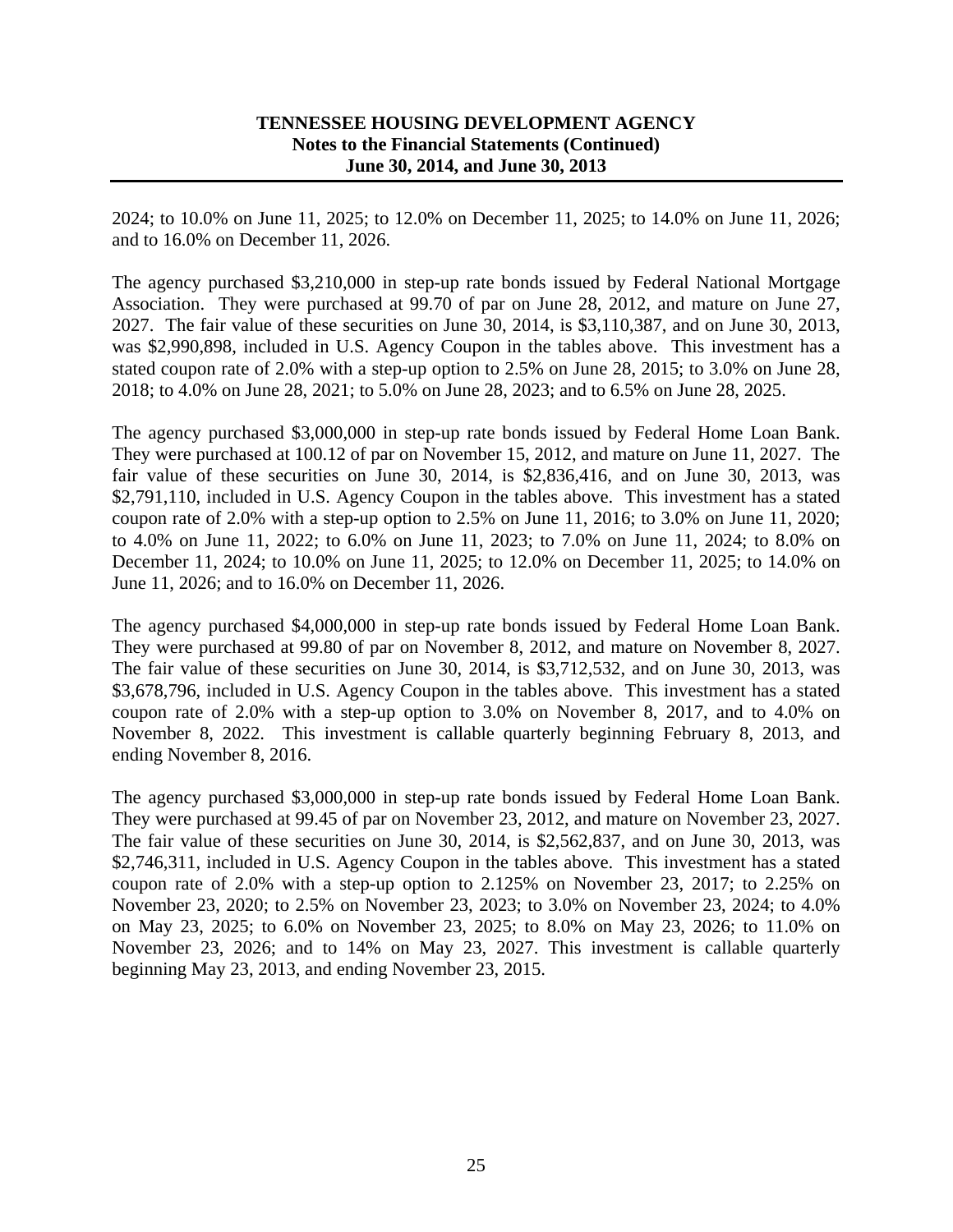The agency purchased \$2,400,000 in step-up rate bonds issued by Federal Home Loan Bank. They were purchased at 99.65 of par on December 21, 2012, and mature on December 21, 2027. The fair value of these securities on June 30, 2014, is \$2,157,096, and on June 30, 2013, was \$2,231,131, included in U.S. Agency Coupon in the tables above. This investment has a stated coupon rate of 2.0% with a step-up option to 2.25% on December 21, 2017; to 2.5% on December 21, 2020; to 3.0% on December 21, 2022; to 4.0% on December 21, 2023; to 5.0% on December 21, 2024; to 6.0% on December 21, 2025; to 8.0% on June 21, 2026; to 10.0% on December 21, 2026; and to 12.0% on June 21, 2027. This investment is callable quarterly beginning June 21, 2013, and ending December 21, 2018.

The agency purchased \$2,750,000 in step-up rate bonds issued by Federal Home Loan Bank. They were purchased at 99.90 of par on January 30, 2013, and mature on January 30, 2025. The fair value of these securities on June 30, 2014, is  $$2,646,001$ , and on June 30, 2013, was \$2,612,555, included in U.S. Agency Coupon in the tables above. This investment has a stated coupon rate of 2.0% with a step-up option to 2.25% on January 30, 2018; to 2.5% on January 30, 2021; to 3.0% on January 30, 2022; to 5.0% on January 30, 2023; to 7.0% on July 30, 2023; and to 9.0% on January 30, 2024. This investment is callable quarterly beginning July 30, 2013, and ending October 30, 2016.

The agency purchased \$650,000 in step-up rate bonds issued by Federal Home Loan Mortgage Corporation. They were purchased at 101.55 of par on September 6, 2012. Although these securities were scheduled to mature on August 26, 2025, these bonds were called on August 26, 2013. The fair value of these securities on June 30, 2013, was \$651,348, which is included in U.S. Agency Coupon in the table above.

The agency purchased \$1,500,000 in step-up rate bonds issued by Federal National Mortgage Association. They were purchased at 100.18 of par on November 7, 2012, and mature on June 28, 2027. The fair value of these securities on June 30, 2014, is \$1,482,593, and on June 30, 2013, was \$1,426,929, included in U.S. Agency Coupon in the tables above. This investment has a stated coupon rate of 2.0% with a step-up option to 4.0% on June 28, 2017; to 5.0% on June 28, 2024; and to 6.5% on June 28, 2026. This investment is callable quarterly beginning December 28, 2012, and ending December 28, 2015.

The agency purchased \$2,000,000 in step-up rate bonds issued by Federal National Mortgage Association. They were purchased at 99.70 of par on August 27, 2012, and mature on August 27, 2027. The fair value of these securities on June 30, 2014, is \$1,909,610, and on June 30, 2013, was \$1,919,370, included in U.S. Agency Coupon in the tables above. This investment has a stated coupon rate of 1.5% with a step-up option to 2.5% on August 27, 2015; to 3.5% on August 27, 2018; to 4.5% on August 27, 2021; and to 5.5% on August 27, 2024. This investment is callable quarterly beginning August 27, 2012, and ending November 27, 2015.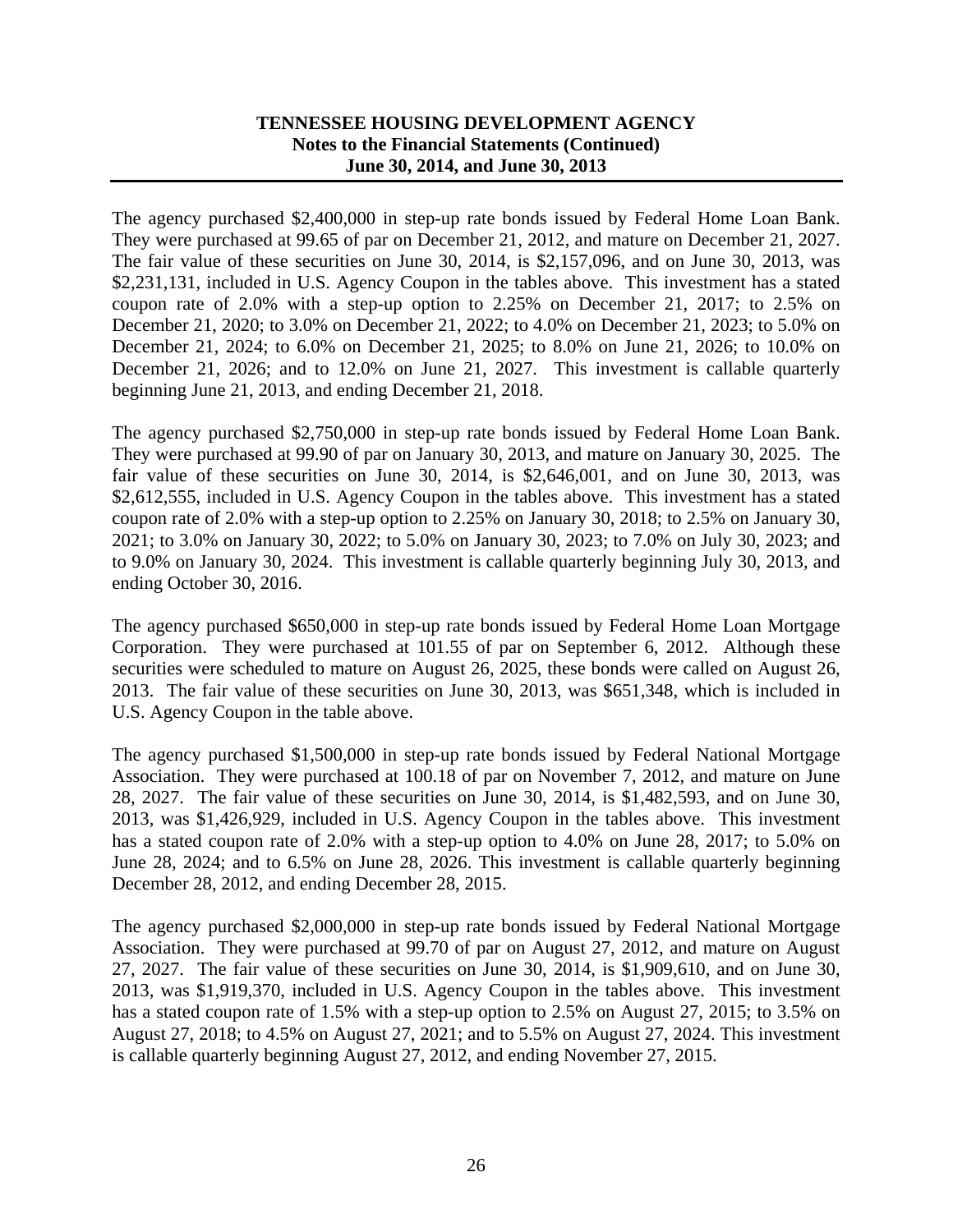The agency purchased \$5,000,000 in step-up rate bonds issued by Federal National Mortgage Association. They were purchased at par on December 27, 2012, and mature on December 27, 2027. The fair value of these securities on June 30, 2014, is \$4,759,185, and on June 30, 2013, was \$4,694,220, included in U.S. Agency Coupon in the tables above. This investment has a stated coupon rate of 1.0% with a step-up option to 2.0% on June 27, 2013, and to 3.15% on December 27, 2013. This investment is callable quarterly beginning June 27, 2013, and ending December 27, 2016.

The agency purchased \$3,000,000 in step-up rate bonds issued by Federal National Mortgage Association. They were purchased at par on December 27, 2012, and mature on December 27, 2017. The fair value of these securities on June 30, 2014, is \$2,995,674, and on June 30, 2013, was \$2,945,187, included in U.S. Agency Coupon in the tables above. This investment has a stated coupon rate of 0.6% with a step-up option to 0.7% on December 27, 2014; to 1.0% on December 27, 2015; to 1.5% on December 27, 2016; and to 3.0% on June 27, 2017. This investment is callable quarterly beginning December 27, 2013, and ending December 27, 2016.

The agency purchased \$3,000,000 in step-up rate bonds issued by Federal National Mortgage Association. They were purchased at par on December 28, 2012, and mature on December 28, 2027. The fair value of these securities on June 30, 2014, is \$2,788,104, and on June 30, 2013, was \$2,813,145, included in U.S. Agency Coupon in the tables above. This investment has a stated coupon rate of 2.0% with a step-up option to 3.0% on December 28, 2017; to 4.0% on December 28, 2020; to 5.0% on December 28, 2024; and to 6.0% on December 28, 2025. This investment is callable quarterly beginning June 28, 2013, and ending December 28, 2017.

Credit Risk--Credit Risk is the risk that an issuer or other counterparty to an investment will not fulfill its obligations. Refer to Note 1 for further explanation of the agency's permitted investments. Credit quality ratings for the agency's investments as of June 30, 2014, and June 30, 2013, are included in the schedules below. Securities are rated using Standard and Poor's and/or Moody's and are presented below using the Standard and Poor's rating scale.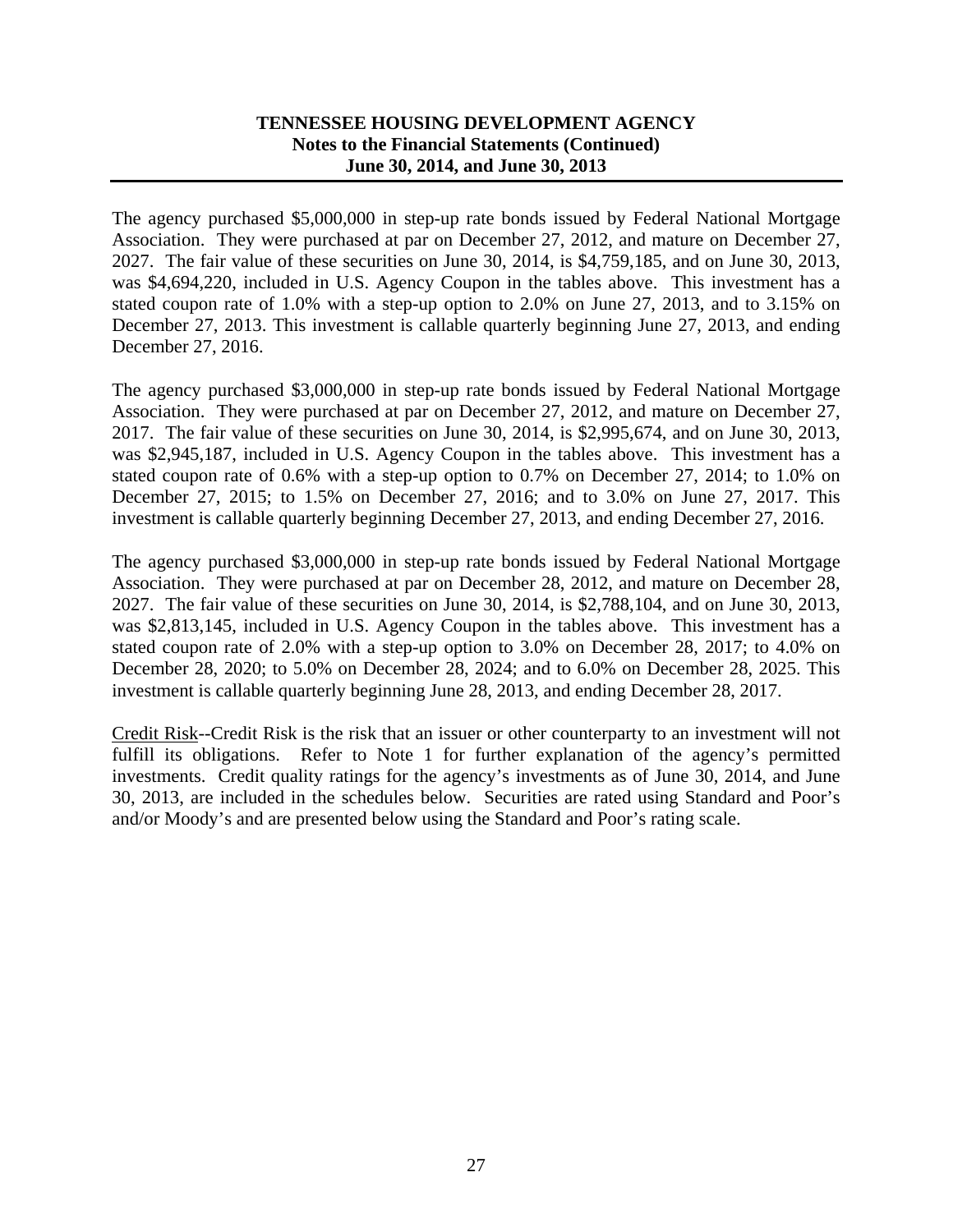| June 30, 2014                                       |                                    |                               |                        |                              |                       |                                        |
|-----------------------------------------------------|------------------------------------|-------------------------------|------------------------|------------------------------|-----------------------|----------------------------------------|
|                                                     |                                    |                               |                        | <b>Credit Quality Rating</b> |                       |                                        |
| <b>Investment Type</b><br>U.S. Agency Coupon        | <b>Fair Value</b><br>\$156,546,020 | U.S.<br>Treasury <sup>1</sup> | $AA+$<br>\$140,991,257 | $A-1$                        | $AA-2$<br>\$4,867,772 | Not Rated <sup>2</sup><br>\$10,686,991 |
| <b>U.S. Treasury Coupon</b><br>U.S. Agency Discount | 81,458,618<br>185,126,090          | \$81,458,618                  |                        | \$160,126,740                |                       | 24,999,350                             |
| Total                                               | \$423,130,728                      | \$81,458,618                  | \$140,991,257          | \$160,126,740                | \$4,867,772           | \$35,686,341                           |
| June 30, 2013                                       |                                    |                               |                        |                              |                       |                                        |
|                                                     |                                    |                               |                        |                              |                       |                                        |
|                                                     |                                    | U.S.                          |                        | <b>Credit Quality Rating</b> |                       |                                        |
| <b>Investment Type</b><br>U.S. Agency Coupon        | <b>Fair Value</b><br>\$183,618,170 | $T$ reasury <sup>1</sup>      | $AA+$<br>\$167,220,366 | $A-1$                        | $AA-2$<br>\$5,114,633 | Not Rated <sup>2</sup><br>\$11,283,171 |
| <b>U.S. Treasury Coupon</b><br>U.S. Agency Discount | 85,574,572<br>151,647,000          | \$85,574,572                  |                        | \$131,647,320                |                       | 19,999,680                             |
| Total                                               | \$420,839,742                      | \$85,574,572                  | \$167,220,366          | \$131,647,320                | \$5,114,633           | \$31,282,851                           |

Concentration of Credit Risk--Concentration of credit risk is the risk of loss attributed to the magnitude of the agency's investment in a single issuer.

More than 5% of the agency's investments are invested in the following single issuers:

|                                  | June 30, 2014     |                                      | June 30, 2013     |                            |
|----------------------------------|-------------------|--------------------------------------|-------------------|----------------------------|
| <b>Issuer</b>                    | <b>Fair Value</b> | $\frac{9}{6}$ of<br><b>Portfolio</b> | <b>Fair Value</b> | $%$ of<br><b>Portfolio</b> |
| Federal Home Loan Bank           | \$222,526,613     | 52.59                                | \$173,049,950     | 41.12                      |
| Federal Home Loan Mortgage Corp  | \$0               | N/A                                  | \$42,892,295      | 10.19                      |
| Federal National Mortgage Assoc. | \$81,963,986      | 19.37                                | \$95,869,861      | 22.78                      |

<sup>&</sup>lt;sup>1</sup>This column includes obligations of the U.S. government or obligations explicitly guaranteed by the U.S. government.

 $\overline{\phantom{a}}$ 

<sup>&</sup>lt;sup>2</sup>This column includes securities that are implicitly guaranteed by the U.S. government, but are not rated by Standard & Poor's or Moody's.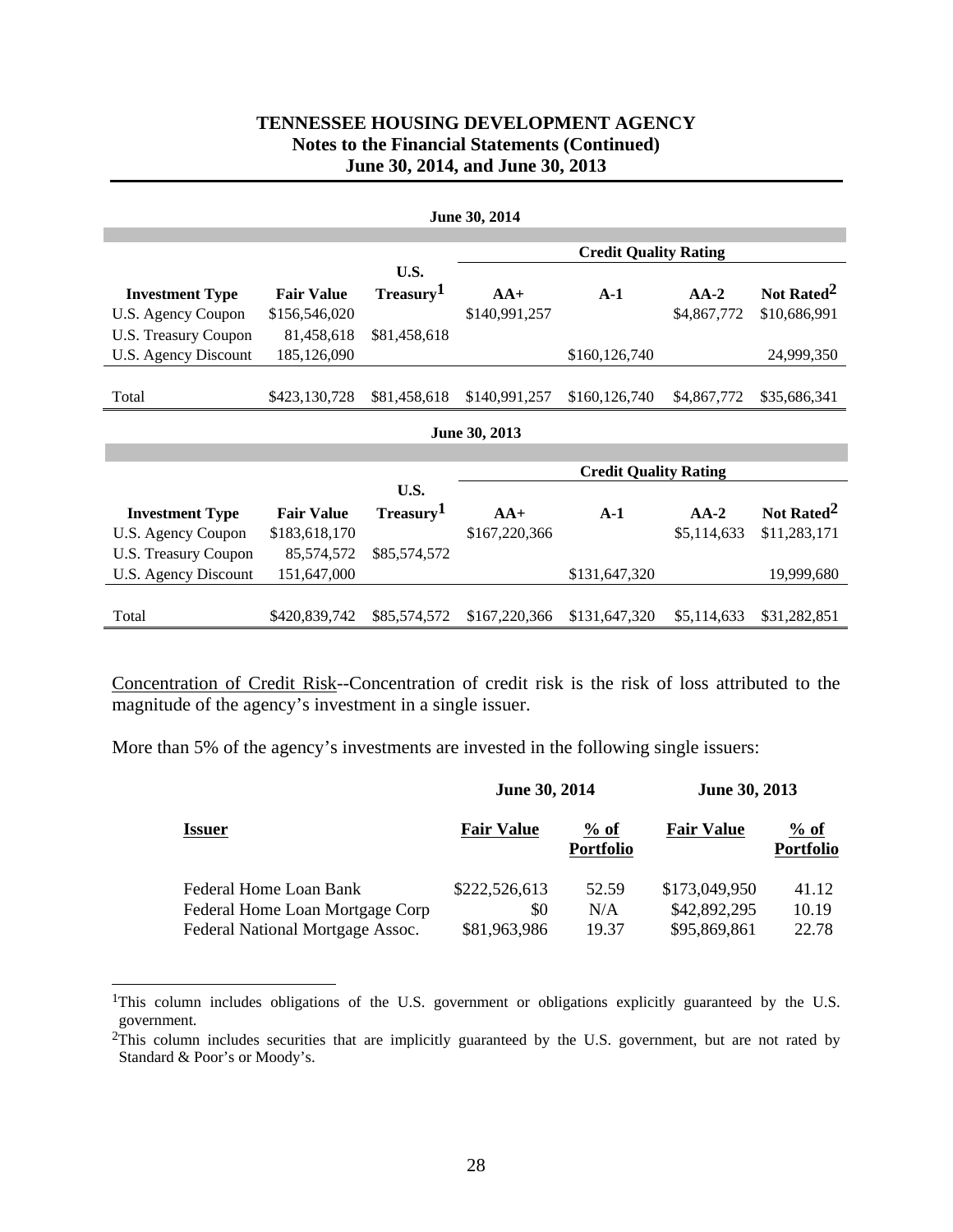#### **Note 3. Accounting Change**

During the year ended June 30, 2013, the agency implemented GASB Statement 62, *Codification of Accounting and Financial Reporting Guidance Contained in Pre-November 30, 1989 FASB and AICPA Pronouncements*; GASB Statement 63, *Financial Reporting of Deferred Outflows of Resources, Deferred Inflows of Resources, and Net Position*; and GASB Statement 65, *Items Previously Reported as Assets and Liabilities*.

Implementation of GASB 62 did not have any financial reporting impact to the agency. Implementation of GASB 63 required the reclassification of net assets to net position, and it also required the deferred amount on refundings to be classified as a deferred outflow of resources. Implementation of GASB 65 recognizes bond cost of issuance as an expense.

#### **Note 4. Liabilities**

#### **Bonds Issued and Outstanding**

|               |                                       |               | <b>BONDS ISSUED AND OUTSTANDING</b> |                |                |
|---------------|---------------------------------------|---------------|-------------------------------------|----------------|----------------|
|               |                                       | (Thousands)   |                                     |                |                |
|               |                                       |               |                                     |                |                |
|               |                                       |               | Interest                            | Ending         | Ending         |
|               |                                       | <b>Issued</b> | Rate                                | <b>Balance</b> | Balance        |
| Series        | <b>Maturity Range</b>                 | Amount        | (Percent)                           | 6/30/2014      | 6/30/2013      |
|               | <b>MORTGAGE FINANCE PROGRAM BONDS</b> |               |                                     |                |                |
| 2003A         | 7/1/2004-7/1/2034                     |               | 1.70 to 5.35                        |                |                |
|               |                                       | \$191,885     |                                     | \$<br>$-0-$    | \$48,965       |
|               |                                       |               |                                     |                |                |
|               |                                       |               |                                     |                |                |
|               |                                       |               | <b>BONDS ISSUED AND OUTSTANDING</b> |                |                |
|               |                                       | (Thousands)   |                                     |                |                |
|               |                                       |               |                                     |                |                |
|               |                                       |               | Interest                            | Ending         | Ending         |
|               |                                       | <b>Issued</b> | Rate                                | <b>Balance</b> | <b>Balance</b> |
| <b>Series</b> | <b>Maturity Range</b>                 | Amount        | (Percent)                           | 6/30/2014      | 6/30/2013      |
|               | <b>HOMEOWNERSHIP PROGRAM BONDS</b>    |               |                                     |                |                |
|               |                                       |               |                                     |                |                |
| 2004-1        | 1/1/2005-1/1/2035                     | 80,000        | 1.30 to 5.00                        | $-0-$          | 28,185         |
| 2004-2        | 7/1/2005-1/1/2035                     | 100,000       | 1.85 to 5.25                        | $-0-$          | 38,435         |
| 2004-3        | 1/1/2006-7/1/2035                     | 100,000       | 2.55 to 5.125                       | 31,010         | 39,070         |
| $2005 - 1$    | 7/1/2006-1/1/2036                     | 100,000       | 2.75 to 5.00                        | 35,955         | 46,605         |
| 2005-2        | 1/1/2007-7/1/2036                     | 100,000       | 3.00 to 5.00                        | 33,675         | 43,960         |
| 2006-1        | 7/1/2007-1/1/2037                     | 100,000       | 3.55 to 5.75                        | 31,585         | 44,500         |
| 2006-2        | 7/1/2007-1/1/2037                     | 100,000       | 3.90 to 5.75                        | 29,610         | 41,175         |
| 2006-3        | 1/1/2008-7/1/2037                     | 100,000       | 3.65 to 5.75                        | 39,555         | 49,935         |
| $2007 - 1$    | 7/1/2008-1/1/2038                     | 100,000       | 3.65 to 5.50                        | 42,840         | 53,755         |
| 2007-2        | 7/1/2008-7/1/2038                     | 120,000       | 3.75 to 5.25                        | 53,980         | 71,385         |
| 2007-3        | 1/1/2009-7/1/2038                     | 150,000       | 3.85 to 5.50                        | 64,930         | 81,950         |
| 2007-4        | 1/1/2009-7/1/2038                     | 150,000       | 3.75 to 5.50                        | 72.120         | 90.360         |

2008-1 7/1/2009-1/1/2039 60,000 2.45 to 5.70 26,695 33,675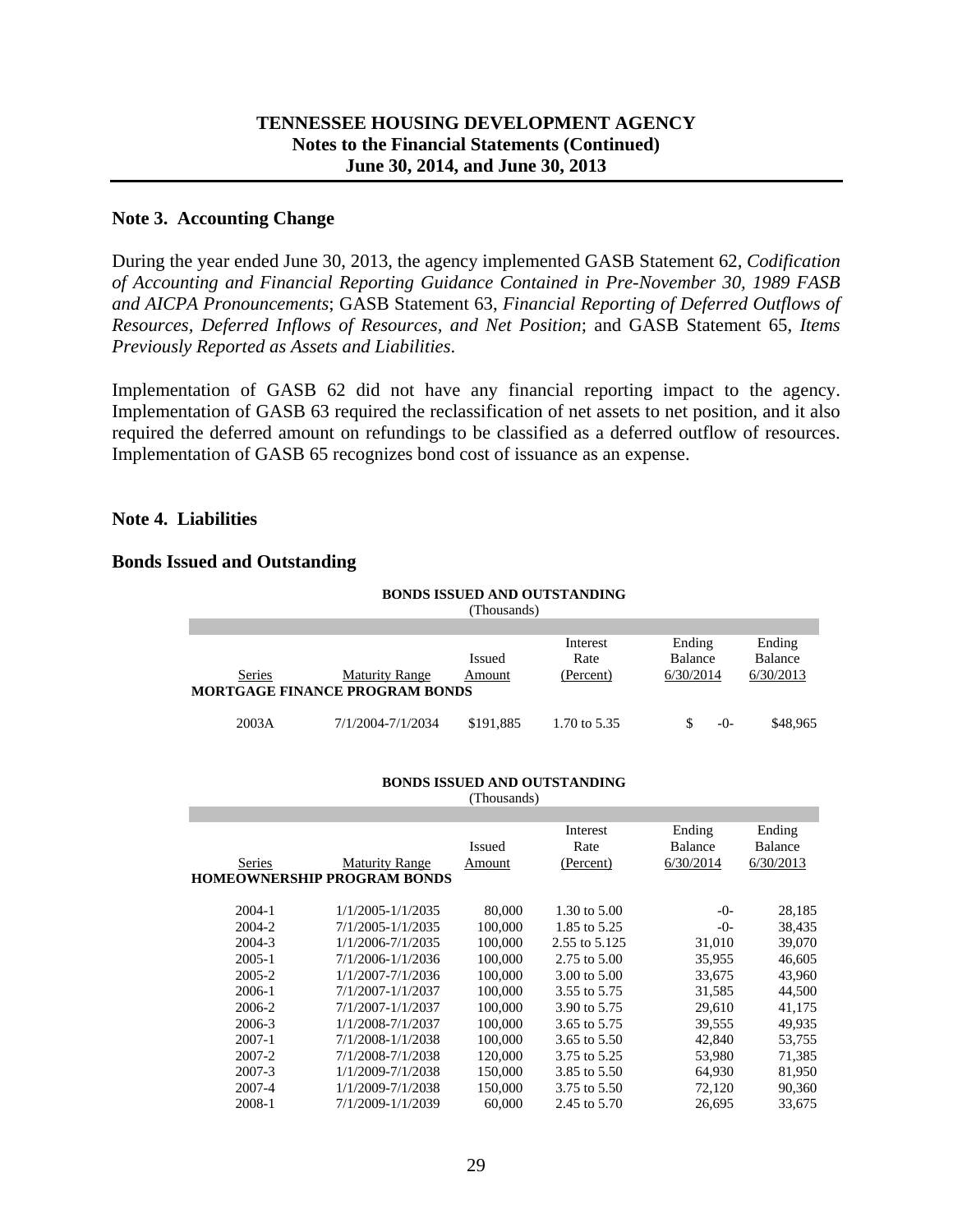| 2008-2                            | 7/1/2009-1/1/2027 | 50,000      | 3.25 to 5.75            | 2.660     | 11.915      |  |
|-----------------------------------|-------------------|-------------|-------------------------|-----------|-------------|--|
| 2008-3                            | 7/1/2009-7/1/2038 | 90,000      | 2.00 to 5.45            | 32,490    | 47.790      |  |
| 2008-4                            | 1/1/2010-7/1/2028 | 30,000      | 3.125 to 6.125          | $-()$ -   | 2.975       |  |
| 2009-1                            | 1/1/2010-7/1/2029 | 50,000      | $0.75$ to $5.00$        | 31.935    | 36,870      |  |
| 2009-2                            | 7/1/2010-7/1/2030 | 75,000      | $0.90 \text{ to } 5.00$ | 48.935    | 59,395      |  |
| $2010-1$                          | 1/1/2011-7/1/2025 | 120,700     | $0.35$ to $4.50$        | 73,055    | 87.655      |  |
| $2011 - 1$                        | 7/1/2012-7/1/2042 | 141.255     | $0.60 \text{ to } 4.65$ | 108.415   | 125,005     |  |
| $2012 - 1$                        | 1/1/2013-7/1/2042 | 133.110     | $0.80 \text{ to } 4.50$ | 115.380   | 127,265     |  |
| 2012-2                            | 7/1/2013-7/1/2043 | 97,625      | $0.50 \text{ to } 4.00$ | 90.490    | 96,960      |  |
| Total Homeownership Program Bonds |                   | \$2,147,690 |                         | \$965,315 | \$1,258,820 |  |
| Plus: Unamortized Bond Premiums   |                   |             |                         | 10.214    | 14.419      |  |
| Less: Unamortized Bond Discount   |                   |             |                         | (169)     | (218)       |  |
| Net Homeownership Program Bonds   |                   |             |                         | \$975,360 | \$1,273,021 |  |

#### **BONDS ISSUED AND OUTSTANDING**

(Thousands)

|                                            |                                      |               | Interest                | Ending         | Ending         |
|--------------------------------------------|--------------------------------------|---------------|-------------------------|----------------|----------------|
|                                            |                                      | <b>Issued</b> | Rate                    | <b>Balance</b> | <b>Balance</b> |
| Series                                     | <b>Maturity Range</b>                | Amount        | (Percent)               | 6/30/2014      | 6/30/2013      |
|                                            | <b>HOUSING FINANCE PROGRAM BONDS</b> |               |                         |                |                |
|                                            |                                      |               |                         |                |                |
| $2009 - A$                                 | $1/1/2011 - 1/1/2040$                | \$100,000     | $0.90$ to 4.625         | \$72,555       | \$83,295       |
| $2010 - A$                                 | 1/1/2011-7/1/2041                    | 160,000       | $0.60 \text{ to } 5.00$ | 114.125        | 133.945        |
| $2010 - B$                                 | 7/1/2011-7/1/2041                    | 100,000       | $0.45$ to $4.50$        | 82.385         | 91.245         |
| $2011 - A$                                 | 7/1/2011-7/1/2041                    | 100,000       | $0.45$ to $4.50$        | 78.405         | 90,730         |
| $2011 - B$                                 | 7/1/2012-7/1/2041                    | 100,000       | $0.25$ to 4.50          | 88.890         | 96,980         |
| $2011 - C$                                 | 7/1/2012-7/1/2041                    | 100,000       | $0.40 \text{ to } 4.30$ | 90.115         | 97,020         |
| <b>Total Housing Finance Program Bonds</b> |                                      | \$660,000     |                         | \$526,475      | \$593.215      |
| Plus: Unamortized Bond Premiums            |                                      |               |                         | 1.357          | 1.829          |
| Net Housing Finance Program Bonds          |                                      |               |                         | \$527,832      | \$595,044      |
|                                            |                                      |               |                         |                |                |

#### **BONDS ISSUED AND OUTSTANDING**

(Thousands)

|                                       |                                                |               | Interest                | Ending         | Ending         |
|---------------------------------------|------------------------------------------------|---------------|-------------------------|----------------|----------------|
|                                       |                                                | <b>Issued</b> | Rate                    | <b>Balance</b> | <b>Balance</b> |
| Series                                | <b>Maturity Range</b>                          | Amount        | (Percent)               | 6/30/2014      | 6/30/2013      |
|                                       | <b>RESIDENTIAL FINANCE PROGRAM BONDS</b>       |               |                         |                |                |
| 2013-1                                | 1/1/2014-7/1/2043                              | \$215,905     | $0.40 \text{ to } 4.00$ | \$199,900      | \$215,905      |
| 2013-2                                | 7/1/2014-7/1/2043                              | 121,300       | $0.45$ to $4.65$        | 121,300        | $-()$          |
| $2014 - 1$                            | 1/1/2015-7/1/2039                              | 150,000       | $0.32$ to $4.00$        | 150,000        | -0-            |
|                                       | <b>Total Residential Finance Program Bonds</b> | \$487,205     |                         | \$471,200      | \$215,905      |
| Plus: Unamortized Bond Premiums       |                                                |               |                         | 9,906          | 3,871          |
| Net Residential Finance Program Bonds |                                                |               |                         | \$481,106      | \$219,776      |
| Net Total All Issues                  |                                                |               |                         | \$1,984,298    | \$2,136,806    |

Housing Finance Program Bonds--The Housing Finance Program Bonds were established on December 23, 2009, to allow the agency to participate in the U.S. Department of Treasury New Issue Bond Program (NIBP), which was created to assist state and local housing finance agencies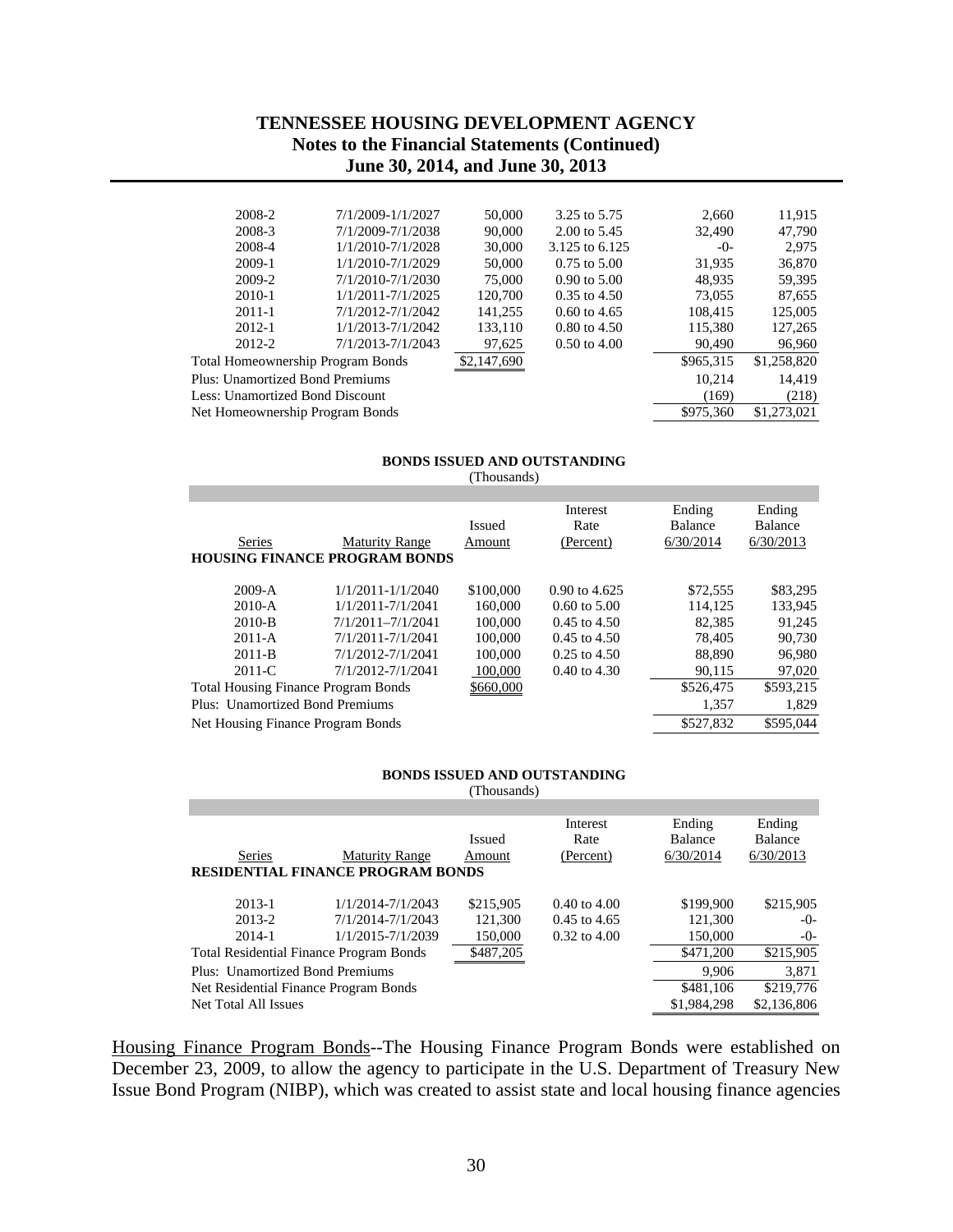in acquiring cost-effective mortgage loan capital. THDA could release funds from issue 2009-B up to six times before December 31, 2011.

The first release and conversion from 2009-B was on June 17, 2010, in the amount of \$85,290,000. The \$85,290,000 was blended with the market rate 2010-A bonds in the amount of \$74,710,000 for a total of \$160,000,000.

The second release and conversion from 2009-B was on November 10, 2010, in the amount of \$60,000,000. The \$60,000,000 was blended with the market rate 2010-B bonds in the amount of \$40,000,000 for a total of \$100,000,000.

The third release and conversion from 2009-B was on April 14, 2011, in the amount of \$60,000,000. The \$60,000,000 was blended with the market rate 2011-A bonds in the amount of \$40,000,000 for a total of \$100,000,000.

The fourth release and conversion from 2009-B was on August 25, 2011, in the amount of \$60,000,000. The \$60,000,000 was blended with the market rate 2011-B bonds in the amount of \$40,000,000 for a total of \$100,000,000.

The fifth and final release and conversion from 2009-B was on November 3, 2011, in the amount of \$34,710,000. The \$34,710,000 was blended with the market rate 2011-C bonds in the amount of \$65,290,000 for a total of \$100,000,000.

#### **Debt Service Requirements**

Debt service requirements to maturity at June 30, 2014, are as follows (expressed in thousands):

| For the $Year(s)$ |             |             | Total        |
|-------------------|-------------|-------------|--------------|
| Ending June 30    | Principal   | Interest    | Requirements |
| 2015              | \$139,455   | \$72,622    | \$212,077    |
| 2016              | 56,210      | 70,196      | 126,406      |
| 2017              | 57,190      | 68,863      | 126,053      |
| 2018              | 56,315      | 67,338      | 123,653      |
| 2019              | 54,550      | 65,707      | 120,257      |
| $2020 - 2024$     | 249,355     | 302,779     | 552,134      |
| $2025 - 2029$     | 278,485     | 249,077     | 527,562      |
| $2030 - 2034$     | 256,105     | 194,321     | 450,426      |
| $2035 - 2039$     | 343,460     | 142,690     | 486,150      |
| $2040 - 2044$     | 471,865     | 45,677      | 517,542      |
|                   |             |             |              |
| Total             | \$1,962,990 | \$1,279,270 | \$3,242,260  |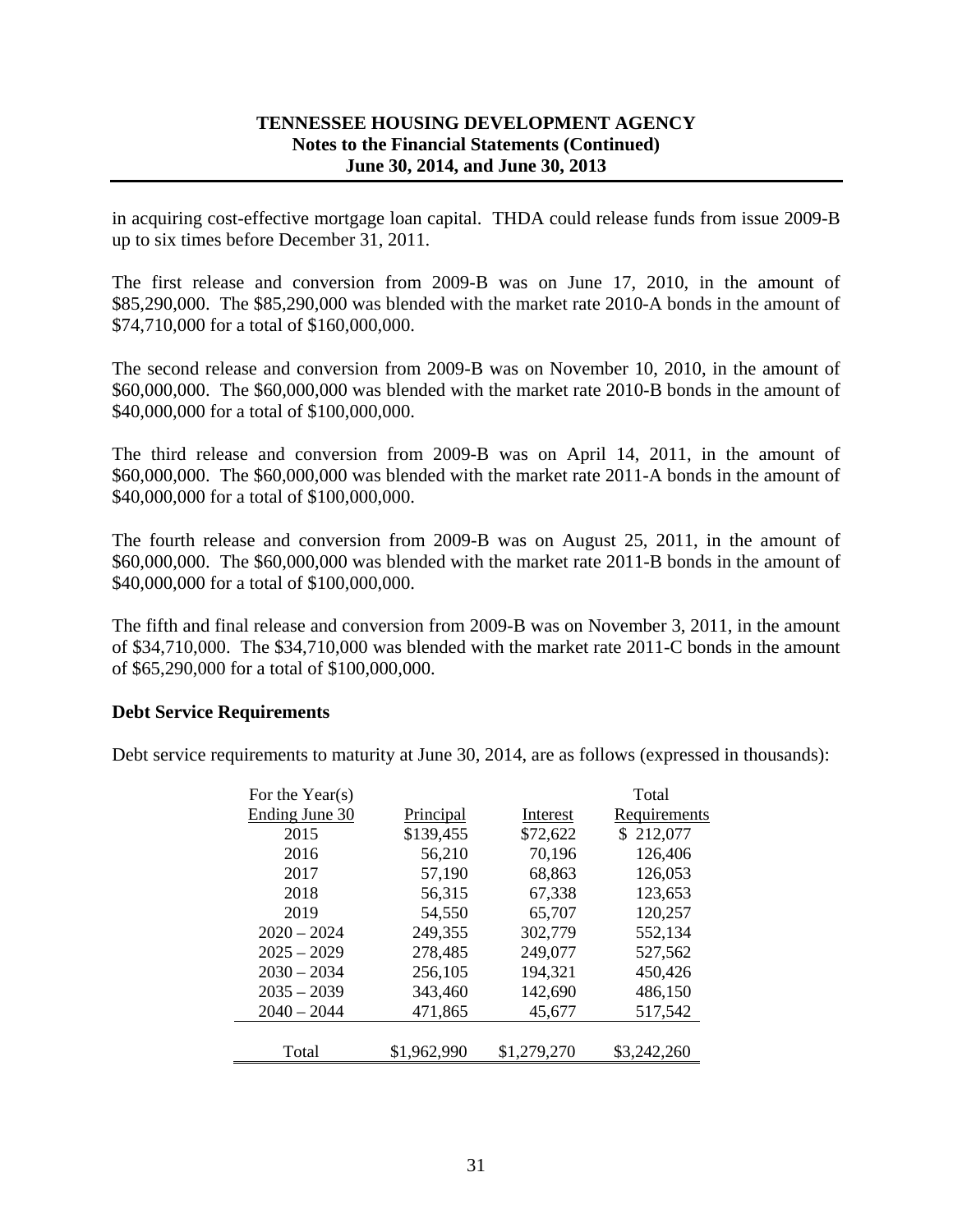#### **Redemption of Bonds and Notes**

During the year ended June 30, 2014, bonds were retired at par before maturity in the Homeownership Program in the amount of \$217,425,000, in the Housing Finance Program in the amount of \$60,775,000, and in the Residential Finance Program in the amount of \$15,555,000. The respective carrying values of the bonds were \$221,007,463, \$61,136,292, and \$15,821,689. This resulted in revenue to the Homeownership Program of \$3,582,463, to the Housing Finance Program of \$361,292, and to the Residential Finance Program of \$266,689.

On May 30, 2013, the agency issued \$215,905,000 in Residential Finance Program Bonds, Issue 2013-1. On July 1, 2013, the agency used \$75,905,000 of these bonds to refund bonds previously issued in the Mortgage Finance Program (this amount consists of \$47,985,000 early redemption) and Homeownership Program (this amount consists of \$27,920,000 early redemption). The carrying amount of these bonds was \$75,905,000. The refunding reduced the agency's debt service by \$8,688,786 over the next 18 years, and the agency realized an economic gain (the difference between the present values of the old and new debt service payments) of \$9,063,606.

On November 19, 2013, the agency issued \$121,300,000 in Residential Finance Program Bonds, Issue 2013-2. On January 1, 2014, the agency used \$31,300,000 of these bonds to refund bonds previously issued in the Homeownership Program (this amount consists of \$31,300,000 early redemption). The carrying amount of these bonds was \$31,300,000. The refunding increased the agency's debt service by \$1,548,956 over the next 20 years, and the agency realized an economic gain (the difference between the present values of the old and new debt service payments) of \$2,485,956.

During the year ended June 30, 2013, bonds were retired at par before maturity in the Mortgage Finance Program in the amount of \$10,235,000, in the Homeownership Program in the amount of \$199,355,000, and in the Housing Finance Program in the amount of \$31,315,000. The respective carrying values of the bonds were \$10,235,000, \$202,501,590, and \$31,515,181. This resulted in revenue to the Homeownership Program of \$3,146,590 and to the Housing Finance Program of \$200,181.

On July 19, 2012, the agency issued \$133,110,000 in Homeownership Program Bonds, Issue 2012-1. On September 1, 2012, the agency used \$43,865,000 of these bonds to refund bonds previously issued in the Homeownership Program (this amount consists of \$43,865,000 early redemption). The carrying amount of these bonds was \$43,865,000. The refunding reduced the agency's debt service by \$10,700,210 over the next 20 years, and the agency realized an economic gain (the difference between the present values of the old and new debt service payments) of \$6,206,292.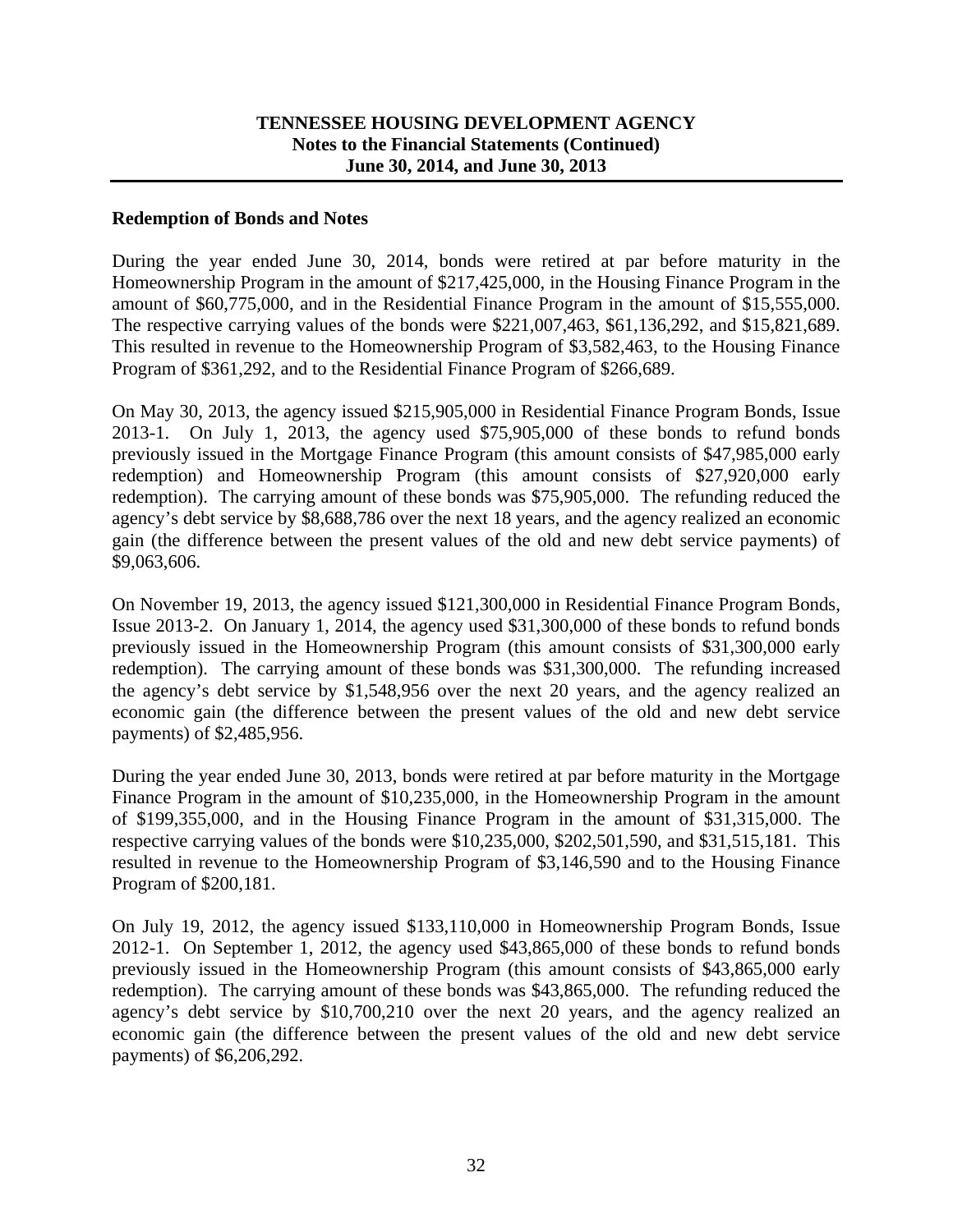On November 15, 2012, the agency issued \$97,625,000 in Homeownership Program Bonds, Issue 2012-2. On January 1, 2013, the agency used \$22,625,000 of these bonds to refund bonds previously issued in the Homeownership Program (this amount consists of \$22,625,000 early redemption). The carrying amount of these bonds was \$22,625,000. The refunding reduced the agency's debt service by \$8,510,283 over the next 20 years, and the agency realized an economic gain (the difference between the present values of the old and new debt service payments) of \$3,758,068.

#### **Long-term Liability Activity**

The following table is a summary of the long-term liability activity for the year ended June 30, 2014.

| <b>Long-term Liabilities</b><br>(Thousands)                         |                                                           |                  |                   |                                           |                                                 |
|---------------------------------------------------------------------|-----------------------------------------------------------|------------------|-------------------|-------------------------------------------|-------------------------------------------------|
|                                                                     |                                                           |                  |                   |                                           |                                                 |
|                                                                     | <b>Beginning</b><br><b>Balance</b><br><b>July 1, 2013</b> | <b>Additions</b> | <b>Reductions</b> | Ending<br><b>Balance</b><br>June 30, 2014 | <b>Amounts</b><br>Due Within<br><b>One Year</b> |
| <b>Bonds Payable</b>                                                | \$2,116,905                                               | \$271,300        | \$(425,215)       | \$1,962,990                               | \$122,690                                       |
| Plus: Unamortized Bond Premiums<br>Less: Unamortized Bond Discounts | 20.119<br>(218)                                           | 6,528<br>$-0-$   | (5,170)<br>49     | 21,477<br>(169)                           | -0-<br>$-0-$                                    |
| <b>Compensated Absences</b>                                         | 1.230                                                     | $-0-$            | (20)              | 1.210                                     | 587                                             |
| <b>Escrow Deposits</b>                                              | 2.635                                                     | 558              | (973)             | 2,220                                     | 82                                              |
| Arbitrage Rebate Payable                                            | $-()$                                                     | 1.229            | $(-0-)$           | 1,229                                     | -0-                                             |
| Total                                                               | \$2,140,671                                               | \$279,615        | \$(431,329)       | \$1,988,957                               | \$123,359                                       |

The following table is a summary of the long-term liability activity for the year ended June 30, 2013.

#### **Long-term Liabilities** (Thousands)

|                                         | <b>Beginning</b>    |                  |                   | Ending         | <b>Amounts</b>  |
|-----------------------------------------|---------------------|------------------|-------------------|----------------|-----------------|
|                                         | <b>Balance</b>      |                  |                   | <b>Balance</b> | Due Within      |
|                                         | <b>July 1, 2012</b> | <b>Additions</b> | <b>Reductions</b> | June 30, 2013  | <b>One Year</b> |
| Bonds Payable                           | \$2,006,295         | \$446,640        | \$(336,030)       | \$2,116,905    | \$241,320       |
| Plus: Unamortized Bond Premiums         | 14.280              | 10,101           | (4,262)           | 20.119         | $-0-$           |
| <b>Less: Unamortized Bond Discounts</b> | (273)               | $-0-$            | 55                | (218)          | $-0-$           |
| <b>Compensated Absences</b>             | 1.156               | 74               | $-()$             | 1,230          | 600             |
| <b>Escrow Deposits</b>                  | 3.731               | 1.610            | (2,706)           | 2,635          | 172             |
| Total                                   | \$2,025,189         | \$458,425        | \$(342,943)       | \$2,140,671    | \$242,092       |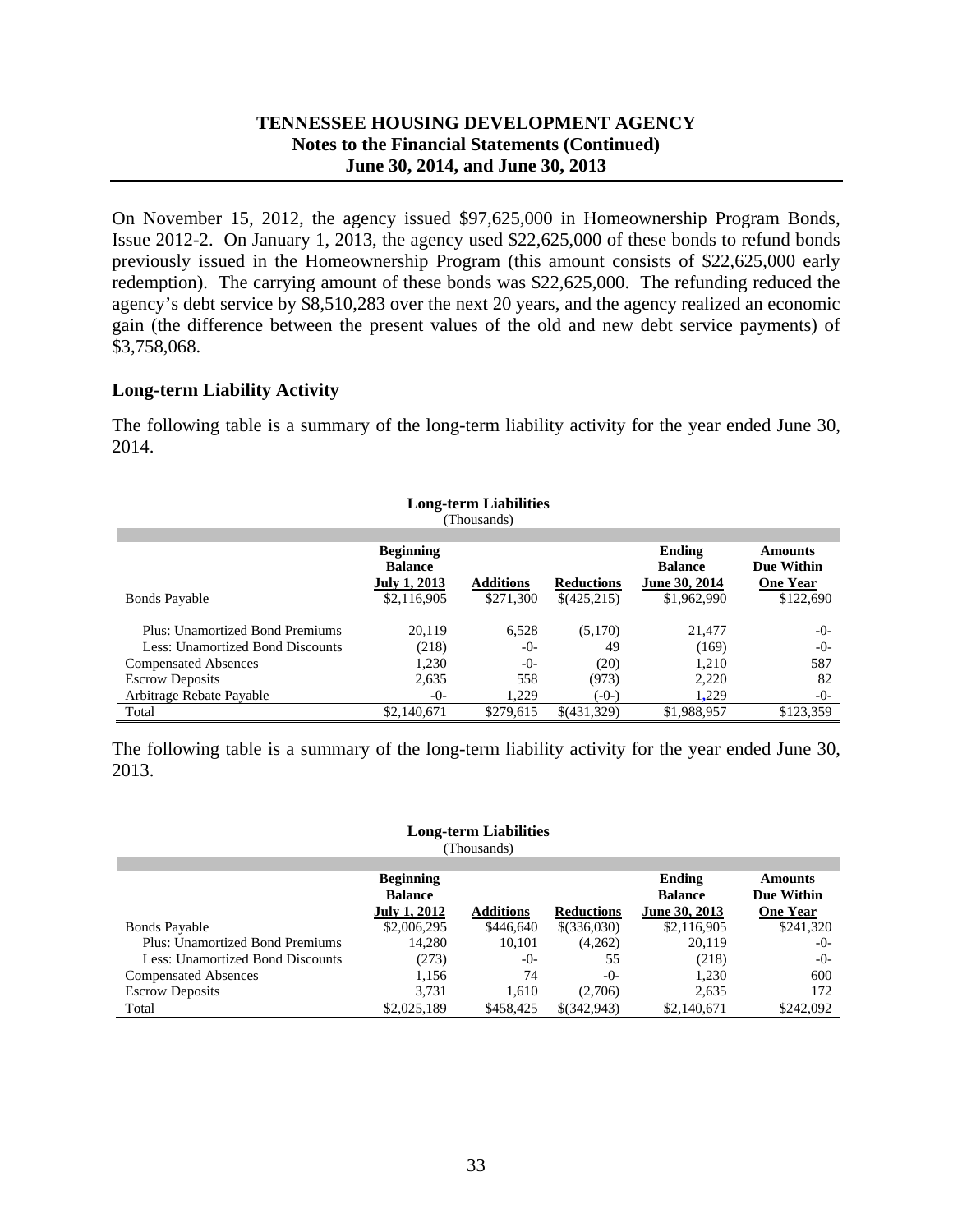#### **Note 5. Restricted Net Position**

The amount shown on the statement of net position as Restricted for Single Family Bond Programs is contractually pledged, under the bond resolutions of the agency, to the owners of the bonds issued under such bond resolutions. As pledged assets, the contractual provisions of the bond resolutions restrict the use of such assets. However, the assets may be removed from the lien of the bond resolutions if certain parity tests, as established by the respective bond resolutions, are satisfied. Assets removed from the lien of the respective bond resolutions may be used for other purposes.

The amount shown as Restricted for Grant Programs represents unexpended grant money that has been awarded to grantees through various grant programs administered by the agency.

The amount shown as Restricted for Homebuyers Revolving Loan Program represents the amount of net position restricted for a pilot program that funds zero interest loans for down payment and closing costs. The use of this net position is restricted under legislation enacted in fiscal year 1986.

#### **Note 6. Defined Benefit Pension Plan**

The agency contributes to the Tennessee State and Political Subdivision Employees Pension Plan (TSPSEPP), an agent, multiple-employer defined benefit pension plan administered by the Tennessee Consolidated Retirement System (TCRS). TCRS provides retirement, death, and disability benefits, as well as annual cost-of-living adjustments to plan members and their beneficiaries. Title 8, Chapters 34-37*, Tennessee Code Annotated,* establishes benefit provisions. State statutes are amended by the Tennessee General Assembly.

The TCRS issues a publicly available financial report that includes financial statements and required supplementary information for TSPSEPP. That report is available on the state's website at www.treasury.tn.gov/tcrs.

Plan members are noncontributory. The agency is required to contribute at an actuarially determined rate. The current rate is 15.03% of annual covered payroll. Contribution requirements for the agency are established and may be amended by the TCRS' Board of Trustees. The agency's contributions to TCRS for the years ended June 30, 2014, 2013, and 2012, were \$1,739,493, \$1,692,847, and \$1,632,095. Those contributions met the required contributions for each year.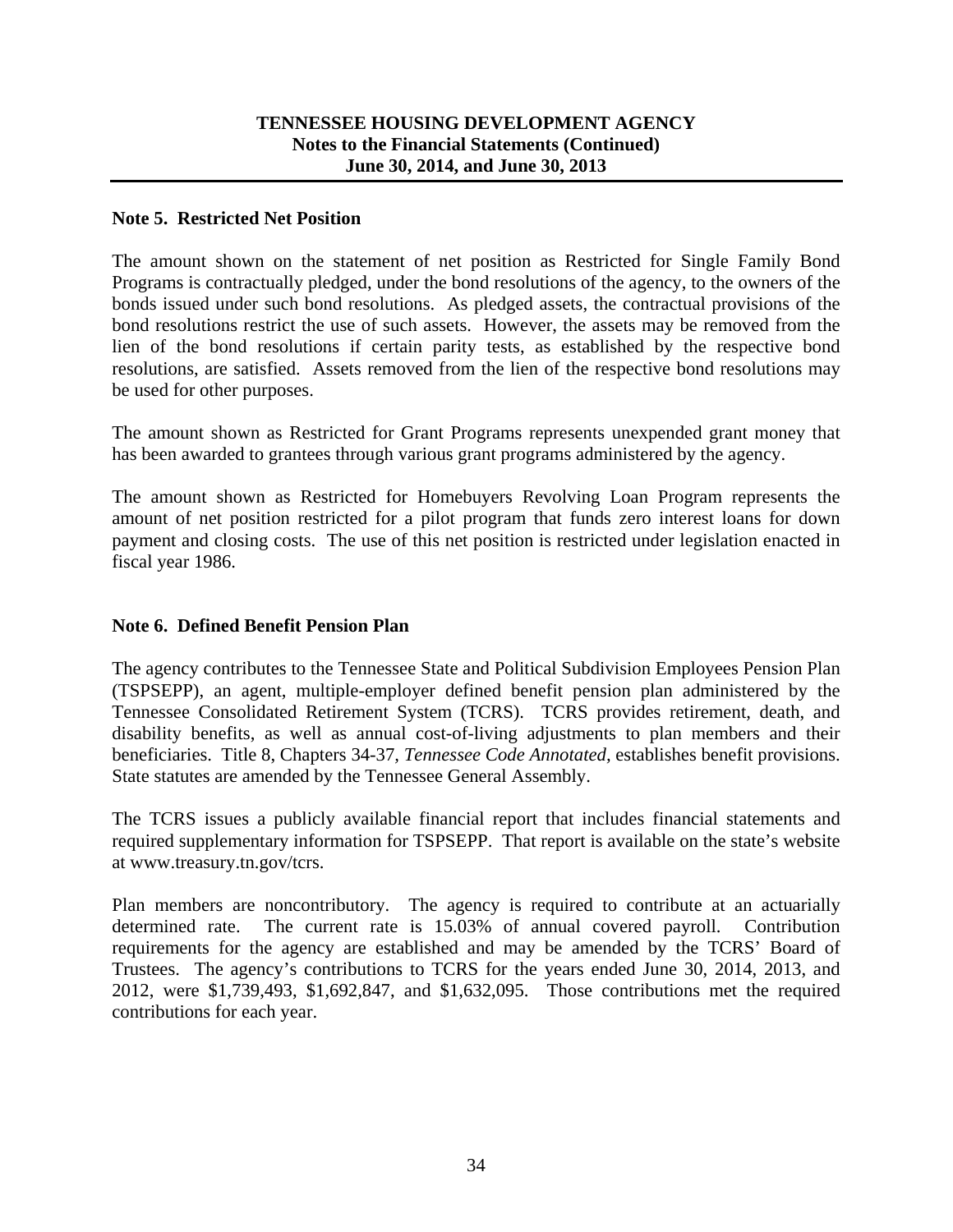#### **Note 7. Provisions for Mortgage Loan Losses**

Most mortgage loans are insured by the Federal Housing Administration (FHA) or an approved private mortgage insurance company, or are guaranteed by the Department of Veterans Affairs. The agency's board of directors has established a loan loss reserve of \$750,000 as a provision for potential loan losses arising from participation in the Rural Economic and Community Development (RECD) Loan Guarantee Program. An additional \$232,000 was established as a loan loss reserve against potential losses on loans not specifically covered by one of the above programs, and \$500,000 was established as a loan loss reserve for self-insurance of second mortgages.

Since the amount of net position restricted for single-family bond programs exceeds the amounts necessary for these loan loss reserves, it is not necessary to designate unrestricted net position for this purpose.

#### **Note 8. Insurance-Related Activities**

#### **Commercial Insurance**

The agency carries commercial insurance for risks of loss related to employee dishonesty; general liability protection; and theft of, damage to, or destruction of real and personal property. Settled claims resulting from these risks have not exceeded commercial insurance coverage in any of the past three fiscal years.

#### **Risk Management Fund**

It is the policy of the state not to purchase commercial insurance for the risks associated with casualty losses for general liability, automobile liability, professional medical malpractice, and workers' compensation. The state's management believes it is more economical to manage these risks internally and set aside assets for claim settlement in its internal service fund, the Risk Management Fund. The state purchases commercial insurance for real property and crime and fidelity coverage on the state's officials and employees. For property coverage, the deductible for an individual state agency is the first \$25,000 of losses. The Risk Management Fund is responsible for property losses for the annual aggregate deductible of \$10 million for perils other than earthquakes and flood. Purchased insurance coverage is responsible for losses exceeding the \$10 million annual aggregate deductible. For earthquake and flood, there is a deductible of \$10 million per occurrence. The maximum insurance coverage is \$750 million per year for perils other than earthquake and flood. The maximum flood insurance coverage is \$50 million per occurrence, except there is only \$25 million of coverage in flood zones A and V. The maximum earthquake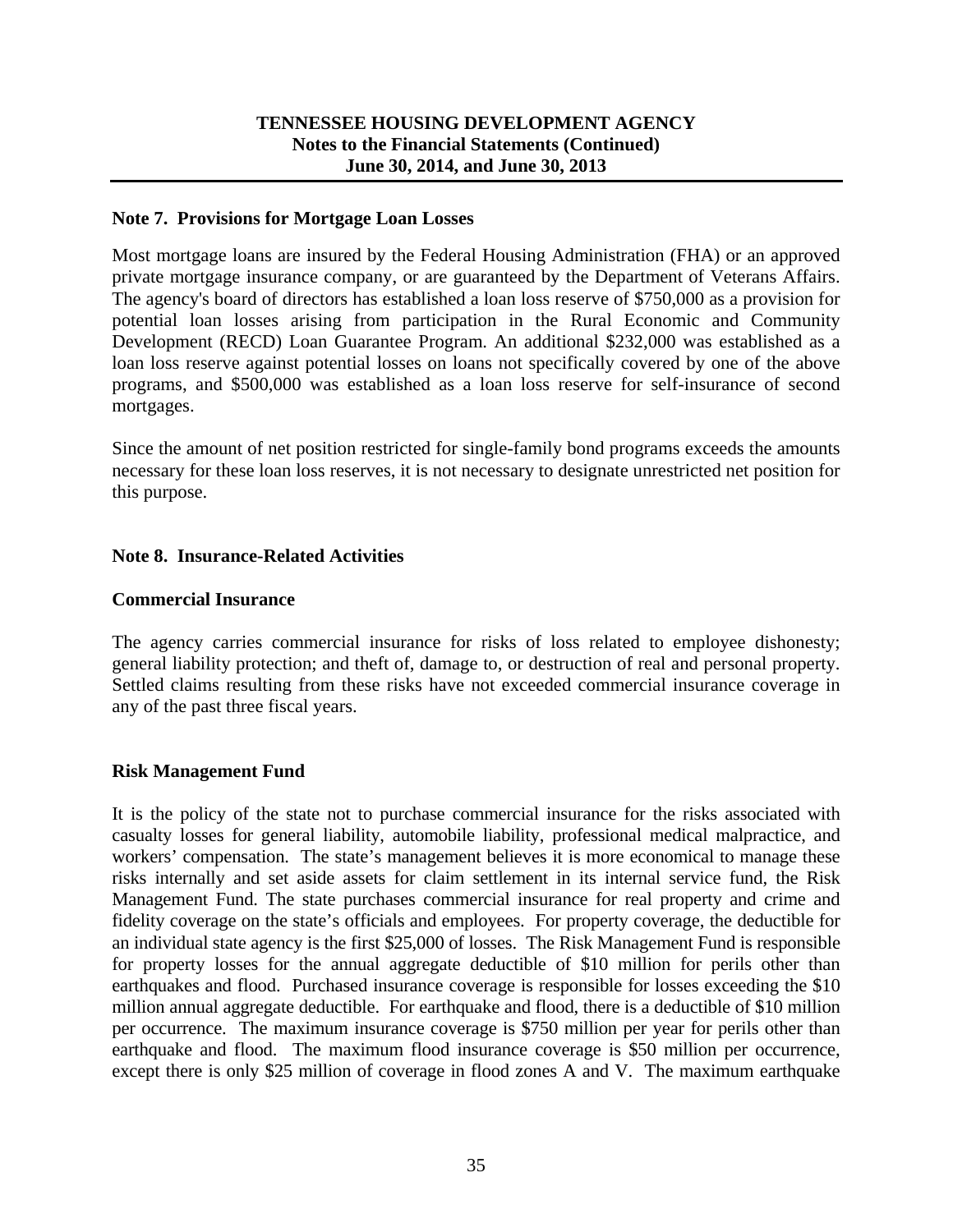insurance coverage is \$50 million per occurrence. The amounts of settlements have not exceeded insurance coverage for each of the three past fiscal years.

The agency participates in the Risk Management Fund. The fund allocates the cost of providing claims servicing and claims payment by charging a premium to the agency based on a percentage of the agency's expected loss costs, which include both experience and exposures. This charge considers recent trends in actual claims experience of the state as a whole. An actuarial valuation is performed as of fiscal year-end to determine the fund liability and premium allocation. Information regarding the determination of the claims liabilities and the changes in the balances of the claims liabilities for the year ended June 30, 2013, is presented in the *Tennessee Comprehensive Annual Financial Report*. The CAFR is available on the state's website at www.tn.gov/finance/act/cafr.shtml. Since the agency participates in the Risk Management Fund, it is subject to the liability limitations under the provisions of the Tennessee Claims Commission Act, Section 9-8-101 et seq., *Tennessee Code Annotated.* Liability for negligence of the agency for bodily injury and property damage is limited to \$300,000 per person and \$1,000,000 per occurrence. The limits of liability under workers' compensation are set forth in Section 50-6-101 et seq., *Tennessee Code Annotated.* Claims are paid through the state's Risk Management Fund.

#### **Employee Group Insurance Fund**

The state has also set aside assets in the Employee Group Insurance Fund, an internal service fund, to provide a program of health insurance coverage for the employees of the state with the risk retained by the state. The agency participates in the Employee Group Insurance Fund. The fund allocates the cost of providing claims servicing and claims payment by charging a premium to the agency based on estimates of the ultimate cost of claims, including the cost of claims that have been reported but not settled and of claims that have been incurred but not reported. Employees and providers have 13 months to file medical claims.

#### **Note 9. Other Postemployment Benefits**

Healthcare is the only other postemployment benefit (OPEB) provided to employees. The State of Tennessee administers a group health insurance program, which provides postemployment health insurance benefits to eligible THDA retirees. This program includes two plans--the State Employee Group Plan and the Medicare Supplement Plan. For accounting purposes, the plans are agent multiple-employer defined benefit OPEB plans. Benefits are established and amended by an insurance committee created by Section 8-27-101, *Tennessee Code Annotated*. Prior to reaching the age of 65, members have the option of choosing between the standard or partnership preferred provider organization (PPO) plan for healthcare benefits. Subsequent to age 65, members who are also in the state's retirement system may participate in the Medicare Supplement Plan. That plan does not include pharmacy. The plans are reported in the *Tennessee*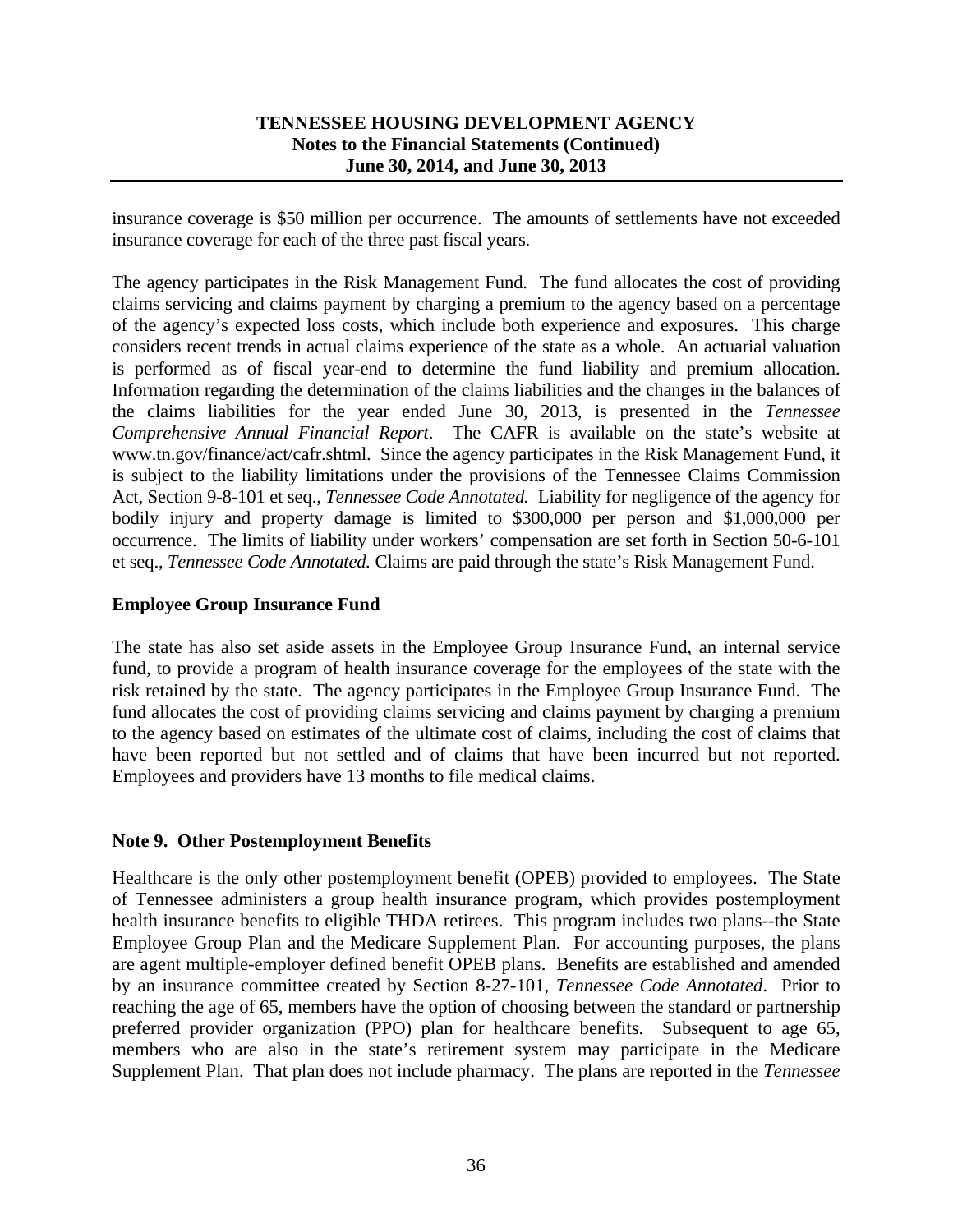*Comprehensive Annual Financial Report.* That report is available on the state's website at www.tn.gov/finance/act/cafr.shtml.

Special Funding Situation--The State of Tennessee is legally responsible for contributions to the Medicare Supplement Plan that covers the retirees of other governmental entities, including the Tennessee Housing Development Agency (see Note 10). The state is the sole contributor for the THDA retirees that participate in the Medicare Supplement Plan and, therefore, is acting as the employer.

Funding Policy--The premium requirements of plan members of the State Employment Group Plan are established and may be amended by the insurance committee. The plans are selfinsured and financed on a pay-as-you-go basis with the risk shared equally among the participants. Claims liabilities of the plan are periodically computed using actuarial and statistical techniques to establish premium rates. Administrative costs of the plan are allocated to plan participants. In accordance with Section 8-27-205(b), *Tennessee Code Annotated,* retirees in the State Employee Group Plan who have not reached the age of 65 pay the same base premium as active employees in the plan, adjusted for years of service. Retirees with 30 years of service pay 20% of the total premium. Retirees with 20 but less than 30 years of service pay 30% of the total premium. Retirees with less than 20 years of service pay 40% of the total premium. Retires 65 years of age or older are provided flat-rate premium subsidies, based on years of service. Retirees with 30 years of service receive \$50 per month; retirees with 20 but less than 30 years of service, \$37.50; and retirees with 15 but less than 20 years of service, \$25.

#### **THDA Annual OPEB Cost and Net OPEB Obligation State Employee Group Plan**

(Thousands)

|                                       | <u>June 30, 2014</u> | <u>June 30, 2013</u> |
|---------------------------------------|----------------------|----------------------|
| Annual Required Contribution (ARC)    | 345<br>S.            | 362<br>\$.           |
| Interest on the Net OPEB Obligation   | 52                   | 46                   |
| Adjustment to the ARC                 | (51)                 | (49)                 |
| Annual OPEB cost                      | 346                  | 359                  |
| Amount of contribution                | (236)                | (213)                |
| Increase in Net OPEB Obligation       | 110                  | 146                  |
| Net OPEB Obligation-beginning of year | 1,303                | 1,157                |
| Net OPEB Obligation-end of year       | \$1.413              | \$1,303              |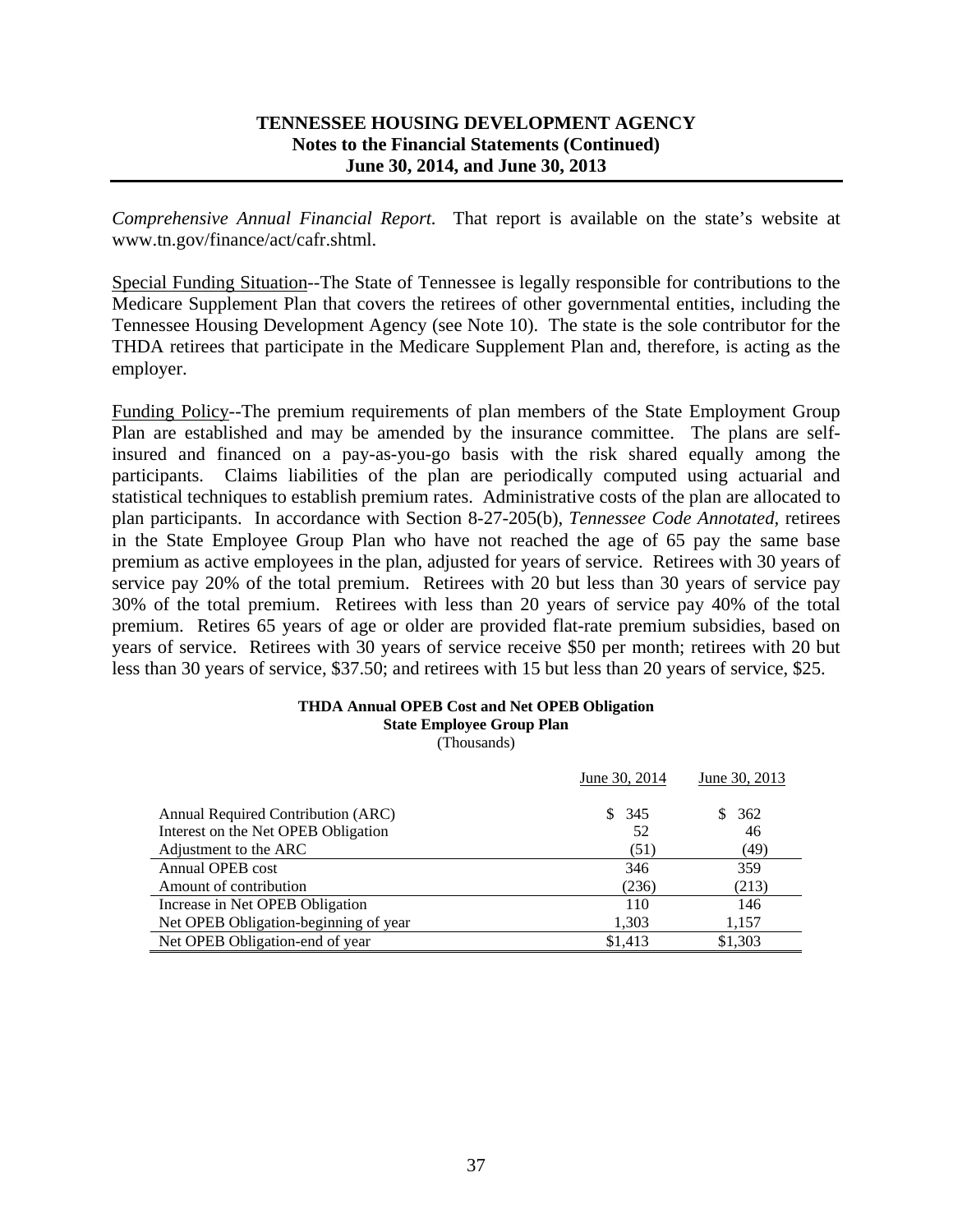| Year End  | Plan                      | Annual<br><b>OPEB</b> Cost<br>(Thousands) | Percentage of<br>Annual<br><b>OPEB</b> Cost<br>Contributed |    | Net OPEB<br>Obligation<br>At Year End<br>(Thousands) |
|-----------|---------------------------|-------------------------------------------|------------------------------------------------------------|----|------------------------------------------------------|
| 6/30/2014 | State Employee Group Plan | \$<br>346                                 | 68%                                                        | S  | 1.413                                                |
| 6/30/2013 | State Employee Group Plan | \$<br>359                                 | 60%                                                        | \$ | 1,303                                                |
| 6/30/2012 | State Employee Group Plan | \$<br>390                                 | 58%                                                        |    | 1.157                                                |

Funded Status and Funding Progress: The funded status of THDA's portion of the State Employee Group Plan as of July 1, 2013, was as follows (thousands):

| Actuarial valuation date                    |   | 7/01/2013 |
|---------------------------------------------|---|-----------|
| Actuarial accrued liability (AAL)           | S | 2,964     |
| Actuarial value of plan assets              |   | $-()$ -   |
| Unfunded actuarial accrued liability (UAAL) |   | 2,964     |
| Actuarial value of assets as a % of the AAL |   | $0\%$     |
| Covered payroll (active plan members)       | S | 9,841     |
| UAAL as a percentage of covered payroll     |   | 30%       |

Actuarial valuations involve estimates of the value of reported amounts and probability assumptions far into the future, and actuarially determined amounts are subject to continual revision as actual results are compared to past expectations and new estimates are made. The schedule of funding progress, presented as required supplementary information following the notes to the financial statements, presents multiyear trend information about whether the actuarial value of plan assets is increasing or decreasing over time relative to the actuarial accrued liability for benefits.

Actuarial Methods and Assumptions--Calculations are based on the types of benefits provided under the terms of the substantive plan at the time of each valuation and on the pattern of sharing of costs between the employer and plan members to that point. Actuarial calculations reflect a long-term perspective. Consistent with that perspective, actuarial methods and assumptions used include techniques that are designed to reduce short-term volatility in actuarial accrued liabilities and the actuarial value of assets.

In the July 1, 2013, actuarial valuation for the Employee Group Plan, the Projected Unit Credit actuarial cost method was used. The actuarial assumptions included a 4% investment rate of return (net of administrative expenses) and an annual healthcare cost trend rate of 7.5% initially. The rate decreases to 7% in fiscal year 2015, and then reduces by decrements to an ultimate rate of 4.7% in fiscal year 2044. All rates include a 2.5% inflation assumption. The unfunded actuarial accrued liability is being amortized as a level percentage of payroll on a closed basis over a 30-year period beginning with July 1, 2007. Payroll is assumed to grow at a rate of 3%.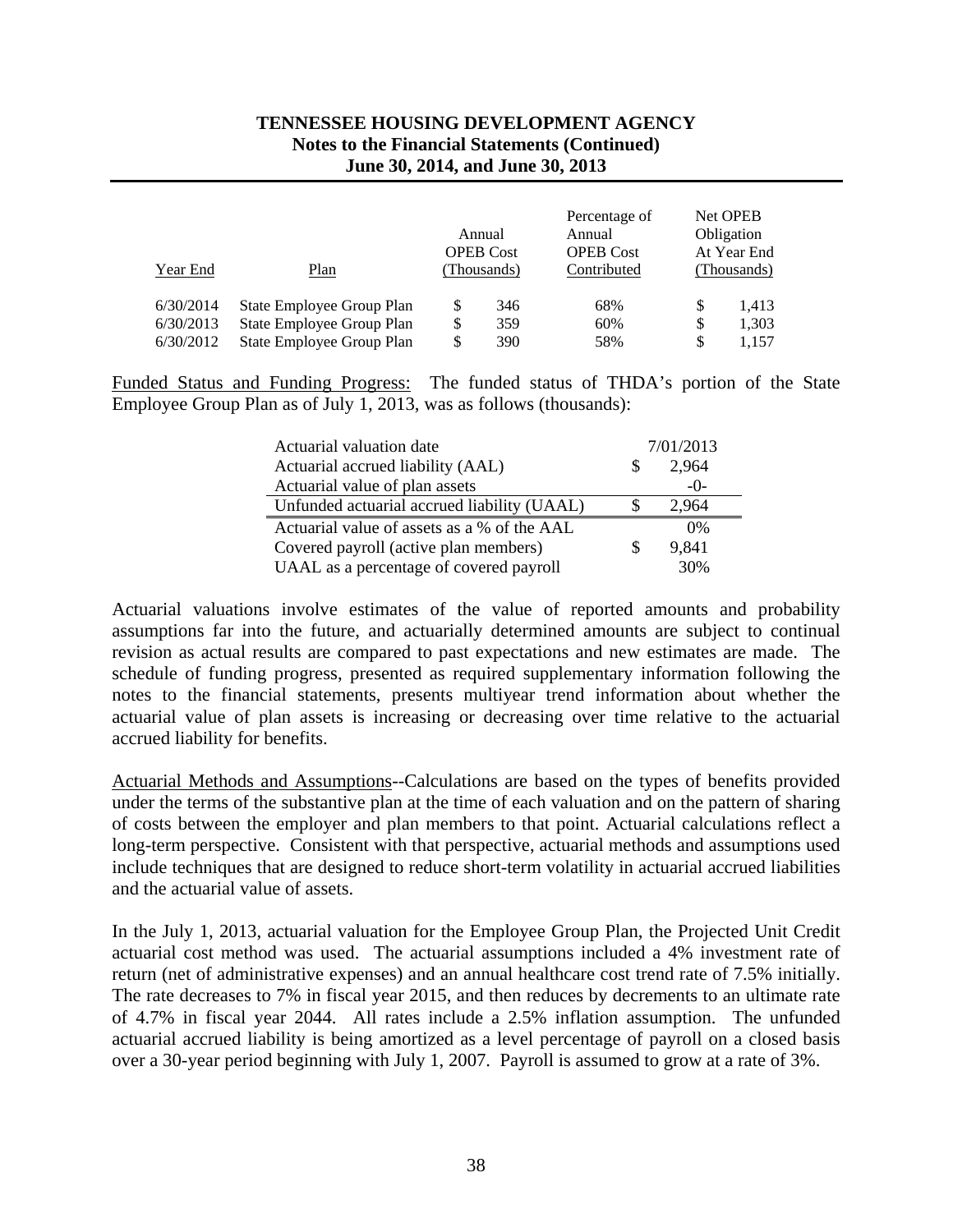#### **Note 10. On-Behalf Payments**

During the year ended June 30, 2014, the State of Tennessee made payments of \$4,942 on behalf of THDA for retirees participating in the Medicare Supplement Plan, and during the year ended June 30, 2013, made payments of \$4,715. The Medicare Supplement Plan is a postemployment benefit healthcare plan and is discussed further in Note 9. The plan is reported in the *Tennessee Comprehensive Annual Financial Report.* That report is available on the state's website at www.tn.gov/finance/act/cafr.shtml.

#### **Note 11. Payments to Primary Government**

From time to time, the State of Tennessee has called upon the agency and its resources, together with resources of other departments, agencies, and organizations in state government, to provide funds to the State General Fund to balance the state budget. The following is a description of these occurrences in relationship to the agency. On June 30, 1995, \$15,000,000 from the agency's Housing Program Reserve Fund was transferred to the State General Fund. On June 30, 1998, \$43,000,000 was transferred from the agency to the State General Fund. The \$43,000,000 transferred from the agency came from the following resources of the agency: (i) \$15,459,157 from tax revenues previously directed to the Housing Program Fund; (ii) \$5,028,761 from the Housing Program Reserve Fund; and (iii) \$22,512,082 from the Assets Fund. On June 30, 2002, a transfer from the agency to the primary government in the amount of \$35,367,449 was made from the Assets Fund for the sole purpose of meeting the requirements of funding the operations of the primary government for the year ended June 30, 2002.

#### **Note 12. National Mortgage Settlement Funds**

The State of Tennessee received \$41,207,810 from the United States Attorney General for the National Mortgage Settlement. In June 2012, the agency received \$34,500,000 of the \$41,207,810. The agency plans to use those funds to expand the Keep My Tennessee Home financial assistance program to include long-term medical hardships and to provide foreclosure counseling.

#### **Note 13. Final Redemption/Transfer of Assets**

#### **Final Redemption under Mortgage Finance Program Bonds**

During the fiscal year ended June 30, 2014, the agency redeemed all remaining bonds that were issued under the Mortgage Finance Program.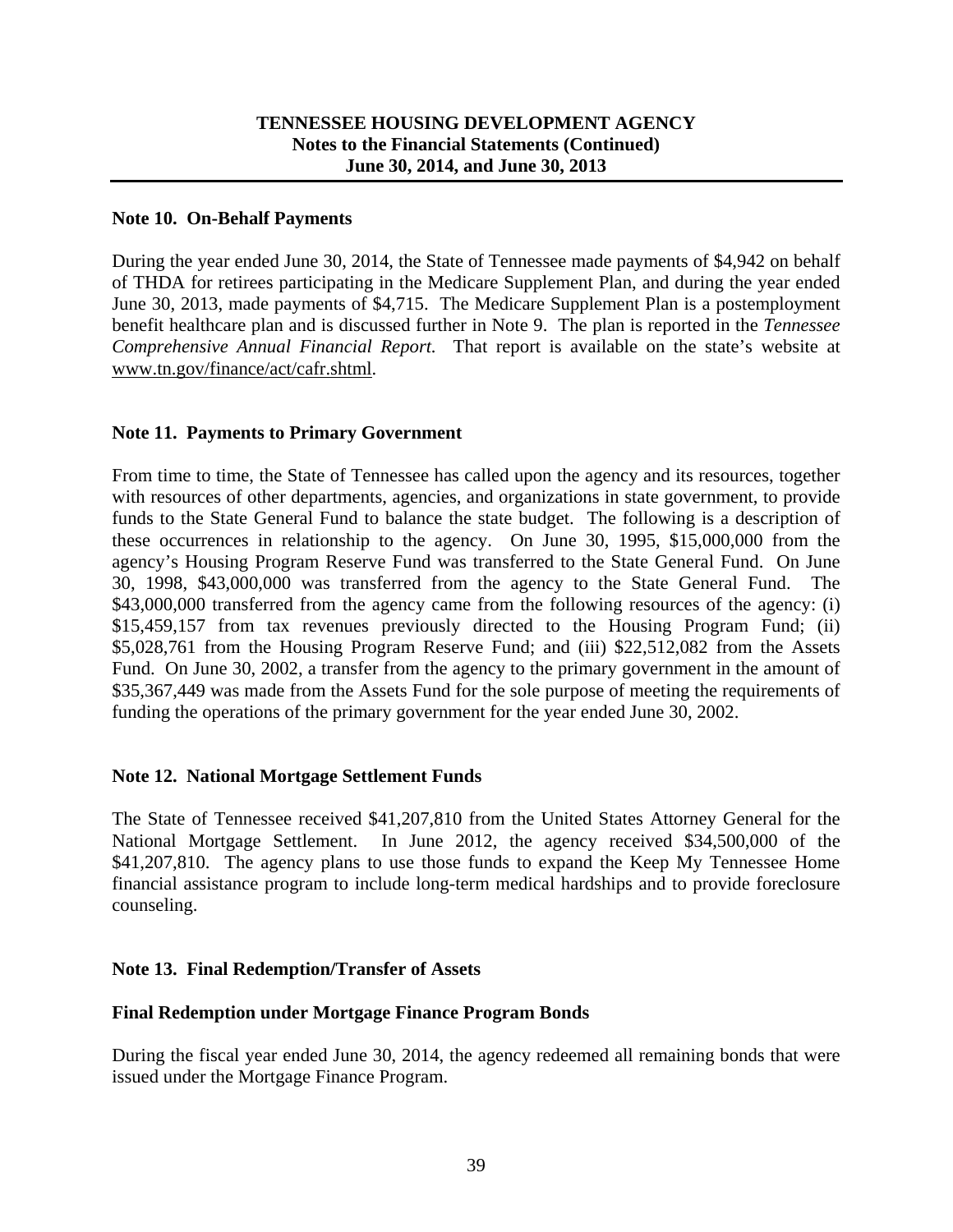#### **Transfer of Assets to General Residential Finance Program Bonds**

During the fiscal year ended June 30, 2014, the agency transferred certain assets from the Mortgage Finance Program to the General Residential Program for the purpose of improving the Program Assets to Debt Ratios in the General Residential Finance Program.

#### **Note 14. Subsequent Events**

Mortgage prepayments and foreclosure proceeds were used to redeem bonds as indicated below:

| July 1, 2014 | Homeownership Program              |       | \$56,290,000 |
|--------------|------------------------------------|-------|--------------|
|              | <b>Housing Finance Program</b>     |       | 9,715,000    |
|              | <b>Residential Finance Program</b> |       | 5,415,000    |
|              |                                    | Total | \$71,420,000 |

Residential Finance Program Bonds, Issue 2014-2, were authorized by the Board of directors on July 29, 2014, not to exceed \$150,000,000.

Mortgage prepayments and foreclosure proceeds were used to redeem bonds as indicated below:

| August 1, 2014 | Homeownership Program              |       | \$13,360,000 |
|----------------|------------------------------------|-------|--------------|
|                | <b>Housing Finance Program</b>     |       | 4,610,000    |
|                | <b>Residential Finance Program</b> |       | 1,645,000    |
|                |                                    | Total | \$19,615,000 |

Mortgage prepayments and foreclosure proceeds were used to redeem bonds as indicated below:

| September 1, 2014 Homeownership Program |       | \$11,275,000 |
|-----------------------------------------|-------|--------------|
| <b>Housing Finance Program</b>          |       | 4,950,000    |
| <b>Residential Finance Program</b>      |       | 1,685,000    |
|                                         | Total | \$17,910,000 |

Mortgage prepayments and foreclosure proceeds were used to redeem bonds as indicated below:

| October 1, 2014 | Homeownership Program              |       | \$14,965,000 |
|-----------------|------------------------------------|-------|--------------|
|                 | <b>Housing Finance Program</b>     |       | 6,130,000    |
|                 | <b>Residential Finance Program</b> |       | 3,175,000    |
|                 |                                    | Total | \$24,270,000 |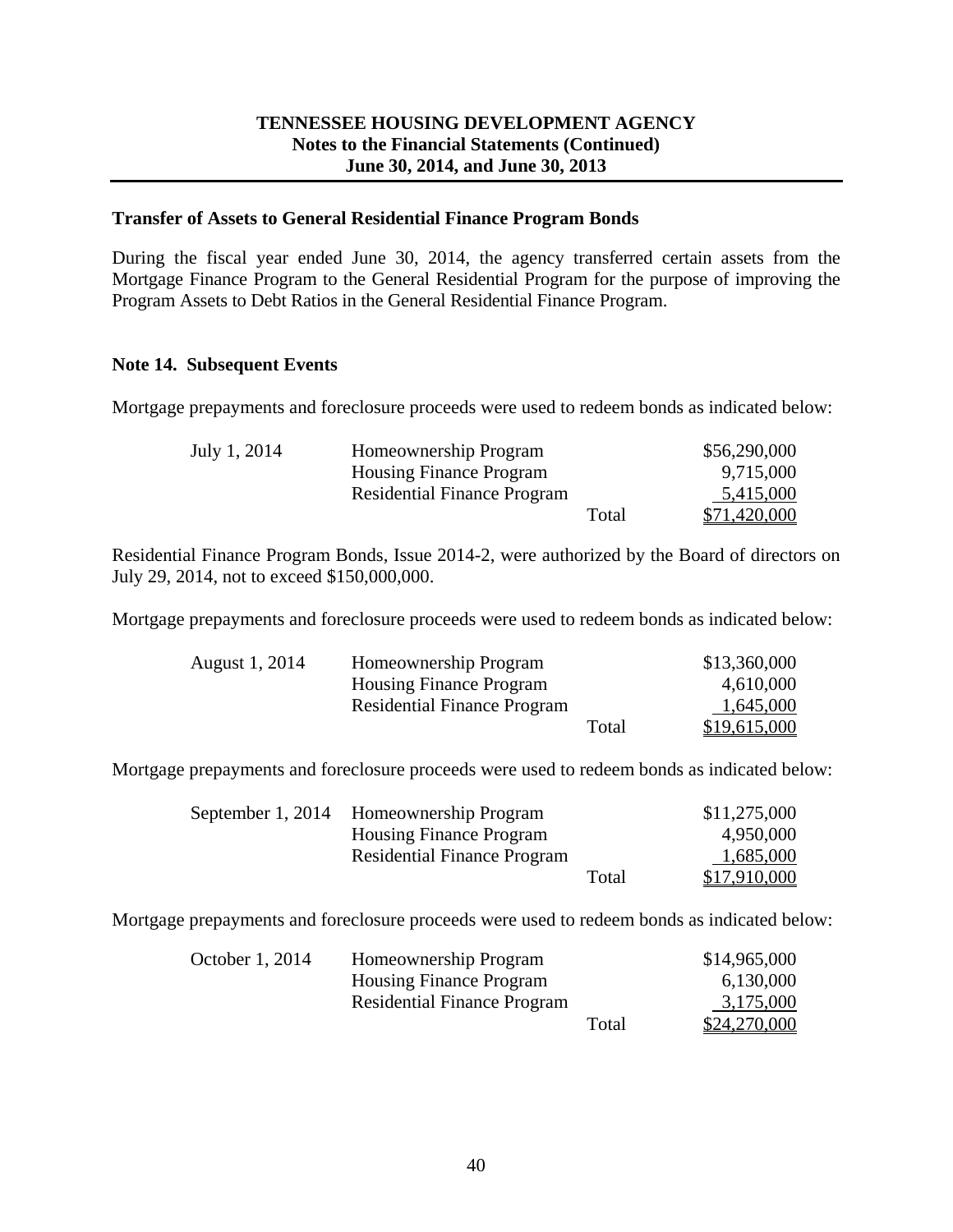Mortgage prepayments and foreclosure proceeds were used to redeem bonds as indicated below:

| November 1, 2014 Homeownership Program |       | \$12,455,000 |
|----------------------------------------|-------|--------------|
| <b>Housing Finance Program</b>         |       | 5,015,000    |
| <b>Residential Finance Program</b>     |       | 2,040,000    |
|                                        | Total | \$19,510,000 |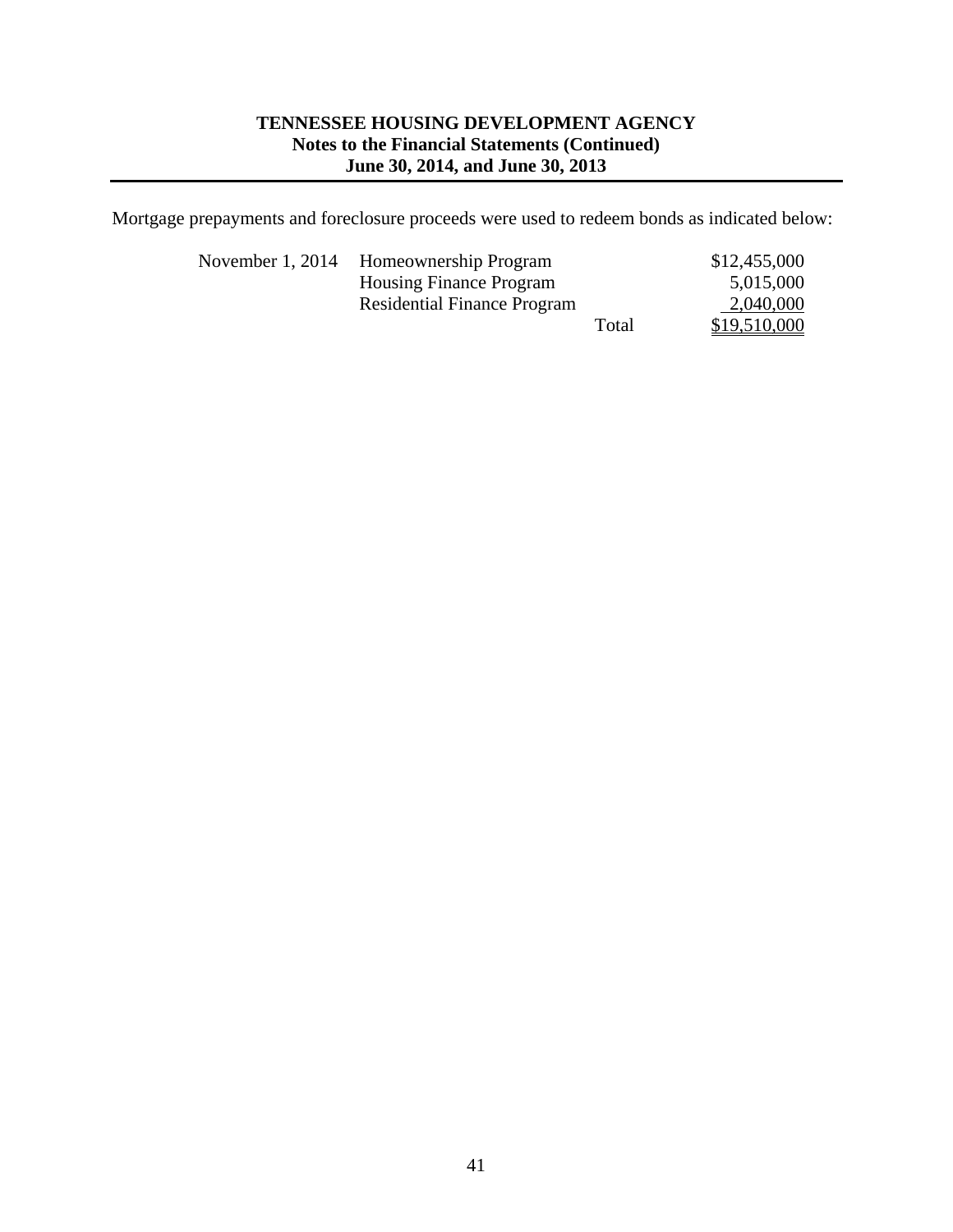| <b>Required Supplementary Information</b><br><b>Schedule of Funding Progress</b><br>(Expressed in Thousands) |                                     |    |                                               |    |                                                          |    |                                      |                          |                                  |                                                                    |  |  |
|--------------------------------------------------------------------------------------------------------------|-------------------------------------|----|-----------------------------------------------|----|----------------------------------------------------------|----|--------------------------------------|--------------------------|----------------------------------|--------------------------------------------------------------------|--|--|
| Actuarial<br>Valuation<br>Date                                                                               | Plan                                |    | Actuarial<br>Value of<br>Assets<br><u>(a)</u> |    | Actuarial<br>Accrued<br>Liability<br>(AAL)<br><u>(b)</u> |    | Unfunded<br>AAL<br>(UAAL)<br>$(b-a)$ | Funded<br>Ratio<br>(a/b) | Covered<br>Payroll<br><u>(c)</u> | <b>UAAL</b><br>as a<br>$%$ of<br>Covered<br>Payroll<br>$((b-a)/c)$ |  |  |
| 7/1/2010                                                                                                     | <b>State Employee</b><br>Group Plan | \$ | $-0-$                                         | \$ | 3,316                                                    | \$ | 3,316                                | 0%                       | \$8,640                          | 38%                                                                |  |  |
| 7/1/2011                                                                                                     | <b>State Employee</b><br>Group Plan | \$ | $-0-$                                         | \$ | 2,919                                                    | \$ | 2,919                                | 0%                       | \$9,818                          | 30%                                                                |  |  |
| 7/1/2013                                                                                                     | <b>State Employee</b><br>Group Plan | \$ | $-0-$                                         | \$ | 2,964                                                    | \$ | 2,964                                | 0%                       | \$9,841                          | 30%                                                                |  |  |

# **TENNESSEE HOUSING DEVELOPMENT AGENCY Required Supplementary Information**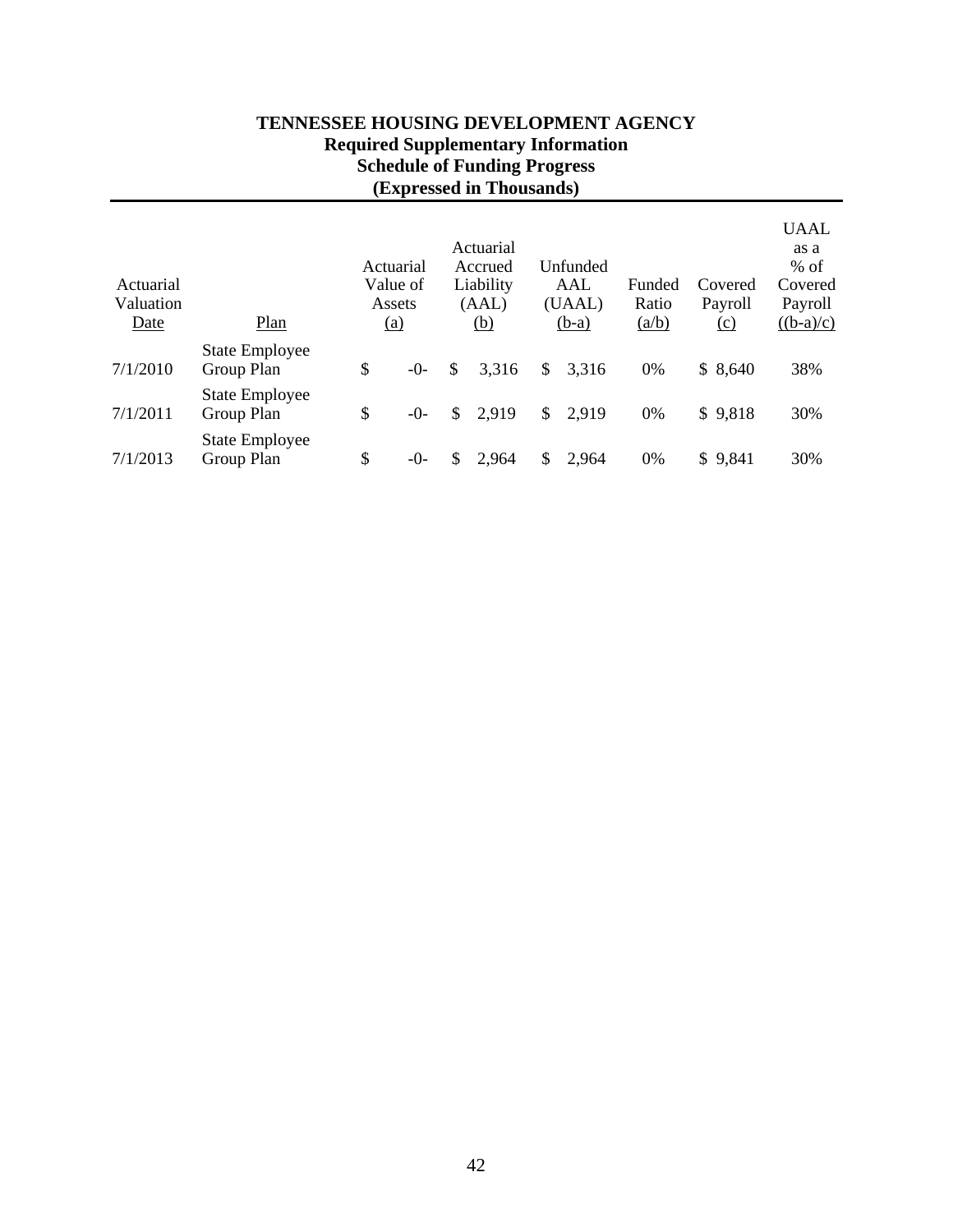# **TENNESSEE HOUSING DEVELOPMENT AGENCY<br>
SUPPLEMENTARY INFORMATION<br>
SUPPLEMENTARY SCHEDULE OF NET POSITION<br>
JUNE 30, 2014<br>
(Expressed in Thousands)**

|                                                  | Operating<br>Group | Mortgage<br>Finance<br>Program |    | Home-<br>ownership<br>Program<br><b>Bonds</b> | Housing<br>Finance<br>Program<br><b>Bonds</b> | General<br>Residential<br>Finance<br>Program<br><b>Bonds</b> |              | Totals    |
|--------------------------------------------------|--------------------|--------------------------------|----|-----------------------------------------------|-----------------------------------------------|--------------------------------------------------------------|--------------|-----------|
| <b>ASSETS</b>                                    |                    |                                |    |                                               |                                               |                                                              |              |           |
| Current assets:                                  |                    |                                |    |                                               |                                               |                                                              |              |           |
| Cash and cash equivalents                        | \$<br>13,030       | \$<br>10,582                   | s  | 105,031                                       | \$<br>35,259                                  | \$<br>101,156                                                | \$           | 265,058   |
| Investments                                      |                    | 682                            |    | 9,175                                         | 4,478                                         | 2,671                                                        |              | 17,006    |
| Receivables:                                     |                    |                                |    |                                               |                                               |                                                              |              |           |
| Accounts                                         | 3                  | 391                            |    | 21,334                                        | 8,364                                         | 2,849                                                        |              | 32,941    |
| Interest                                         | 29                 | 254                            |    | 7,746                                         | 3,850                                         | 2,017                                                        |              | 13,896    |
| First mortgage loans                             | 5                  | 145                            |    | 29,002                                        | 10,636                                        | 12,299                                                       |              | 52,087    |
| Due from federal government                      | 19,668             | ÷,                             |    | ÷,                                            |                                               | $\overline{a}$                                               |              | 19,668    |
| Due from other funds                             | 7,122              | $20\,$                         |    | ÷,                                            | ÷,                                            | ÷,                                                           |              | 7,142     |
| Prepaid expenses                                 | 6                  |                                |    |                                               |                                               |                                                              |              | 6         |
| Total current assets                             | 39,863             | 12,074                         |    | 172,288                                       | 62,587                                        | 120,992                                                      |              | 407,804   |
| Noncurrent assets:                               |                    |                                |    |                                               |                                               |                                                              |              |           |
| Restricted assets:                               |                    |                                |    |                                               |                                               |                                                              |              |           |
| Cash and cash equivalents                        | 4,469              |                                |    | 2,734                                         | 297                                           | 845                                                          |              | 8,345     |
| Investments                                      |                    |                                |    | 154,344                                       | 20,304                                        | 14,659                                                       |              | 189,307   |
| Investment interest receivable                   |                    |                                |    | 1,486                                         | 104                                           | 99                                                           |              | 1,689     |
| Investments                                      |                    | 2,022                          |    | 8,058                                         | 7,792                                         | 28,820                                                       |              | 46,692    |
| First mortgage loans receivable                  | 1,184              | 43,689                         |    | 948,669                                       | 492,034                                       | 428,637                                                      |              | 1,914,213 |
| Advance to local government                      | 3,062              |                                |    |                                               |                                               |                                                              |              | 3,062     |
| Capital assets:                                  |                    |                                |    |                                               |                                               |                                                              |              |           |
| Furniture and equipment                          | 1,437              |                                |    | ÷,                                            | ÷                                             | ä,                                                           |              | 1,437     |
| Less accumulated depreciation                    | (811)              |                                |    |                                               |                                               |                                                              |              | (811)     |
| Total noncurrent assets                          | 9,341              | 45,711                         |    | 1,115,291                                     | 520,531                                       | 473,060                                                      |              | 2,163,934 |
| Total assets                                     | 49,204             | 57,785                         |    | 1,287,579                                     | 583,118                                       | 594,052                                                      |              | 2,571,738 |
| DEFERRED OUTFLOWS OF RESOURCES                   |                    |                                |    |                                               |                                               |                                                              |              |           |
| Deferred amount on refundings                    |                    |                                |    | 337                                           | $\overline{a}$                                | 913                                                          |              | 1,250     |
| Total deferred outflows of resources             | $\sim$             | ÷.                             |    | 337                                           | $\sim$                                        | 913                                                          |              | 1,250     |
| <b>LIABILITIES</b>                               |                    |                                |    |                                               |                                               |                                                              |              |           |
| Current liabilities:                             |                    |                                |    |                                               |                                               |                                                              |              |           |
| Accounts payable                                 | \$<br>5,405        | \$<br>$\overline{4}$           | \$ | 44                                            | \$<br>24                                      | \$<br>278                                                    | $\mathbb{S}$ | 5,755     |
| Accrued payroll and related liabilities          | 612                |                                |    |                                               |                                               |                                                              |              | 612       |
| Compensated absences                             | 587                |                                |    |                                               |                                               |                                                              |              | 587       |
| Due to primary government                        | 72                 |                                |    | ÷                                             | $\overline{a}$                                |                                                              |              | 72        |
| Interest payable                                 | ÷,                 | $\overline{\phantom{a}}$       |    | 20,918                                        | 9,336                                         | 6,248                                                        |              | 36,502    |
| Escrow deposits                                  |                    | 82                             |    |                                               |                                               |                                                              |              | 82        |
| Prepayments on mortgage loans                    |                    | 5                              |    | 684                                           | 300                                           | 304                                                          |              | 1,293     |
| Due to federal government                        | 4,314              |                                |    |                                               |                                               |                                                              |              | 4,314     |
| Due to other funds                               |                    |                                |    | 7,142                                         |                                               |                                                              |              | 7,142     |
| Bonds payable                                    | ÷                  | $\sim$                         |    | 87,865                                        | 22,860                                        | 11,965                                                       |              | 122,690   |
| Total current liabilities                        | 10,990             | 91                             |    | 116,653                                       | 32,520                                        | 18,795                                                       |              | 179,049   |
| Noncurrent liabilities:                          |                    |                                |    |                                               |                                               |                                                              |              |           |
| Bonds payable                                    |                    |                                |    | 887,495                                       | 504,972                                       | 469,141                                                      |              | 1,861,608 |
| Compensated absences                             | 623                |                                |    |                                               |                                               |                                                              |              | 623       |
| Net OPEB obligation                              | 1,413              |                                |    |                                               |                                               |                                                              |              | 1,413     |
| Escrow deposits                                  | 272                | 544                            |    |                                               |                                               | 1,322                                                        |              | 2,138     |
| Arbitrage rebate payable                         |                    |                                |    | 1,229                                         |                                               |                                                              |              | 1,229     |
| Total noncurrent liabilities                     | 2,308              | 544                            |    | 888,724                                       | 504,972                                       | 470,463                                                      |              | 1,867,011 |
| <b>Total liabilities</b>                         | 13,298             | 635                            |    | 1,005,377                                     | 537,492                                       | 489,258                                                      |              | 2,046,060 |
| <b>NET POSITION</b>                              |                    |                                |    |                                               |                                               |                                                              |              |           |
| Net investment in capital assets                 | 626                |                                |    |                                               |                                               |                                                              |              | 626       |
| Restricted for single family bond programs       |                    | 128                            |    | 282,539                                       | 45,626                                        | 105,707                                                      |              | 434,000   |
| Restricted for grant programs                    |                    | 12,752                         |    |                                               |                                               |                                                              |              | 12,752    |
| Restricted for Homebuyers Revolving Loan Program | 3,153              |                                |    |                                               |                                               |                                                              |              | 3,153     |
| Unrestricted                                     | 32,127             | 44,270                         |    |                                               |                                               |                                                              |              | 76,397    |
| Total net position                               | \$<br>35,906       | \$<br>57,150                   | \$ | 282,539                                       | \$<br>45,626                                  | \$<br>105,707                                                | \$           | 526,928   |
|                                                  |                    |                                |    |                                               |                                               |                                                              |              |           |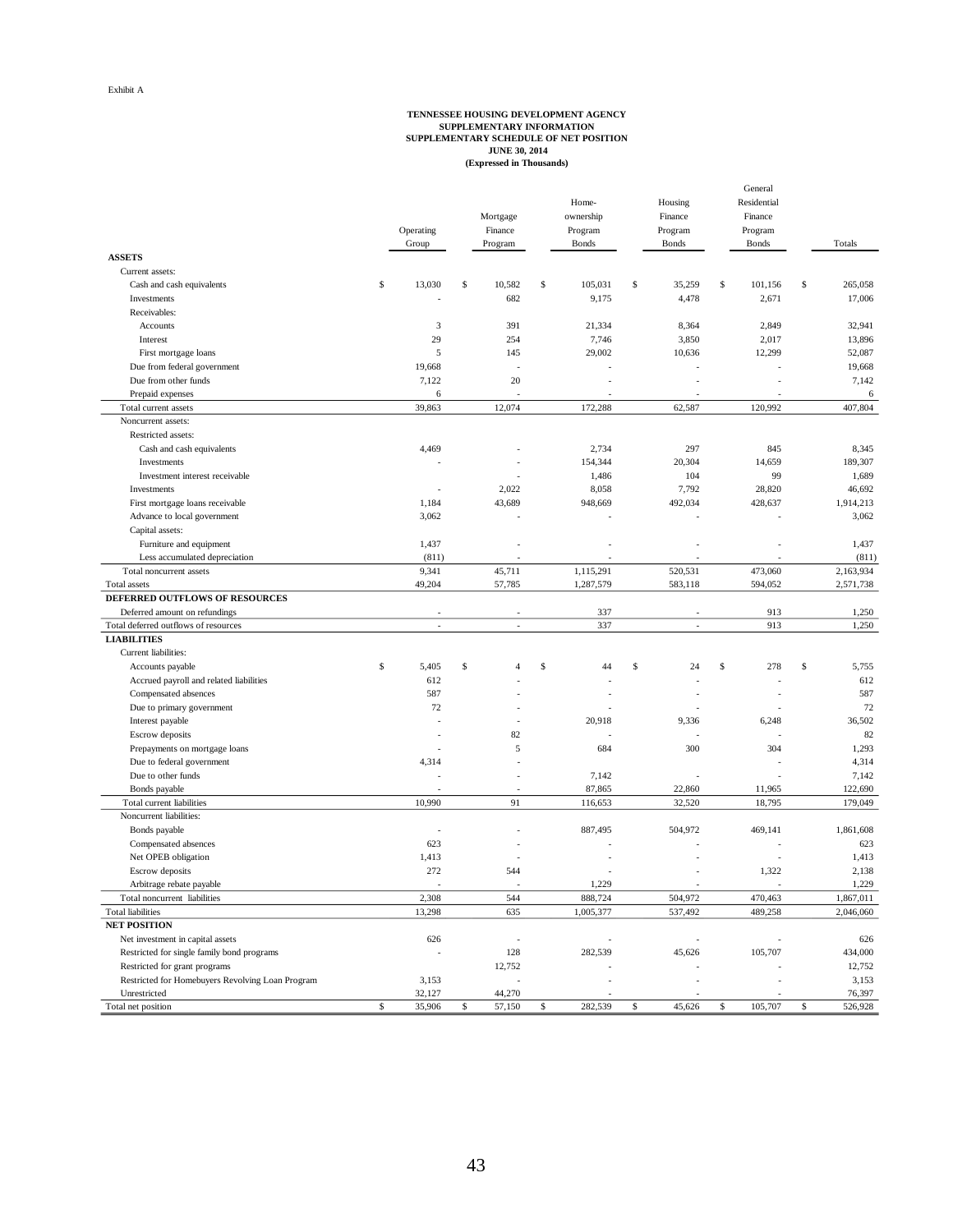### TENNESSEE HOUSING DEVELOPMENT AGENCY<br>SUPPLEMENTARY SCHEDULE OF REVENUENTARY INFORMATION<br>SUPPLEMENTARY SCHEDULE OF REVENUES, EXPENSES, AND CHANGES IN NET POSITION<br>FOR THE YEAR ENDED JUNE 30, 2014 **(Expressed in Thousands)**

|                                           | Operating<br>Group |              | Mortgage<br>Finance<br>Program | Home-<br>ownership<br>Program<br>Bonds | Housing<br>Finance<br>Program<br><b>Bonds</b> |             | General<br>Residential<br>Finance<br>Program<br><b>Bonds</b> | Totals        |
|-------------------------------------------|--------------------|--------------|--------------------------------|----------------------------------------|-----------------------------------------------|-------------|--------------------------------------------------------------|---------------|
| <b>OPERATING REVENUES</b>                 |                    |              |                                |                                        |                                               |             |                                                              |               |
| Mortgage interest income                  | \$<br>65           | \$           | 1,565                          | \$<br>60,536                           | \$<br>26,424                                  | Ŝ           | 13,518                                                       | \$<br>102,108 |
| Investment income:                        |                    |              |                                |                                        |                                               |             |                                                              |               |
| Interest                                  | 34                 |              | 1,283                          | 8,287                                  | 743                                           |             | 335                                                          | 10,682        |
| Net increase (decrease) in the fair value |                    |              |                                |                                        |                                               |             |                                                              |               |
| of investments                            |                    |              | (618)                          | (3,718)                                | 146                                           |             | (146)                                                        | (4,336)       |
| Federal grant administration fees         | 16,556             |              | $\overline{a}$                 |                                        |                                               |             |                                                              | 16,556        |
| Fees and other income                     | 2,322              |              | 149                            | ٠                                      | ÷                                             |             | ٠                                                            | 2,471         |
| Total operating revenues                  | 18,977             |              | 2,379                          | 65.105                                 | 27.313                                        |             | 13,707                                                       | 127,481       |
| <b>OPERATING EXPENSES</b>                 |                    |              |                                |                                        |                                               |             |                                                              |               |
| Salaries and benefits                     | 16,578             |              |                                |                                        |                                               |             |                                                              | 16,578        |
| Contractual services                      | 5,973              |              |                                |                                        |                                               |             |                                                              | 5,973         |
| Materials and supplies                    | 1,250              |              |                                |                                        |                                               |             |                                                              | 1,250         |
| Rentals and insurance                     | 94                 |              |                                |                                        |                                               |             |                                                              | 94            |
| Other administrative expenses             | 527                |              |                                |                                        |                                               |             |                                                              | 527           |
| Other program expenses                    | 3,993              |              | 719                            | 3,433                                  | 494                                           |             | 239                                                          | 8,878         |
| Interest expense                          |                    |              | 814                            | 41,649                                 | 18,840                                        |             | 9,087                                                        | 70,390        |
| Mortgage service fees                     |                    |              | 184                            | 4,109                                  | 1,892                                         |             | 980                                                          | 7,165         |
| Issuance costs                            |                    |              |                                |                                        |                                               |             | 2,167                                                        | 2,167         |
| Depreciation                              | 309                |              | $\overline{\phantom{a}}$       | $\overline{\phantom{a}}$               | ٠                                             |             | $\overline{\phantom{a}}$                                     | 309           |
| Total operating expenses                  | 28,724             |              | 1,717                          | 49,191                                 | 21,226                                        |             | 12,473                                                       | 113,331       |
| Operating income (loss)                   | (9,747)            |              | 662                            | 15,914                                 | 6,087                                         |             | 1,234                                                        | 14,150        |
| <b>NONOPERATING REVENUES (EXPENSES)</b>   |                    |              |                                |                                        |                                               |             |                                                              |               |
| Federal grants revenue                    | 295,814            |              |                                |                                        |                                               |             |                                                              | 295,814       |
| Federal grants expenses                   | (292, 523)         |              |                                |                                        |                                               |             |                                                              | (292, 523)    |
| Local grants expenses                     | (12, 855)          |              | ٠                              | (4, 125)                               | ÷                                             |             | ٠                                                            | (16,980)      |
| Total nonoperating revenues (expenses)    | (9, 564)           |              | ÷,                             | (4, 125)                               | ÷,                                            |             | ÷,                                                           | (13,689)      |
| Income (loss) before transfers            | (19, 311)          |              | 662                            | 11,789                                 | 6,087                                         |             | 1,234                                                        | 461           |
| Transfers (to) other funds                | ÷,                 |              | (129, 308)                     | (51,950)                               | (6, 196)                                      |             | ٠                                                            | (187, 454)    |
| Transfers from other funds                | 14,702             |              | ٠                              | $\sim$                                 | ٠                                             |             | 172,752                                                      | 187,454       |
| Change in net position                    | (4,609)            |              | (128, 646)                     | (40, 161)                              | (109)                                         |             | 173,986                                                      | 461           |
| Total net position, July 1                | 40,515             |              | 185,796                        | 322,700                                | 45,735                                        |             | (68,279)                                                     | 526,467       |
| Total net position, June 30               | \$<br>35,906       | $\mathbb{S}$ | 57,150                         | \$<br>282,539                          | \$<br>45,626                                  | $\mathbb S$ | 105,707                                                      | \$<br>526,928 |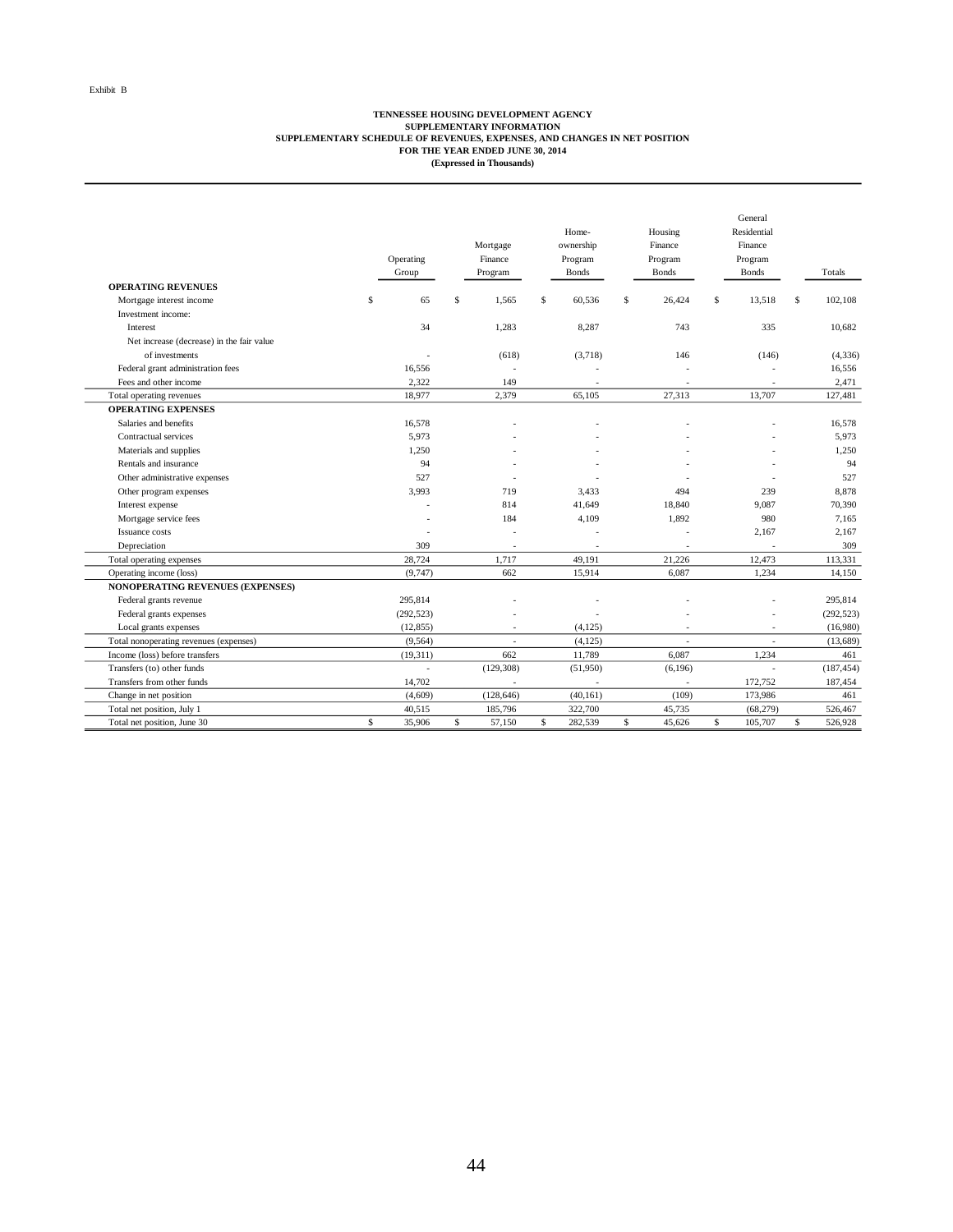#### **TENNESSEE HOUSING DEVELOPMENT AGENCY SUPPLEMENTARY INFORMATION SUPPLEMENTARY SCHEDULE OF CASH FLOWS FOR THE YEAR ENDED JUNE 30, 2014 (Expressed in Thousands)**

|                                                              | Operating<br>Group |             | Mortgage<br>Finance<br>Program |    | Home-<br>ownership<br>Program<br><b>Bonds</b> |    | Housing<br>Finance<br>Program<br><b>Bonds</b> |    | General<br>Residential<br>Finance<br>Program<br><b>Bonds</b> |              | Totals     |
|--------------------------------------------------------------|--------------------|-------------|--------------------------------|----|-----------------------------------------------|----|-----------------------------------------------|----|--------------------------------------------------------------|--------------|------------|
| Cash flows from operating activities:                        |                    |             |                                |    |                                               |    |                                               |    |                                                              |              |            |
| Receipts from customers                                      | \$<br>194          | s           | 7,413                          | \$ | 222,358                                       | \$ | 75,814                                        | \$ | 29,174                                                       | \$           | 334,953    |
| Receipts from federal government                             | 16,589             |             |                                |    | $\overline{3}$                                |    |                                               |    |                                                              |              | 16,592     |
| Receipts from other funds                                    | 2,213              |             | 10                             |    | Ĩ.                                            |    | ÷                                             |    |                                                              |              | 2,223      |
| Other miscellaneous receipts                                 | 2,322              |             | 149                            |    |                                               |    |                                               |    |                                                              |              | 2,471      |
| Acquisition of mortgage loans                                |                    |             | (5,866)                        |    | (1,614)                                       |    | (1, 139)                                      |    | (218,677)                                                    |              | (227, 296) |
| Payments to service mortgages                                | L.                 |             | (184)                          |    | (4,109)                                       |    | (1,892)                                       |    | (980)                                                        |              | (7,165)    |
| Payments to suppliers                                        | (8, 499)           |             | (719)                          |    | (2,220)                                       |    | (497)                                         |    | L,                                                           |              | (11, 935)  |
| Payments to other funds                                      |                    |             | L,                             |    | (2,223)                                       |    |                                               |    |                                                              |              | (2,223)    |
| Payments to employees                                        | (16,720)           |             | $\overline{a}$                 |    | $\overline{a}$                                |    |                                               |    | L,                                                           |              | (16,720)   |
| Net cash provided (used) by operating activities             | (3,901)            |             | 803                            |    | 212,195                                       |    | 72,286                                        |    | (190, 483)                                                   |              | 90,900     |
| Cash flows from non-capital financing activities:            |                    |             |                                |    |                                               |    |                                               |    |                                                              |              |            |
| Operating grants received                                    | 277,657            |             |                                |    |                                               |    |                                               |    |                                                              |              | 277,657    |
| Transfers in (out)                                           | 14,702             |             | (42, 143)                      |    | 47,097                                        |    | (6,196)                                       |    | (13, 460)                                                    |              |            |
| Proceeds from sale of bonds                                  |                    |             |                                |    |                                               |    | $\overline{a}$                                |    | 277,828                                                      |              | 277,828    |
| Operating grants paid                                        | (304, 487)         |             | ٠                              |    | (4, 125)                                      |    | $\overline{\phantom{a}}$                      |    |                                                              |              | (308, 612) |
| Cost of issuance paid                                        |                    |             |                                |    |                                               |    | ÷                                             |    | (2,167)                                                      |              | (2,167)    |
| Principal payments                                           |                    |             | (48, 965)                      |    | (293, 505)                                    |    | (66,740)                                      |    | (16,005)                                                     |              | (425, 215) |
| Interest paid                                                |                    |             | (1,249)                        |    | (52, 825)                                     |    | (20, 405)                                     |    | (3,772)                                                      |              | (78, 251)  |
|                                                              |                    |             |                                |    |                                               |    |                                               |    |                                                              |              |            |
| Net cash provided (used) by non-capital financing activities | (12, 128)          |             | (92, 357)                      |    | (303, 358)                                    |    | (93, 341)                                     |    | 242,424                                                      |              | (258,760)  |
| Cash flows from capital and related financing activities:    |                    |             |                                |    |                                               |    |                                               |    |                                                              |              |            |
| Purchases of capital assets                                  | (740)              |             |                                |    |                                               |    |                                               |    |                                                              |              | (740)      |
|                                                              |                    |             |                                |    |                                               |    |                                               |    |                                                              |              |            |
| Net cash used by capital and related financing activities    | (740)              |             |                                |    |                                               |    |                                               |    |                                                              |              | (740)      |
| Cash flows from investing activities:                        |                    |             |                                |    |                                               |    |                                               |    |                                                              |              |            |
| Proceeds from sales and maturities of investments            | Ĩ.                 |             | 40,403                         |    | 53,402                                        |    | 13,342                                        |    | 28,185                                                       |              | 135,332    |
| Purchases of investments                                     |                    |             | (10, 686)                      |    | (35,711)                                      |    | (10, 260)                                     |    | (51, 838)                                                    |              | (108, 495) |
| Investment interest received                                 | 34                 |             | 1,278                          |    | 8,495                                         |    | 796                                           |    | 222                                                          |              | 10,825     |
| reporting and classified as cash equivalents                 |                    |             |                                |    | 5                                             |    |                                               |    | 5                                                            |              | 10         |
| Net cash provided (used) by investing activities             | 34                 |             | 30,995                         |    | 26,191                                        |    | 3,878                                         |    | (23, 426)                                                    |              | 37,672     |
| Net increase (decrease) in cash and cash equivalents         | (16, 735)          |             | (60, 559)                      |    | (64, 972)                                     |    | (17, 177)                                     |    | 28,515                                                       |              | (130, 928) |
| Cash and cash equivalents, July 1                            | 34,234             |             | 71,141                         |    | 172,737                                       |    | 52,733                                        |    | 73,486                                                       |              | 404,331    |
|                                                              |                    |             |                                |    |                                               |    |                                               |    |                                                              |              |            |
| Cash and cash equivalents, June 30                           | \$<br>17,499       | S           | 10,582                         | S  | 107,765                                       | S  | 35,556                                        | S  | 102,001                                                      | $\mathbb{S}$ | 273,403    |
|                                                              |                    | (continued) |                                |    |                                               |    |                                               |    |                                                              |              |            |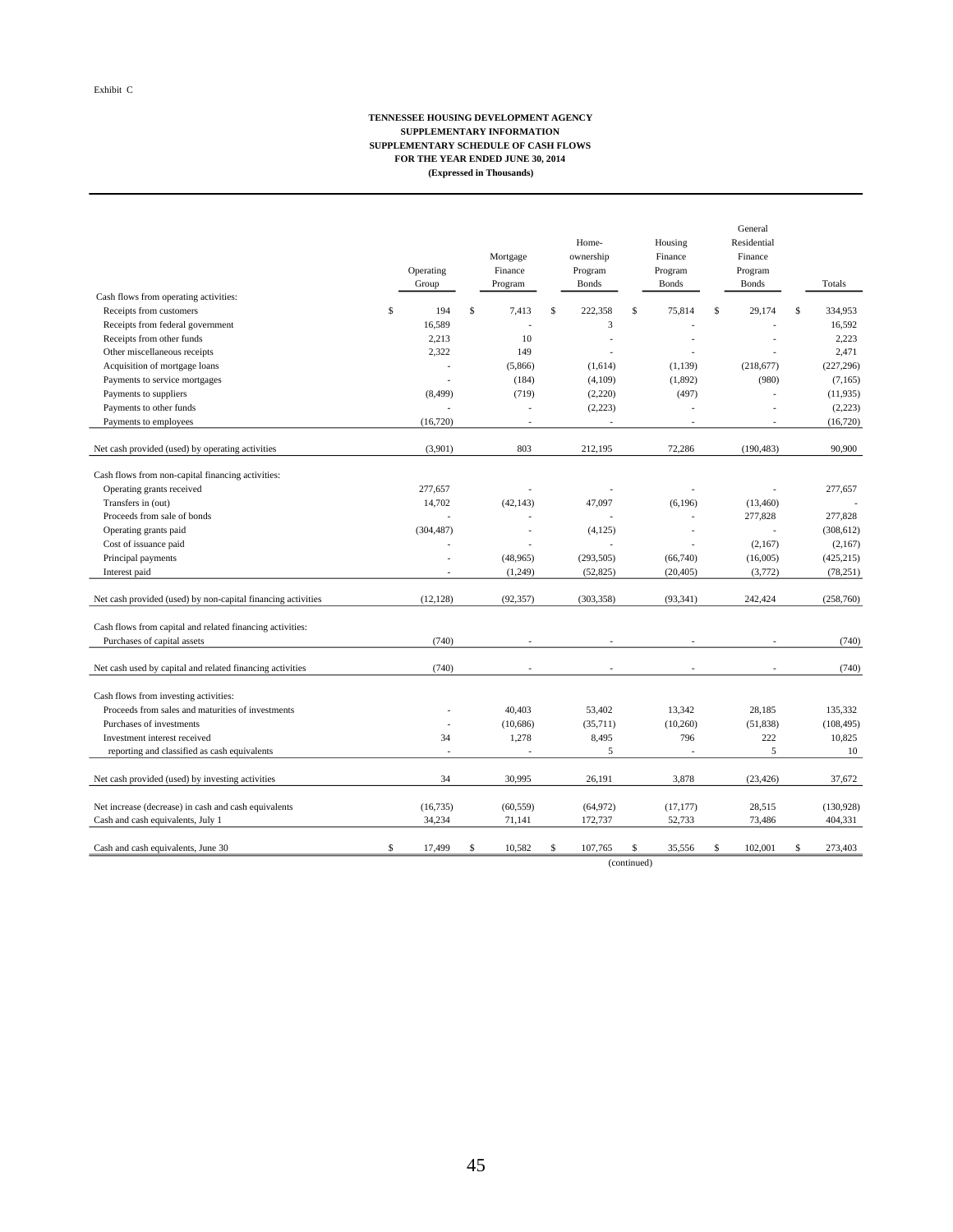#### **TENNESSEE HOUSING DEVELOPMENT AGENCY SUPPLEMENTARY INFORMATION SUPPLEMENTARY SCHEDULE OF CASH FLOWS (continued) FOR THE YEAR ENDED JUNE 30, 2014 (Expressed in Thousands)**

|                                                            |              | Operating<br>Group |              | Mortgage<br>Finance<br>Program |              | Home-<br>ownership<br>Program<br><b>Bonds</b> |              | Housing<br>Finance<br>Program<br><b>Bonds</b> |              | General<br>Residential<br>Finance<br>Program<br><b>Bonds</b> |              | Totals    |
|------------------------------------------------------------|--------------|--------------------|--------------|--------------------------------|--------------|-----------------------------------------------|--------------|-----------------------------------------------|--------------|--------------------------------------------------------------|--------------|-----------|
| Reconciliation of operating income to                      |              |                    |              |                                |              |                                               |              |                                               |              |                                                              |              |           |
| net cash provided (used) by operating activities:          |              |                    |              |                                |              |                                               |              |                                               |              |                                                              |              |           |
| Operating income (loss)                                    | \$           | (9,747)            | S            | 662                            | \$.          | 15,914                                        | \$.          | 6,087                                         | S            | 1,234                                                        | \$.          | 14,150    |
| Adjustments to reconcile operating income to               |              |                    |              |                                |              |                                               |              |                                               |              |                                                              |              |           |
| net cash provided (used) by operating activities:          |              |                    |              |                                |              |                                               |              |                                               |              |                                                              |              |           |
| Depreciation                                               |              | 309                |              |                                |              |                                               |              |                                               |              |                                                              |              | 309       |
| Changes in assets and liabilities:                         |              |                    |              |                                |              |                                               |              |                                               |              |                                                              |              |           |
| (Increase) decrease in accounts receivable                 |              | (2)                |              | 498                            |              | (7, 381)                                      |              | (5,067)                                       |              | (2,834)                                                      |              | (14, 786) |
| (Increase) decrease in mortgage interest receivable        |              | (15)               |              | 572                            |              | 1,252                                         |              | (428)                                         |              | (1,919)                                                      |              | (538)     |
| (Increase) decrease in first mortgage loans receivable     |              | 156                |              | 685                            |              | 166,314                                       |              | 53,691                                        |              | (199,900)                                                    |              | 20,946    |
| Decrease in due from federal government                    |              | 33                 |              | $\overline{\phantom{a}}$       |              | ÷                                             |              | $\overline{a}$                                |              | $\overline{a}$                                               |              | 33        |
| Decrease in interfund receivables                          |              | 2,213              |              | 10                             |              | $\overline{a}$                                |              |                                               |              |                                                              |              | 2,223     |
| (Decrease) in interfund payables                           |              |                    |              | $\overline{\phantom{a}}$       |              | (2,223)                                       |              |                                               |              |                                                              |              | (2,223)   |
| Increase (decrease) in accounts payable                    |              | 2,947              |              | (1,773)                        |              | 10                                            |              | 52                                            |              | 1,871                                                        |              | 3,107     |
| Increase in accrued payroll /                              |              |                    |              |                                |              |                                               |              |                                               |              |                                                              |              |           |
| compensated absences                                       |              | 167                |              |                                |              |                                               |              |                                               |              |                                                              |              | 167       |
| Increase in due to primary government                      |              | 72                 |              |                                |              |                                               |              |                                               |              |                                                              |              | 72        |
| Increase in arbitrage rebate liability                     |              |                    |              |                                |              | 1,229                                         |              |                                               |              |                                                              |              | 1,229     |
| Investment income included as operating revenue            |              | (34)               |              | (665)                          |              | (4,569)                                       |              | (889)                                         |              | (189)                                                        |              | (6,346)   |
| Interest expense included as operating expense             |              | ٠                  |              | 814                            |              | 41,649                                        |              | 18,840                                        |              | 9,087                                                        |              | 70,390    |
| Issuance cost included as operating expense                |              |                    |              |                                |              |                                               |              | $\overline{a}$                                |              | 2,167                                                        |              | 2,167     |
| Total adjustments                                          |              | 5,846              |              | 141                            |              | 196,281                                       |              | 66,199                                        |              | (191, 717)                                                   |              | 76,750    |
| Net cash provided (used) by operating activities           | \$           | (3,901)            | s            | 803                            | S.           | 212,195                                       | \$           | 72,286                                        | S            | (190, 483)                                                   | \$           | 90,900    |
| Noncash investing, capital, and financing activities:      |              |                    |              |                                |              |                                               |              |                                               |              |                                                              |              |           |
| Increase (decrease) in fair value of investments           | \$           |                    | \$           | (618)                          | S            | (3,718)                                       | \$           | 146                                           | \$           | (146)                                                        | \$           | (4, 336)  |
| Total noncash investing, capital, and financing activities | $\mathbf{s}$ |                    | $\mathbf{s}$ | (618)                          | $\mathbb{S}$ | (3,718)                                       | $\mathbb{S}$ | 146                                           | $\mathbb{S}$ | (146)                                                        | $\mathbb{S}$ | (4, 336)  |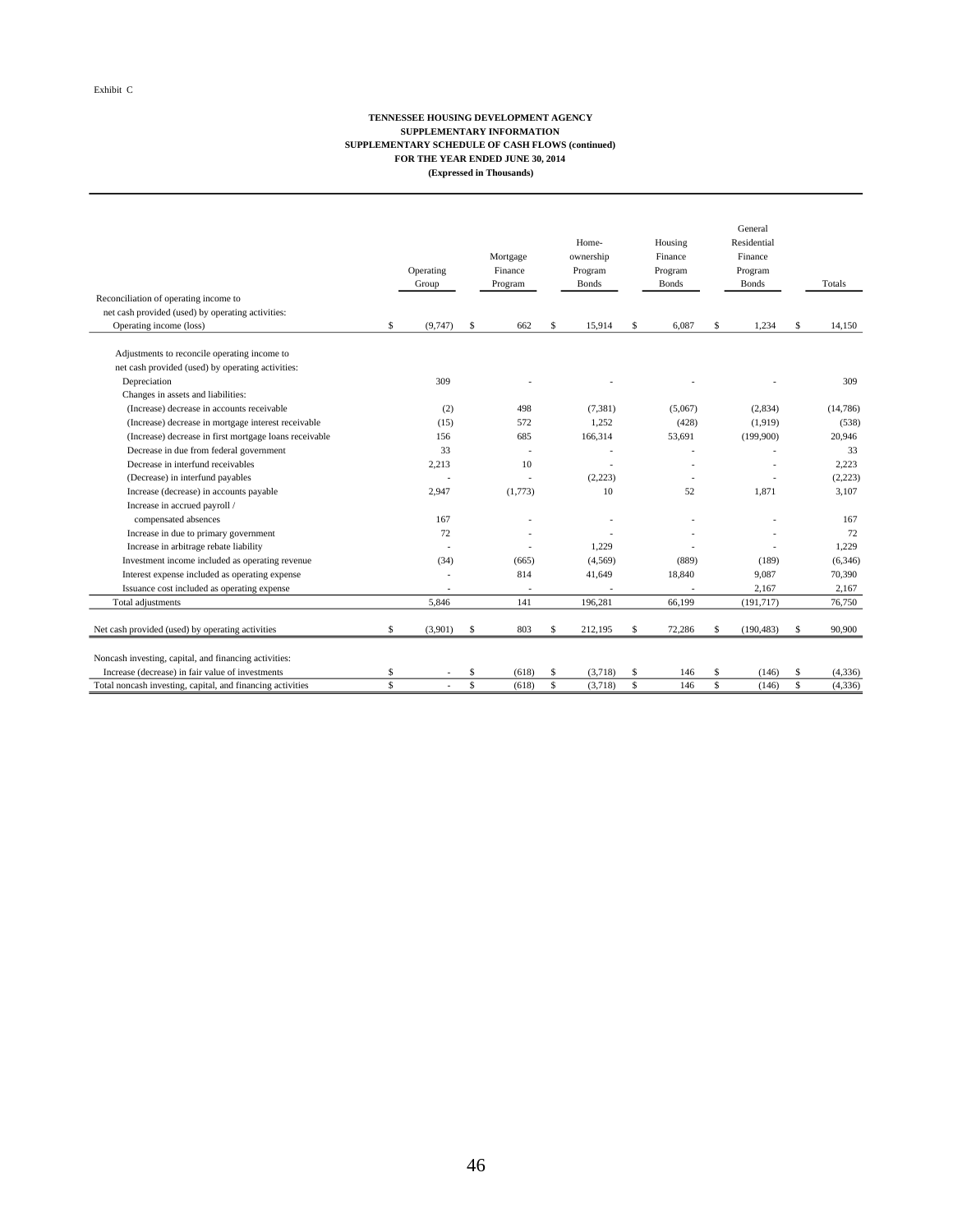#### **TENNESSEE HOUSING DEVELOPMENT AGENCY SUPPLEMENTARY INFORMATION SUPPLEMENTARY SCHEDULE OF NET POSITION - MORTGAGE FINANCE PROGRAM JUNE 30, 2014 (Expressed in Thousands)**

|                                            | Mortgage<br>Finance<br>Bond | General<br>Fund | Mortgage<br>Finance<br>Bond<br>Group<br>Total* | Escrow<br>Fund**         | Mortgage<br>Finance<br>Program<br>Total |
|--------------------------------------------|-----------------------------|-----------------|------------------------------------------------|--------------------------|-----------------------------------------|
| <b>ASSETS</b>                              |                             |                 |                                                |                          |                                         |
| Current assets:                            |                             |                 |                                                |                          |                                         |
| Cash and cash equivalents                  | \$<br>(2)                   | \$<br>10,446    | \$<br>10,444                                   | \$<br>138                | \$<br>10,582                            |
| Investments                                |                             | 627             | 627                                            | 55                       | 682                                     |
| Receivables:                               |                             |                 |                                                |                          |                                         |
| <b>Accounts</b>                            |                             | 386             | 386                                            | 5                        | 391                                     |
| Interest                                   | 33                          | 220             | 253                                            | $\mathbf{1}$             | 254                                     |
| First mortgage loans                       |                             | 145             | 145                                            |                          | 145                                     |
| Due from other funds                       |                             | 20              | 20                                             |                          | 20                                      |
| Total current assets                       | 31                          | 11,844          | 11,875                                         | 199                      | 12,074                                  |
| Noncurrent assets:<br>Restricted assets:   |                             |                 |                                                |                          |                                         |
| Investments                                |                             | 1,567           | 1,567                                          | 455                      | 2,022                                   |
| First mortgage loans receivable            | L,                          | 43,689          | 43,689                                         | $\overline{\phantom{a}}$ | 43,689                                  |
| Total noncurrent assets                    |                             | 45,256          | 45,256                                         | 455                      | 45,711                                  |
| Total assets                               | 31                          | 57,100          | 57,131                                         | 654                      | 57,785                                  |
| <b>LIABILITIES</b>                         |                             |                 |                                                |                          |                                         |
| Current liabilities:                       |                             |                 |                                                |                          |                                         |
| Accounts payable                           | $\overline{c}$              | $\overline{c}$  | 4                                              |                          | $\overline{4}$                          |
| Escrow deposits                            |                             |                 |                                                | 82                       | 82                                      |
| Prepayments on mortgage loans              | 3                           | $\sqrt{2}$      | 5                                              | L.                       | $\mathfrak s$                           |
| Total current liabilities                  | $\sqrt{5}$                  | $\overline{4}$  | 9                                              | 82                       | 91                                      |
| Noncurrent liabilities:                    |                             |                 |                                                |                          |                                         |
| Escrow deposits                            |                             | 99              | 99                                             | 445                      | 544                                     |
| Total noncurrent liabilities               | ÷,                          | 99              | 99                                             | 445                      | 544                                     |
| <b>Total liabilities</b>                   | 5                           | 103             | 108                                            | 527                      | 635                                     |
| <b>NET POSITION</b>                        |                             |                 |                                                |                          |                                         |
| Restricted for single family bond programs |                             | $\mathbf{1}$    | $\mathbf{1}$                                   | 127                      | 128                                     |
| Restricted for grant programs              |                             | 12,752          | 12,752                                         |                          | 12,752                                  |
| Unrestricted                               | 26                          | 44,244          | 44,270                                         | $\overline{\phantom{a}}$ | 44,270                                  |
| Total net position                         | \$<br>26                    | \$<br>56,997    | \$<br>57,023                                   | \$<br>127                | \$<br>57,150                            |

\* The Mortgage Finance Bond Group Total represents the funds pledged to the Mortgage Finance Program Resolution.

\*\* The Escrow Funds can only be used for escrow payments.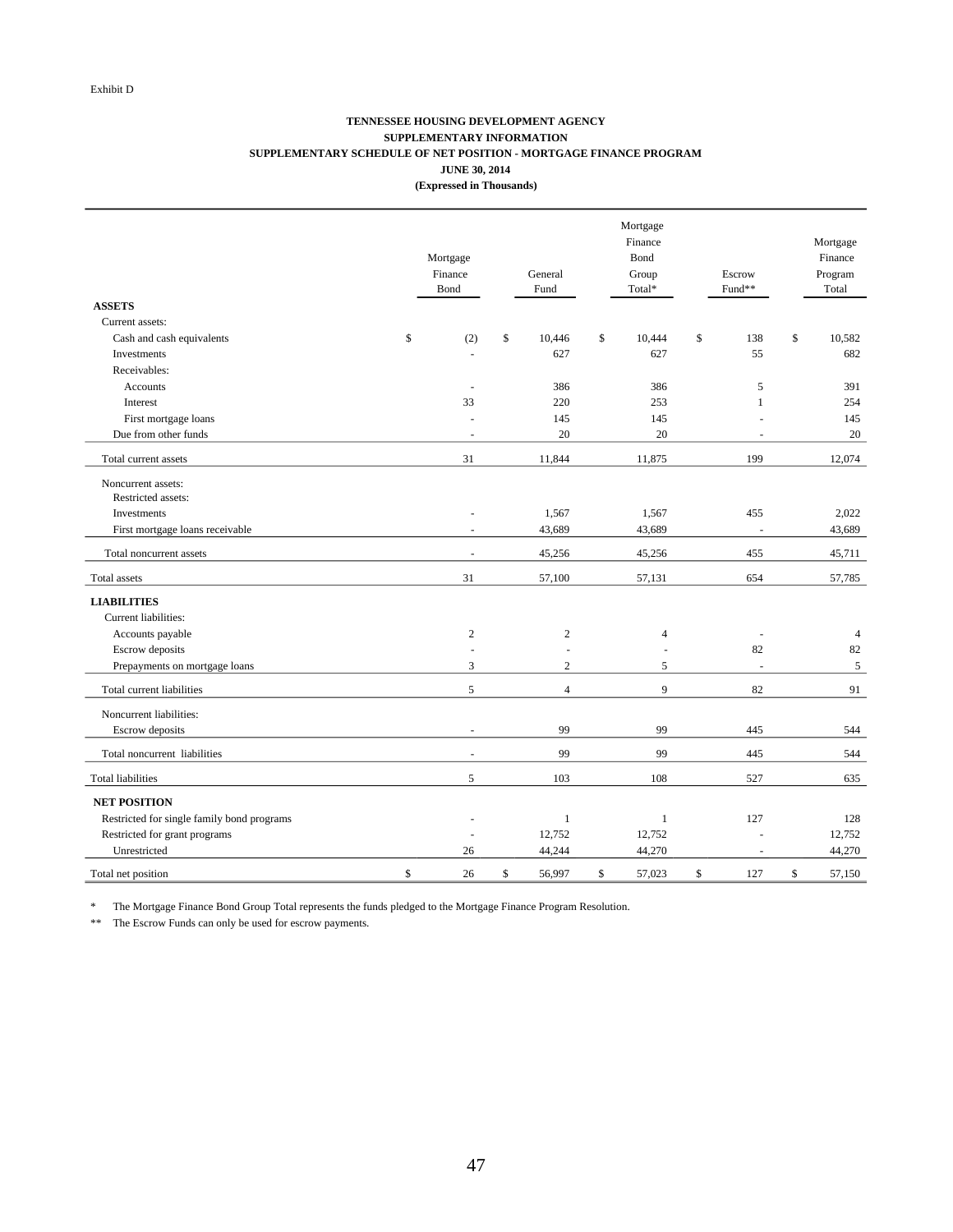

**STATE OF TENNESSEE COMPTROLLER OF THE TREASURY DEPARTMENT OF AUDIT DIVISION OF STATE AUDIT SUITE 1500, JAMES K. POLK STATE OFFICE BUILDING 505 DEADERICK STREET NASHVILLE, TENNESSEE 37243-1402** 

**PHONE (615) 401-7897 FAX (615) 532-2765** 

#### **Independent Auditor's Report on Internal Control Over Financial Reporting and on Compliance and Other Matters Based on an Audit of Financial Statements Performed in Accordance With** *Government Auditing Standards*

The Honorable Bill Haslam, Governor Members of the General Assembly Members of the Board of Directors Mr. Ralph Perrey, Executive Director

We have audited the financial statements of the Tennessee Housing Development Agency, a component unit of the State of Tennessee, as of and for the year ended June 30, 2014, and the related notes to the financial statements, which collectively comprise the agency's basic financial statements, and have issued our report thereon dated November 3, 2014. We conducted our audit in accordance with auditing standards generally accepted in the United States of America and the standards applicable to financial audits contained in *Government Auditing Standards* issued by the Comptroller General of the United States.

#### **Internal Control Over Financial Reporting**

In planning and performing our audit of the financial statements, we considered the agency's internal control over financial reporting (internal control) to determine the audit procedures that are appropriate in the circumstances for the purpose of expressing our opinion on the financial statements, but not for the purpose of expressing an opinion on the effectiveness of the agency's internal control. Accordingly, we do not express an opinion on the effectiveness of the agency's internal control.

A *deficiency in internal control* exists when the design or operation of a control does not allow management or employees, in the normal course of performing their assigned functions, to prevent, or detect and correct, misstatements on a timely basis. A *material weakness* is a deficiency, or a combination of deficiencies, in internal control, such that there is a reasonable possibility that a material misstatement of the entity's financial statements will not be prevented, or detected and corrected, on a timely basis. A *significant deficiency* is a deficiency, or a combination of deficiencies, in internal control that is less severe than a material weakness, yet important enough to merit attention by those charged with governance.

Our consideration of internal control was for the limited purpose described in the first paragraph of this section and was not designed to identify all deficiencies in internal control that might be